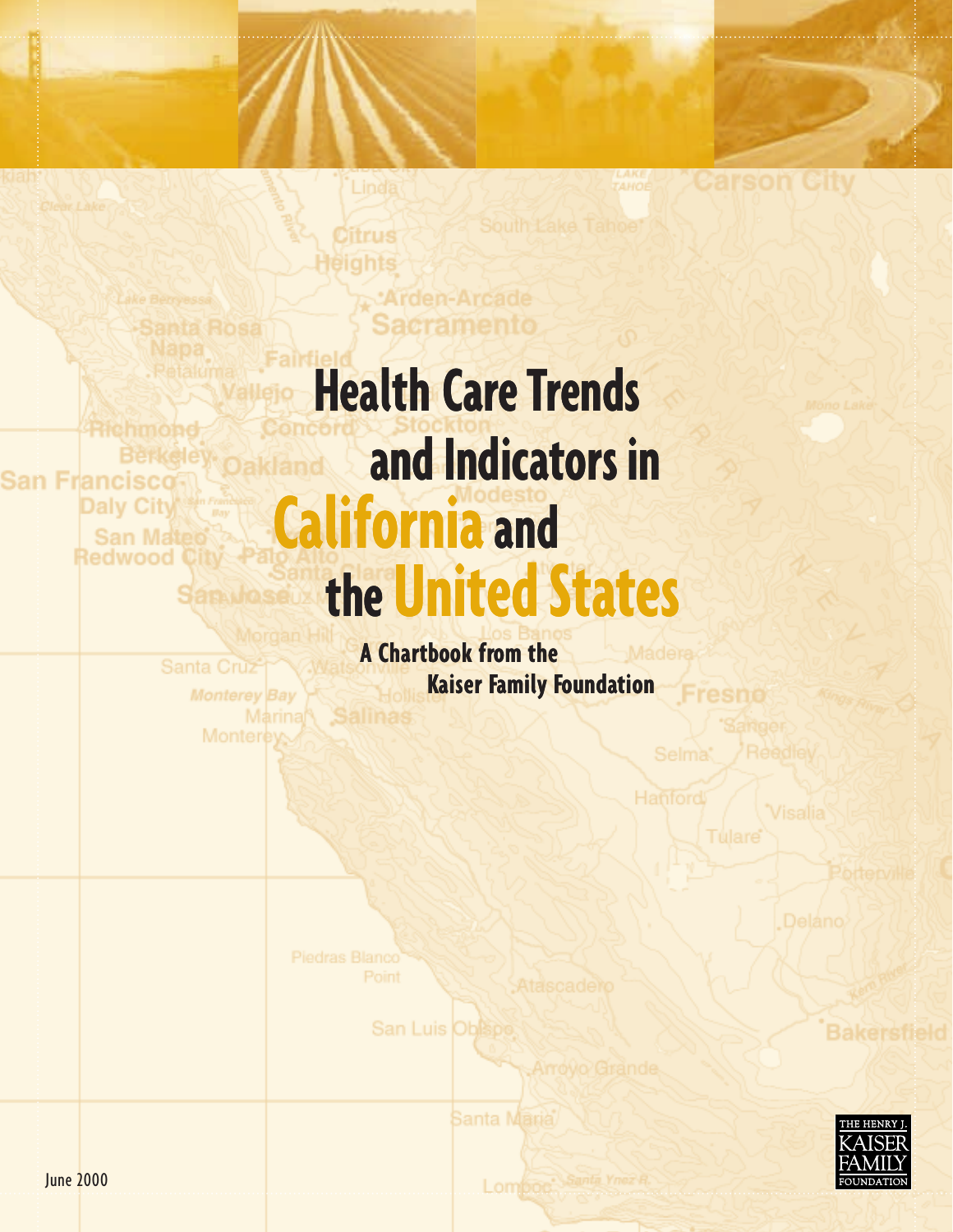#### PRIMARY AUTHORS

Center for Health and Public Policy Studies University of California, Berkeley School of Public Health Helen Halpin Schauffler, Ph.D. Sara McMenamin, M.P.H. Hal Zawacki

The Kaiser Family Foundation Larry Levitt Janet Lundy

The authors thank Christina Atwood, Rebecca Abbott Hambright, Jennifer Mordavsky, Jeremy Pickreign, Jain Wang, and Heidi Whitmore for their assistance.

The Kaiser Family Foundation, based in Menlo Park, California, is an independent national health care philanthropy and is not associated with Kaiser Permanente or Kaiser Industries.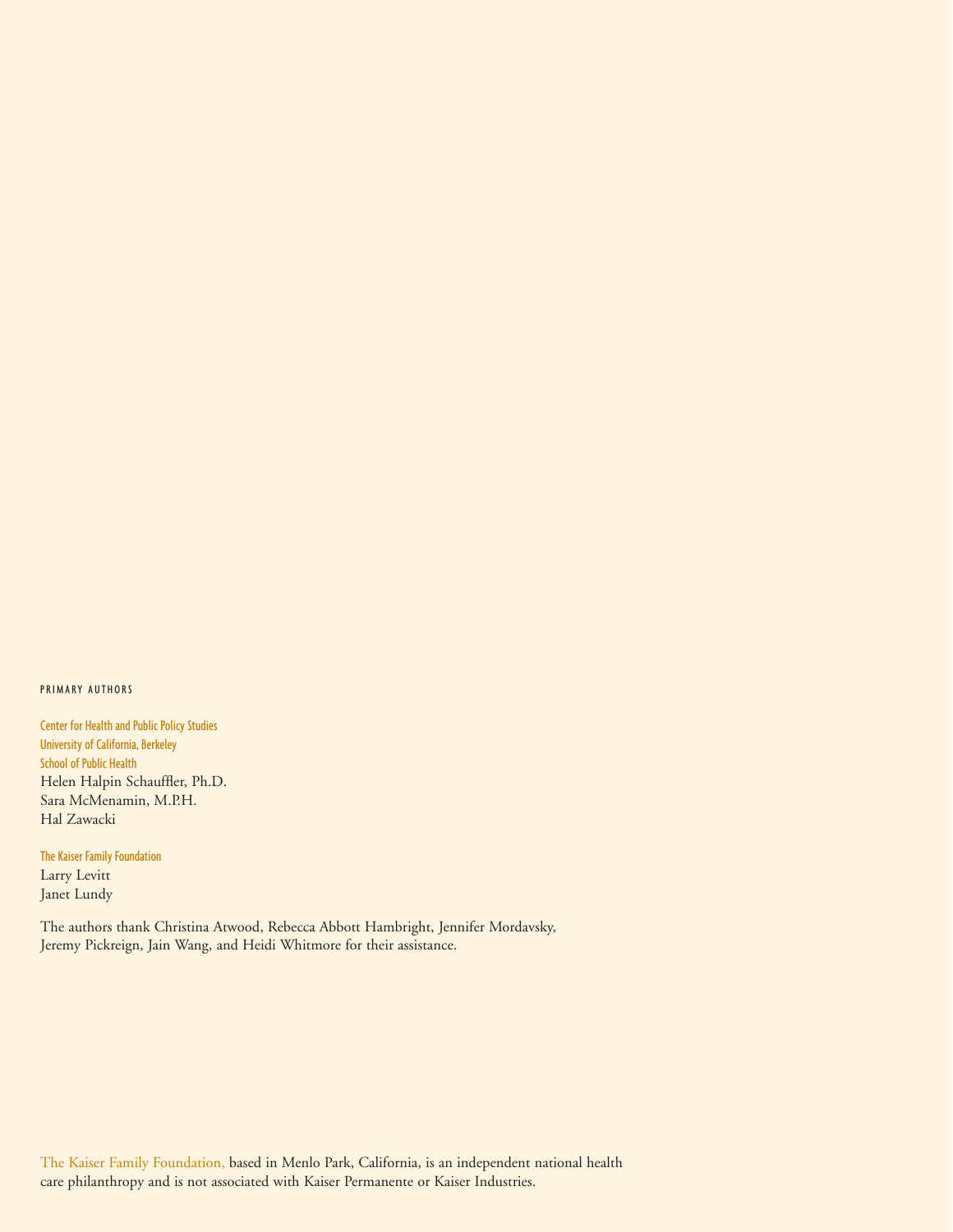# **Health Care Trends and Indicators in California** and **the United States**

**A Chartbook from the Kaiser Family Foundation**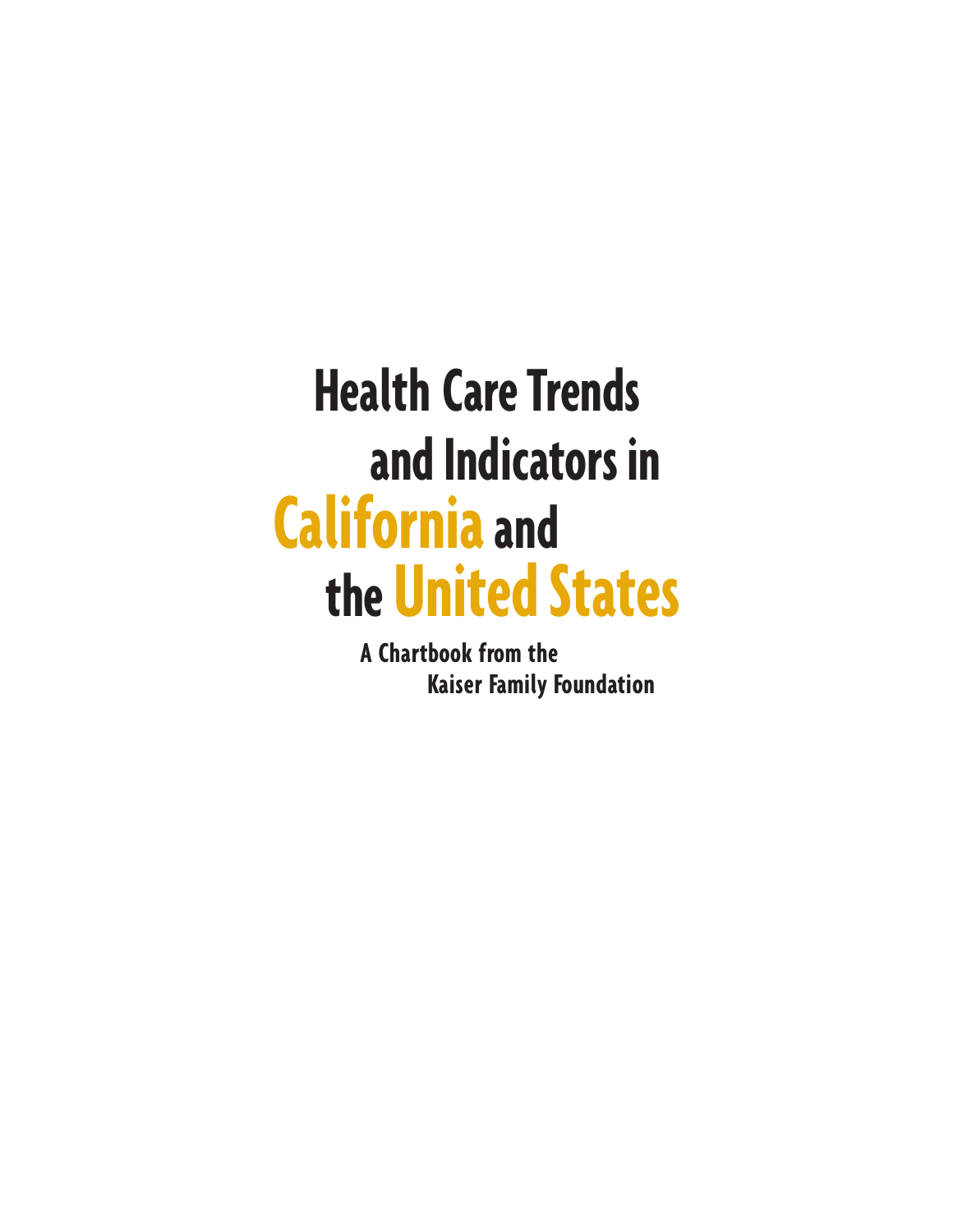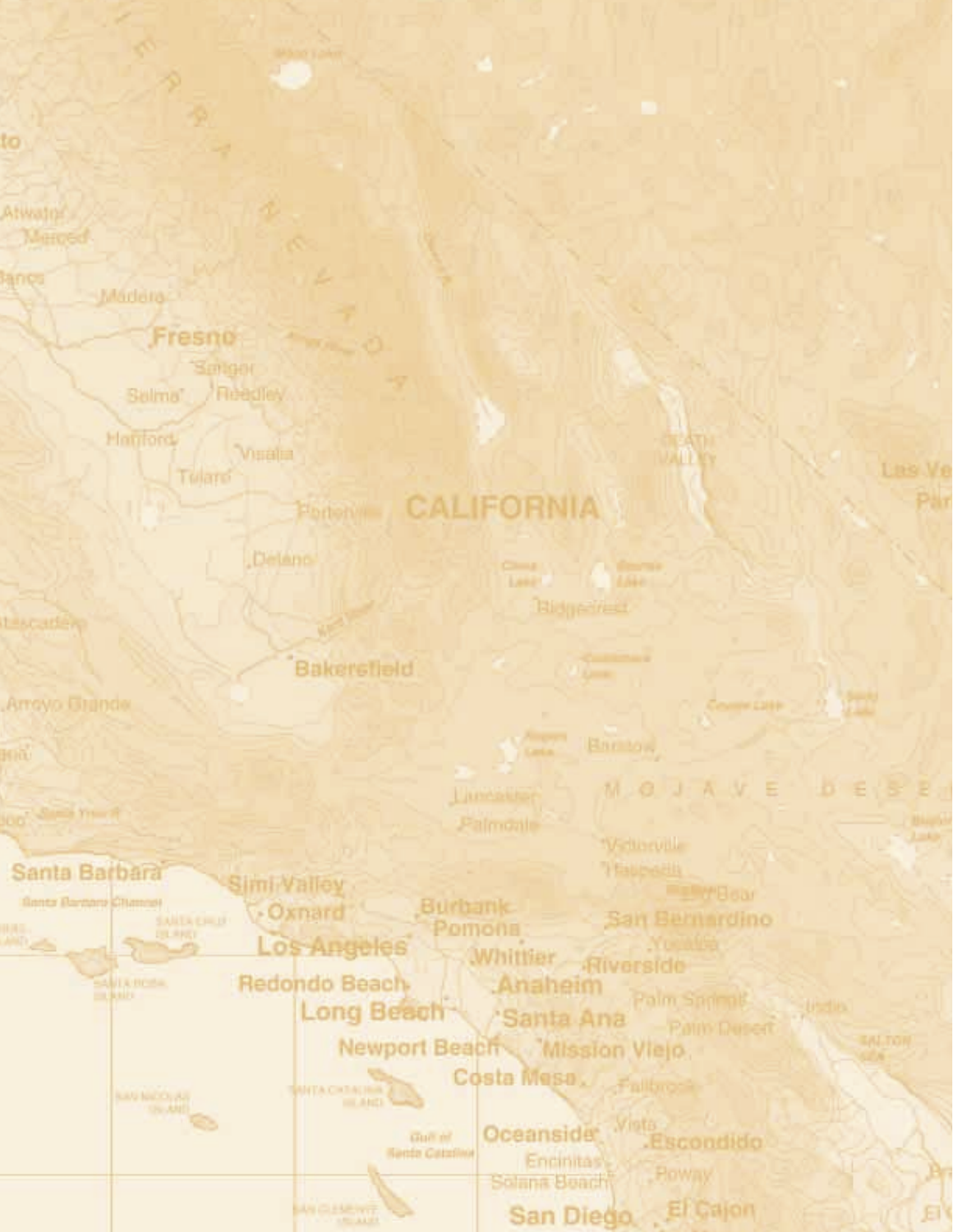# Table of Contents

| Demographic Profiles of the Population        |
|-----------------------------------------------|
|                                               |
| Health Status and Access to Preventive Care   |
|                                               |
| Trends in Health Insurance Coverage           |
|                                               |
| Trends in Employer-Sponsored Health Insurance |
| <b>Section Five.</b>                          |
| Trends in Public Health Insurance Programs    |
| Section Six                                   |
| Trends in Health Care Spending                |
|                                               |
| The Changing Health Care Marketplace          |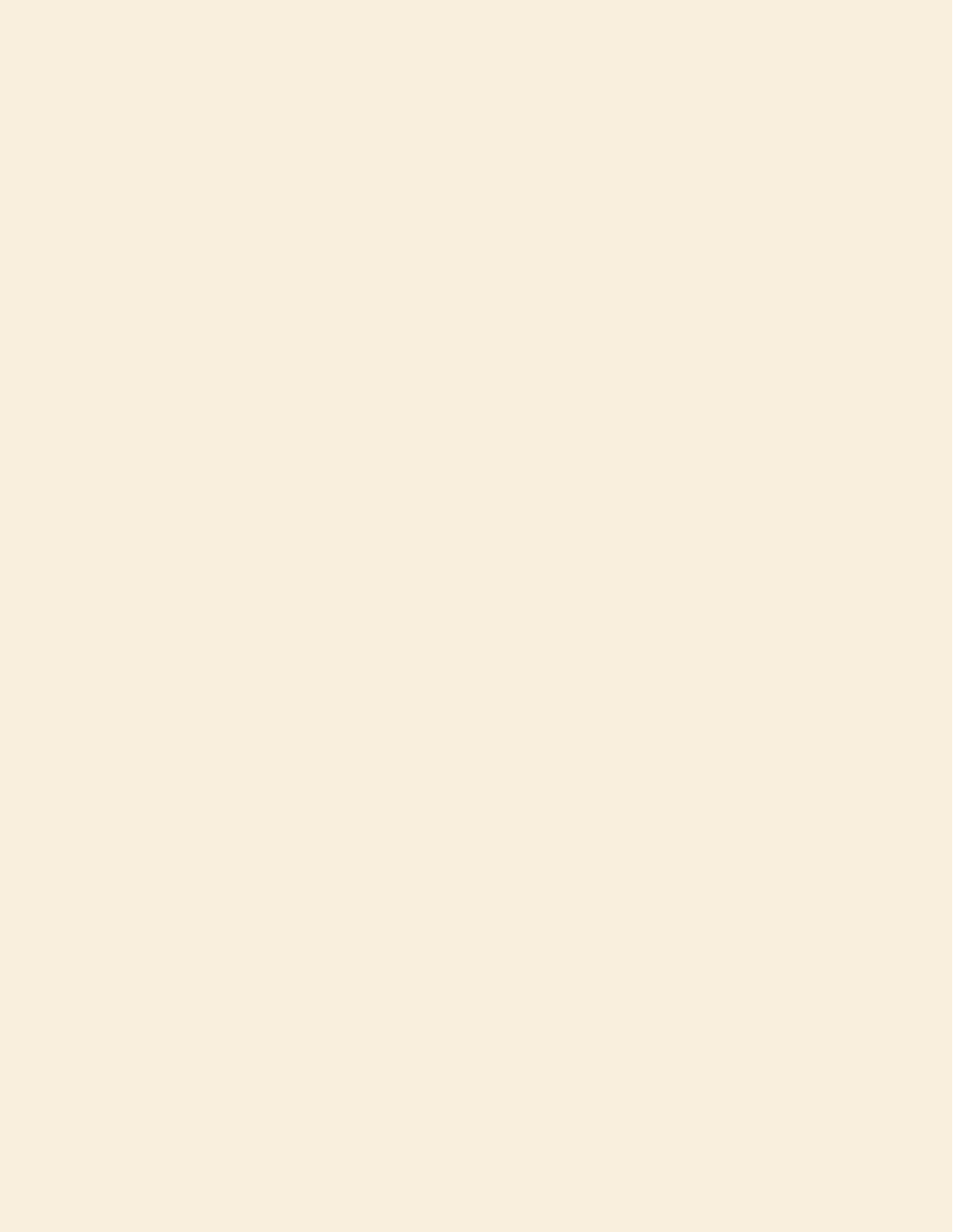# List of Exhibits

| Demographic Profiles of the Population                                                                                                    |             |
|-------------------------------------------------------------------------------------------------------------------------------------------|-------------|
| EXHIBIT 1.1<br>Percentage of the Population Residing<br>in California and the Rest of the United<br>States, 1999                          | 8           |
| EXHIBIT 1.2<br>Trends in Per Capita Personal Income,<br>California and the United States, 1994-1998                                       | 8           |
| EXHIBIT 1.3<br>Trends in the Percentage of the Population<br>Below Poverty, California and the<br>United States, 1980-1998                | 9           |
| EXHIBIT 1.4<br>California and United States Population<br>by Race/Ethnicity, 1999                                                         | IO          |
| EXHIBIT 1.5<br>Citizenship Status of California and<br>United States Population, 1999                                                     | IO          |
| EXHIBIT 1.6<br>Trends in the Percentage of the Population<br>Who Are Naturalized Citizens, California<br>and the United States, 1994-1999 | $_{\rm II}$ |
| EXHIBIT 1.7<br>States with the Highest Percentage of<br>Non-Citizens, 1999                                                                | $_{II}$     |
| EXHIBIT 1.8<br>Cumulative and Projected Population<br>Growth Since 1980, California and the<br>United States, 1980–2025                   | <b>I2</b>   |
| EXHIBIT 1.9<br>Rural Population, as a Percentage of<br>Total Population, California and<br>the United States, 1990                        | 12          |

| <b>Health Status and Access to Preventive Care</b>                                                                                                       |           |
|----------------------------------------------------------------------------------------------------------------------------------------------------------|-----------|
| EXHIBIT 2.1<br>Self-Reported Health Status Among<br>Adults 18 and Older in California and<br>the United States                                           | 16        |
| EXHIBIT 2.2<br>Infant Mortality Rates in California and<br>the United States, 1990 and 1998                                                              | <b>17</b> |
| EXHIBIT 2.3<br>Rates of Low Birthweight Babies Born<br>in California and the United States, 1990<br>and 1996                                             | <b>17</b> |
| EXHIBIT 2.4<br>Trends in New AIDS Cases Per 100,000<br>Population, California and the United States,<br>1994-1998                                        | 18        |
| EXHIBIT 2.5<br>Trends in the Rates Per 100,000 Population<br>of Persons Living with AIDS, California and<br>the United States, 1993-1998                 | 18        |
| EXHIBIT 2.6<br>Percentage of Women 50 and Older<br>Who Have Had a Mammogram in the<br>Last Two Years, California and the<br>United States, 1995 and 1998 | 19        |
| EXHIBIT 2.7<br>Percentage of Women 40 and Older<br>Who Have Never Had a Mammogram,<br>California and the United States,<br>1995 and 1998                 | 19        |
| EXHIBIT 2.8<br>Smoking Rates Among Adults 18 and<br>Older, California and the United States,<br>1995 and 1998                                            | 20        |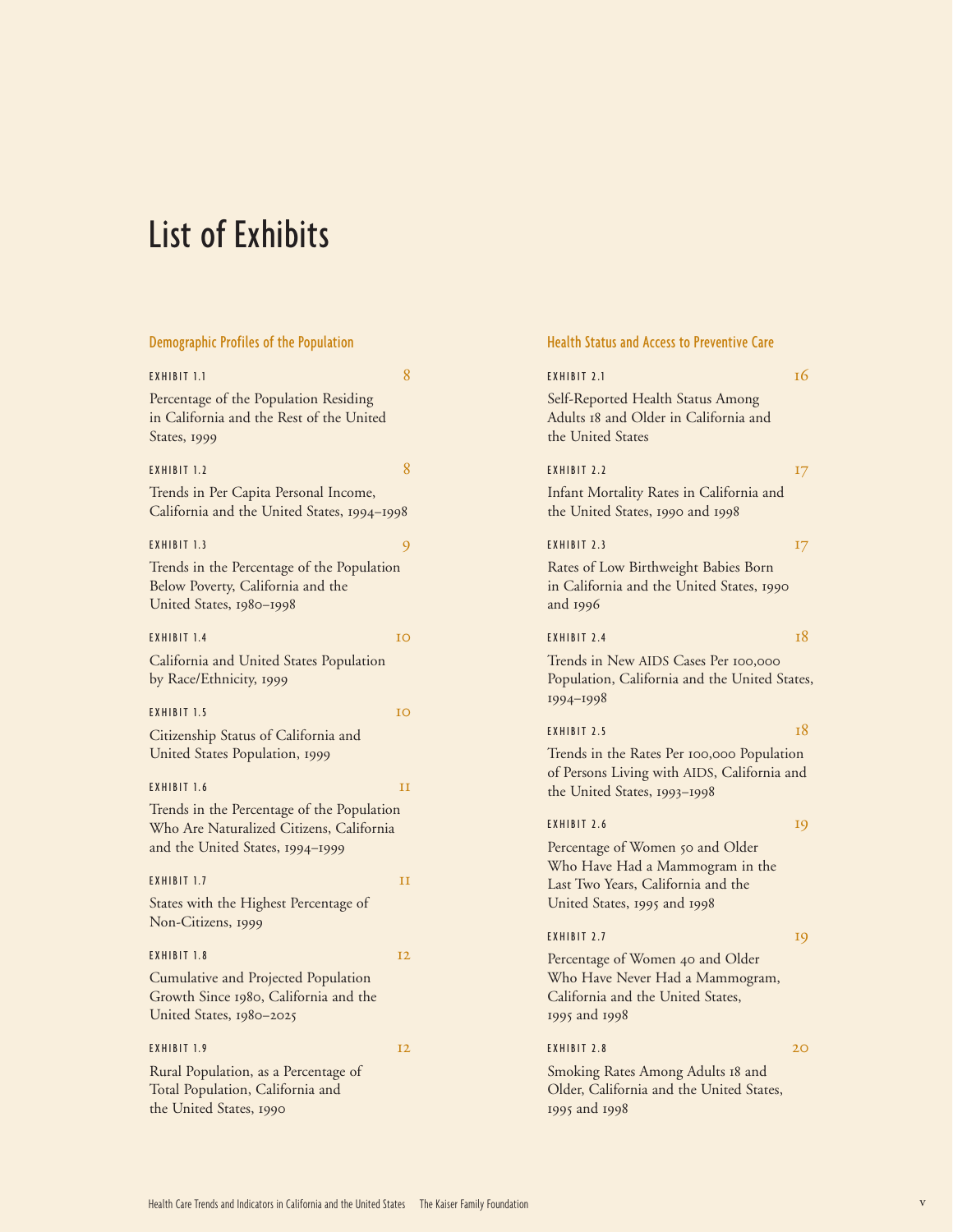**EXHIBIT 2.9** 20

Percentage of Adults 18 and Older Who Are Obese, California and the United States, 1995 and 1998

#### Trends in Health Insurance Coverage

### **EXHIBIT 3.1** 24

Trends in the Rates of Uninsurance and Numbers of Uninsured in the Non-Elderly Population (Ages 0-64), California and the United States, 1994-1998

#### **EXHIBIT 3.2** 25

Trends in the Rates of Uninsurance and Numbers of Uninsured Among Children (Ages o-18), California and the United States, 1994-1998

#### EXHIBIT 3.3 26

Trends in the Rates of Uninsurance and Number of Uninsured Among Non-Elderly Adults (Ages 19–64), California and the United States, 1994-1998

#### **EXHIBIT 3.4** 27

Trends in Employer-Sponsored Health Insurance Coverage in the Non-Elderly Population (Ages 0–64), California and the United States, 1994-1998

#### **EXHIBIT 3.5** 27

Trends in Rates of Individually Purchased Health Insurance in the Non-Elderly Population (Ages 0-64), California and the United States, 1994-1998

#### EXHIBIT 3.6 28

Trends in Rates of Medicaid Coverage in the Non-Elderly Population (Ages  $o-64$ ), California and the United States, 1994-1998

#### **EXHIBIT 3.7** 29

Change in Rates of Insurance Coverage by Source in the Non-Elderly Population (Ages  $o-64$ ), California and the United States, 1994-1998

EXHIBIT 3.8

Rates of Uninsurance in the Non-Elderly Population (Ages 0-64), by Race/Ethnicity, California and the United States,

#### Trends in Employer-Sponsored Health Insurance

**EXHIBIT 4.1** 34

Distribution of Firms and Workers, by Firm Size, California and the United States, 1999

# EXHIBIT 4.2 35

Percentage of Firms Offering Health Benefits, by Firm Size, California and the United States, 1999

#### **EXHIBIT 4.3** 35

Percentage of Small Firms  $(3-50$  Workers) in Which Workers Are Offered Health Insurance, by Percentage of Workforce That is Low Wage, California and the United States,

#### EXHIBIT 4.4 36

Percentage of Workers in Firms in Which Non-Traditional Partners Are Offered Health Insurance, by Firm Size, California and the United States,

#### **EXHIBIT 4.5** 37

Eligibility, Take-Up Rates, and Coverage in Firms Offering Coverage, California and the United States,

# EXHIBIT 4.6 38

Percentage of Covered Workers in Partly or Completely Self-Insured Plans, by Plan Type, California and the United States,

#### **EXHIBIT 4.7** 39

Percentage of Covered Workers with a Choice of Health Plans, California and the United States, 1999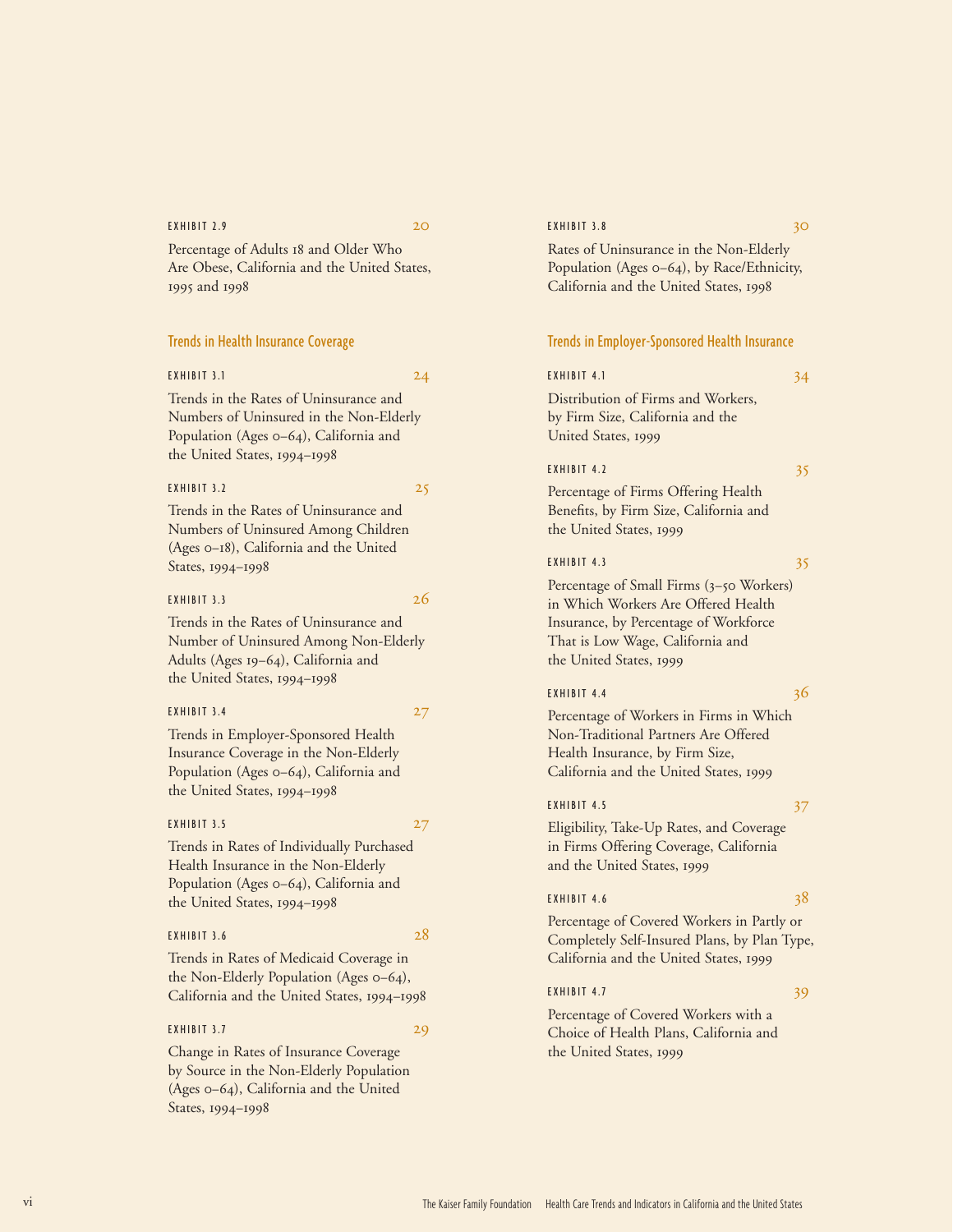**EXHIBIT 4.8** 39

Percentage of Employers Providing a Choice of Health Plans, by Firm Size, California and the United States,

EXHIBIT 4.9

Percentage of Covered Workers, by Type of Health Plan, California and the United States,

and Family Coverage, California and

EXHIBIT 4.10

Average Monthly Premiums for Single

the United States, 1999

EXHIBIT 4.11 4I

Percentage Change in Health Insurance Premiums from Previous Year, by Plan Type, California and the United States, 1998-1999

**EXHIBIT 4.12** 42 Percentage Change in Health Insurance

Premiums, by Firm Size, California and the United States, 1998-1999

**EXHIBIT 4.13** 42

Percentage Change in Health Insurance Premiums, by Plan Type and Funding Arrangement, California and the United States, 1998-1999

### **EXHIBIT 4.14** 43

Average Monthly Worker Premium Contributions for Single and Family Coverage, California and the United **States**, 1999

**EXHIBIT 4.15** 43

Percentage of Premiums Paid by Covered Workers for Single and Family Coverage, California and the United States,

EXHIBIT 4.16

Family Planning Benefits Offered to Covered Workers, by Plan Type, California and the United States, 1999

| EXHIBIT 4.17                                                                                                                                           | 45 |
|--------------------------------------------------------------------------------------------------------------------------------------------------------|----|
| Trends in the Number of Firms Participating<br>in Employer Purchasing Coalitions in<br>California, 1996-1999                                           |    |
| EXHIBIT 4.18                                                                                                                                           | 45 |
| Trends in the Number of Enrollees Covered<br>Under California Employer Purchasing<br>Coalitions, 1996-1999                                             |    |
| EXHIBIT 4.19                                                                                                                                           | 46 |
| Changes in HMO Premium Rates for<br>Selected California Employer Purchasing<br>Coalitions, 1994-2000                                                   |    |
| <b>Trends in Public Health Insurance Programs</b>                                                                                                      |    |
| EXHIBIT 5.1                                                                                                                                            | 50 |
| Percentage of Medicaid Enrollees in<br>Managed Care Plans, California and<br>the United States, 1987-1998                                              |    |
| EXHIBIT 5.2                                                                                                                                            | 5I |
| California's Medi-Cal Enrollment by<br>County, July 1999                                                                                               |    |
| EXHIBIT 5.3                                                                                                                                            | 52 |
| Total Medicaid Expenditures Per Beneficiary,<br>California and the United States, 1988-1997                                                            |    |
| EXHIBIT 5.4                                                                                                                                            | 53 |
| Percentage of Previously Uninsured Children<br>Enrolled in the State Children's Health<br>Insurance Program, California and the<br>United States, 1999 |    |
| EXHIBIT 5.5                                                                                                                                            | 54 |
| Healthy Families Program Enrollment by<br>County, January 2000                                                                                         |    |
| EXHIBIT 5.6                                                                                                                                            | 55 |
| Profile of Medicare Beneficiaries, California<br>and the United States                                                                                 |    |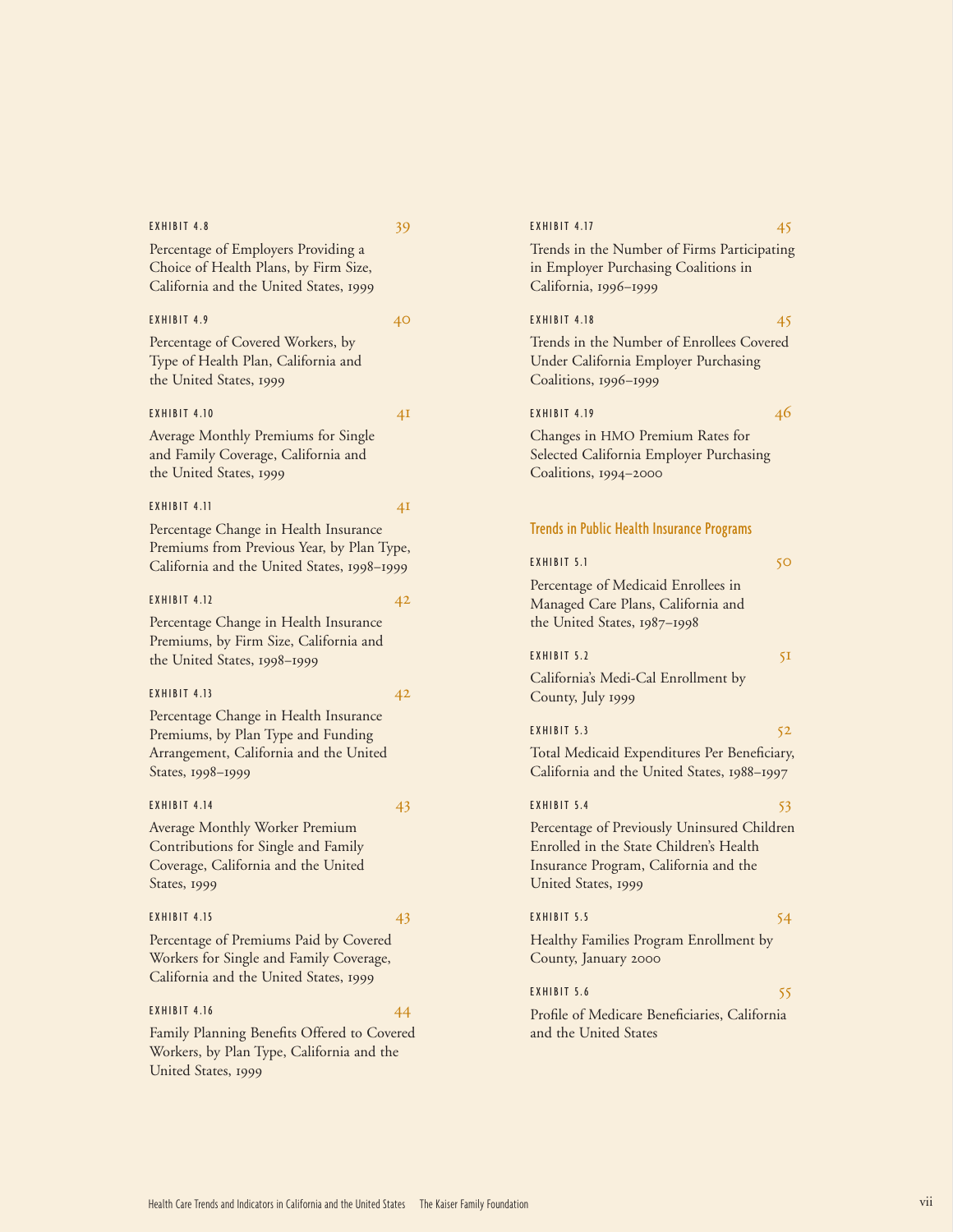EXHIBIT 5.7 56

Percentage of Medicare Beneficiaries Enrolled in Managed Care, California and the United States, 1989-1999

EXHIBIT 5.8 6

Highest and Lowest Medicare+Choice Market Penetration Rates, by California County, September

# Trends in Health Care Spending

EXHIBIT 6.1 59 Trends in Personal Health Care Expenditures Per Capita, California and the United States, 1980-1993

**EXHIBIT 6.2** 59 Changes in Personal Health Care

Expenditures Per Capita and the CPI, California and the United States, 1981-1993

EXHIBIT 6.3 60

Trends in Personal Health Care Expenditures as % of GSP/GDP, California and the United States, 1980-1993

EXHIBIT 6.4

Distribution of Total State and National Health Expenditures, by Type of Service, California and the United States,

# The Changing Health Care Marketplace

EXHIBIT 7.1 64

Percentage of the Population in HMOs, California and the United States, January 1999

EXHIBIT 7.2 64

Percentage of the Population in HMOs, by California Counties, 1999

| EXHIBIT 7.3                                                                                                        | 65 |
|--------------------------------------------------------------------------------------------------------------------|----|
| States with the Highest/Lowest Share of<br>Population in HMOs, January 1999                                        |    |
| EXHIBIT 7.4                                                                                                        | 66 |
| Enrollment in the Five Largest HMOs in<br>California, 1999                                                         |    |
| EXHIBIT 7.5                                                                                                        | 66 |
| Total HMO Enrollment in National<br>Managed Care Firms, January 1999                                               |    |
| EXHIBIT 7.6                                                                                                        | 67 |
| Percentage of HMO Enrollees in Non-Profit<br>HMOs, California and the United States,<br>1995-1998                  |    |
| EXHIBIT 7.7                                                                                                        | 68 |
| Hospital Beds Per 100,000 Population,<br>California and the United States, 1985-1998                               |    |
| EXHIBIT 7.8                                                                                                        | 69 |
| Distribution of Hospitals by Tax Status                                                                            |    |
| and Ownership, California and the United<br>States, 1989 and 1998                                                  |    |
| EXHIBIT 7.9                                                                                                        | 70 |
| Non-Federal Physicians Per 100,000<br>Civilian Population, California and the<br>United States, 1975-1997          |    |
| EXHIBIT 7.10                                                                                                       | 71 |
| Mean Physician Net Income, California<br>and the United States, 1994-1997                                          |    |
| <b>EXHIBIT 7.11</b>                                                                                                | 7I |
| Mean Physician Net Income for Primary<br>Care and Specialist Physicians, California<br>and the United States, 1997 |    |
| <b>EXHIBIT 7.12</b>                                                                                                | 72 |
| Sources of Physician Practice Revenue,<br>California, 1994-1998                                                    |    |
| EXHIBIT 7.13                                                                                                       | 72 |

United States, 1994-1998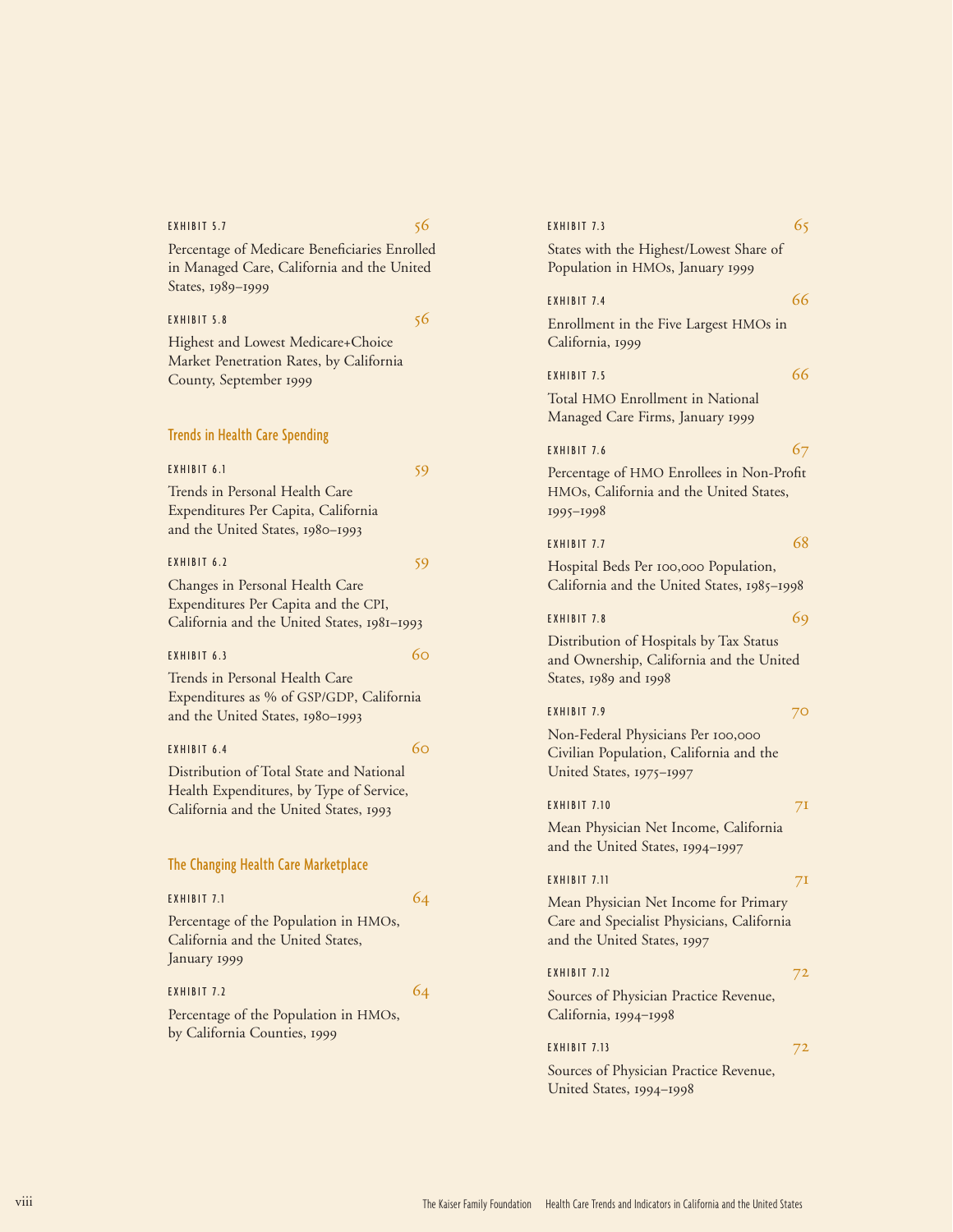# Executive Summary

California is not only the largest and most diverse state in the country, but its health system is often an indicator of trends to come in the rest of the health system – whether the focus is the growth of managed care or the increase in the number of uninsured. To provide a resource for policymakers, journalists, and stakeholders in California and nationally, we have prepared this chartbook to summarize key trends and indicators in California's health care system and to compare and contrast the California experience with the rest of the country. Among the key findings are:

#### **Demographics** (SECTION 1)

California's population (33 million in 1999) differs from that of the United States (273 million) in almost every respect. These differences present special challenges for the state in designing and operating a health care system that is accessible, affordable, and meets the needs of all Californians.

- The ethnic makeup of California's population is far more diverse than the United States' as a whole.
- Compared to the United States, California has a smaller percentage of its population that is White  $(50.3\% \text{ vs. } 71.0\%)$  or African American  $(6.5\% \text{ vs. } 12.6\%),$  and a much higher proportion that is Hispanic (30.3% vs.  $11.7%$ ) or Asian  $(12.2\% \text{ vs. } 3.9\%).$
- California has a higher percentage of non-citizens  $(15.8\%)$  than any other state in the country.
- California's population is also growing at a much faster rate than the United States' population as a whole.

#### **Health Status and Access to Preventive Care** (SECTION 2)

One of the goals for our health care system is to maintain and improve the health of the population. However, there is little progress being made towards achieving this goal either in California or the United States. Most of the health status indicators we examined have improved very little or have declined in recent years. A much greater effort will be needed to integrate preventive care and health promotion more fully into the health care system to improve the health of the population.

- Reported health status is similar in California and the country as a whole, with  $57\%$  –  $58\%$  of the population reporting that they are in excellent or very good health. However, Hispanics in California are almost twice as likely as those in the whole United States to say they are in fair to poor health.
- The infant mortality rate has declined significantly in both California and the United States from 1990 to 1998. Infant mortality remains lower in California  $(5.7$  deaths per 1,000 live births) than in the United States as a whole  $(7.2$  deaths per 1,000 live births).
- The rate of new AIDS cases per 100,000 population has also been declining. However, while the rate of new AIDS cases is now similar in California and the United States as a whole (17 per 100,000 population), the overall rate of persons living with AIDS is higher in California ( $122$  vs.  $98$ people living with AIDS per 100,000 population) and continues to grow.
- On average, rates of mammography screening are higher in California than in the United States, and smoking and rates of obesity are lower in California than the United States.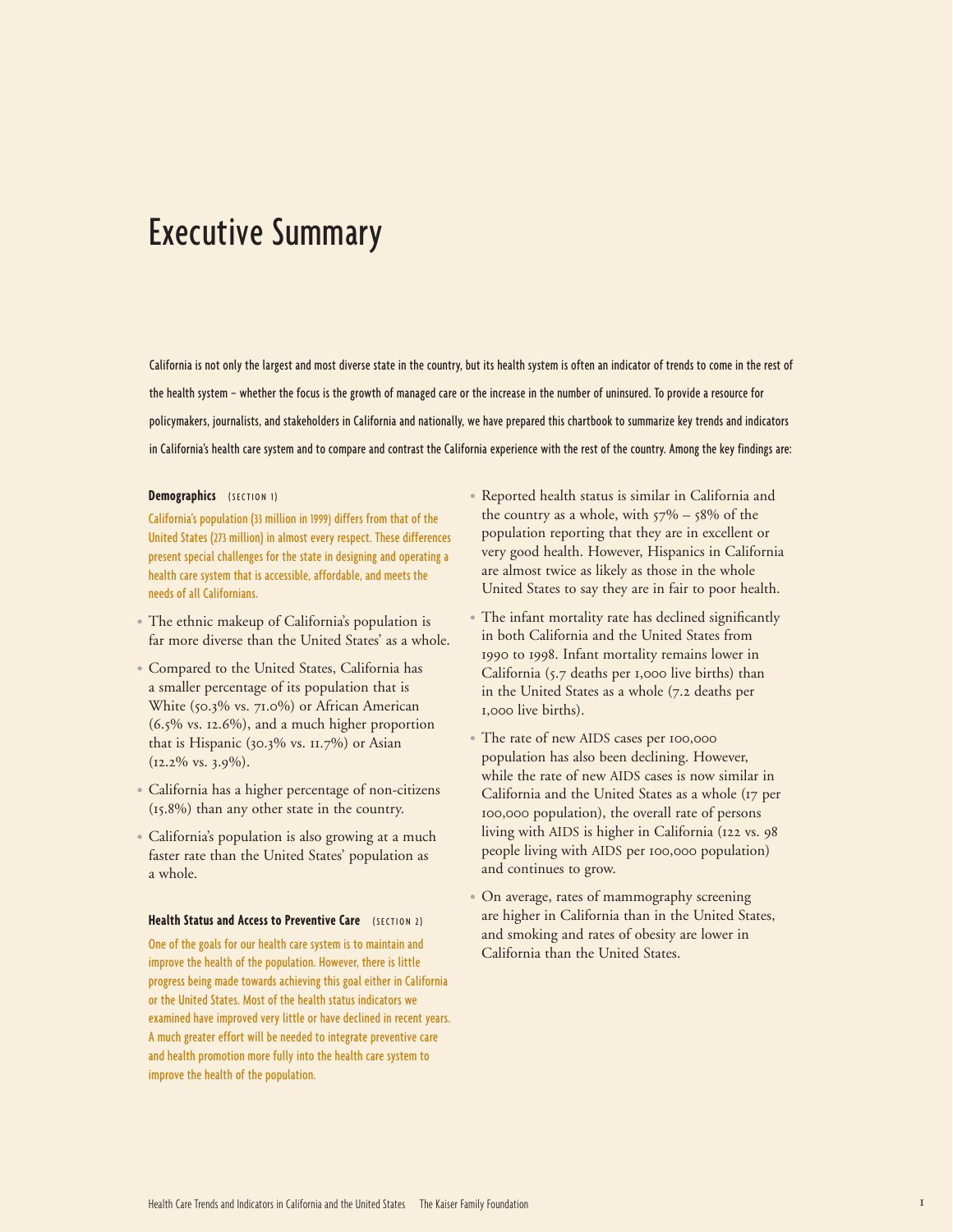#### **Health Insurance Coverage** (SECTION 3)

The proportion of the population that is uninsured continues to climb in both California and the United States, despite the longest period of economic growth and the lowest unemployment rates in history. Efforts at the federal and state levels to increase access to health insurance for low-income children and persons employed in small businesses, and the adoption of new rules to increase the portability of health insurance when workers change or lose their jobs, have done little to slow the growth of the uninsured.

- In 1998, the number of uninsured non-elderly people reached  $7.3$  million in California (24.4%) of the population) and 43.6 million in the United States (18.3%).
- The number of uninsured children is growing in California, and stood at more than 2 million in 1998 (20.8% of all California children) and nearly  $12$  million in the U.S.  $(15.5\%)$ .
- As is true in the United States overall, the rate of employer-sponsored coverage has remained essentially unchanged in California over the last four years  $(58.3\%)$ , while Medicaid enrollment of the non-elderly has dropped significantly in the wake of welfare reform (from  $14.3\%$  to  $11.1\%$ ).

#### **Employer–Sponsored Health Insurance** (SECTION 4)

While employer coverage remains the most important source of health insurance for both Californians and all other Americans, employers of every size in California are less likely to offer health benefits to their workers compared to firms nationwide.

- Fewer than half  $(48%)$  of the firms in California offer their workers coverage, compared to % nationwide.
- While Californians are less likely to be insured through their employer, those who are offered employer-sponsored insurance are more likely to be offered a choice of health plans and tend to receive more comprehensive benefits (particularly for family planning services). California workers also pay lower premiums ( $\frac{\text{sr}}{71}$  single,  $\frac{\text{sg}}{8}$  family) for their health benefits per month than the average covered American (\$189 single, \$478 family).
- Covered California workers are more likely than covered workers in the United States to have HMO coverage ( $53\%$  vs.  $28\%$ ) and less likely to have PPO  $(22\% \text{ vs. } 38\%)$  or POS coverage  $(21\% \text{ vs. } 25\%).$
- Approximately 9% of insured Californians obtain their insurance through a state or employer purchasing group.

#### **Public Health Insurance Programs** (SECTION 5)

A larger share of the population is covered by Medicaid in California than in the nation as a whole, but smaller proportions are covered by Medicare and the State Children's Health Insurance Program (SCHIP, called Healthy Families in California). Federal and state expenditures for Medicaid continued to grow throughout the late 1980s and 1990s in California and the United States, though the rate of growth has slowed; per capita Medicaid expenditures continue to be lower in California than in the nation as a whole. A higher proportion of California's Medicare beneficiaries are enrolled in managed care compared to the United States.

- Per beneficiary expenditures for Medicaid in California were \$2,418 in 1997, significantly less than the average of \$3,582 across the United States.
- From 1994 to 1998, the proportion of the non-elderly population covered by Medicaid declined from  $14.3\%$  to  $11.1\%$  in California and from 10% to 8.4% in the United States.
- The proportion of California's population covered under Medicare (II.9%, or 3,903,432 beneficiaries) is smaller than for the United States  $(14.4\%, or)$ 38,976,551).
- As of September 1999, California had enrolled a smaller proportion of the uninsured into its State Children's Health Insurance Program (SCHIP, or Healthy Families in California) compared to the enrollment of eligible children nationwide (II.0% vs. 16.8%).
- A higher proportion of Medicaid enrollees nationwide  $(54%)$  are enrolled in managed care plans compared to California's Medicaid enrollees  $(46%)$ . The opposite trend is seen in the Medicare program, where 40% of beneficiaries in California are in managed care versus  $17\%$  nationally.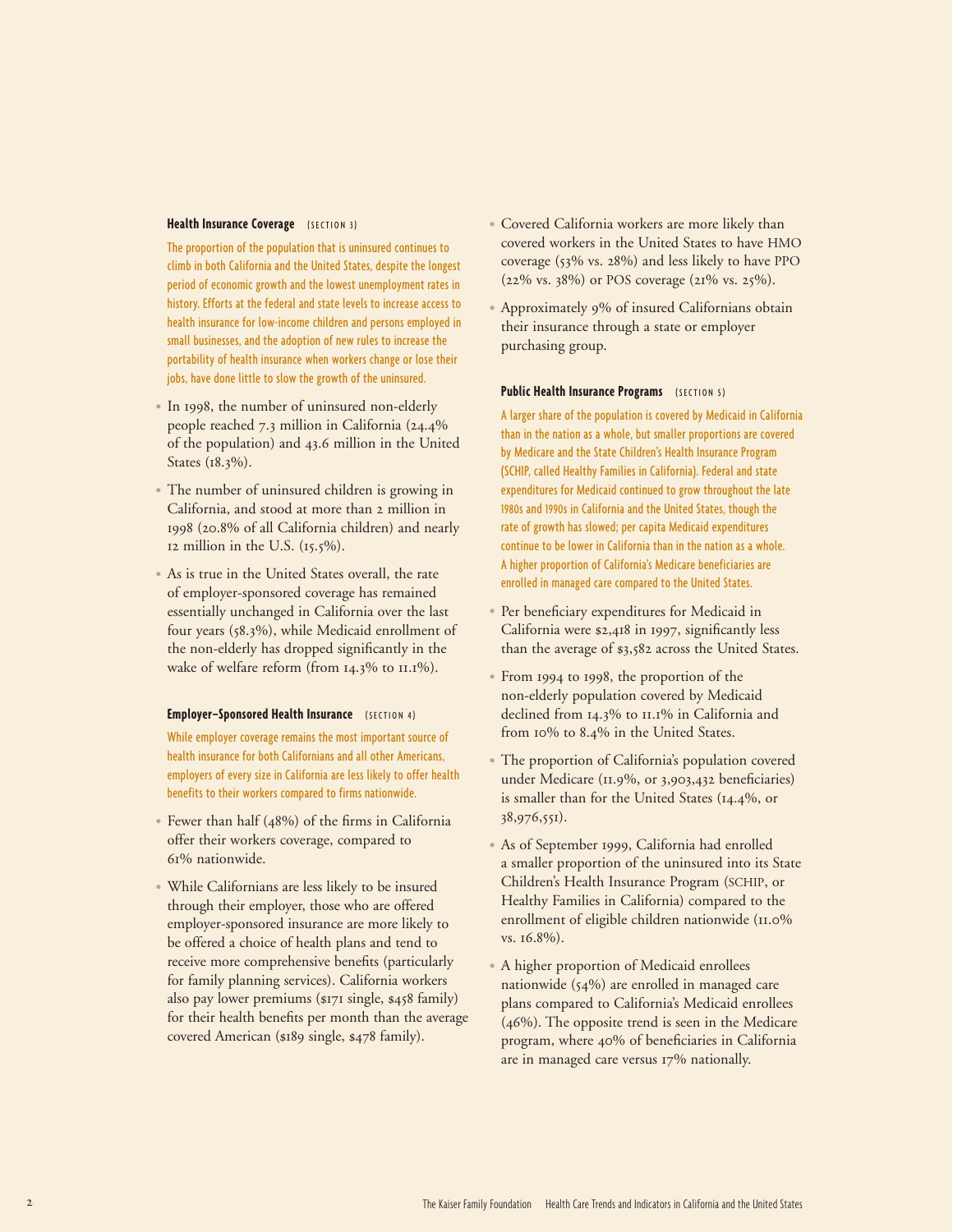#### **Health Care Spending** (SECTION 6)

While the growth in health expenditures slowed during the early to mid-1990s, it began to increase rapidly again at the end of the decade. California's health care dollars are distributed very differently from national health care expenditures.

- From 1980 to 1993, personal health care expenditures grew as a percentage of both the United States Gross Domestic Product (from 8.1% to 12.3%) and California's Gross State Product (from 8.0% to  $11.2\%$ ).
- California spends fewer health care dollars on hospitalization and nursing home care, and more on physician services, compared to national health care expenditures.

#### **Health Care Marketplace** (SECTION 7)

California has one of the highest rates of managed care market penetration in the country. The major trends in managed care in both California and the United States include: increasing consolidation among private health plans resulting in a growing concentration of market share in fewer and fewer plans; a shrinking supply of hospital beds as hospital admissions and lengths of stay continue to fall; and a decelerating rate of growth in the supply of physicians.

• California has one of the highest rates of health maintenance organization (HMO) penetration in the country ( $52\%$ , compared to  $30\%$  nationally). There are 17,024,945 Californians enrolled in one of the state's 36 HMOs. This represents 21% of the 81,333,008 HMO enrollees in 643 plans nationally.

- In California, 78% of total HMO enrollment is concentrated in five HMOs, while the top five national managed care firms in the United States hold 68% of national HMO enrollment.
- Hospital beds per 100,000 population have steadily declined since 1985, but remain quite a bit lower in California  $(277)$  than in the United States as a whole  $(378)$ .
- The number of non-federal physicians per 100,000 civilian population was nearly identical in California ( $278$ ) and the United States ( $276$ ) in 1997.
- Mean physician net income is lower in California  $(s_{172,400})$  compared to the national average  $(s199,600)$  for both primary care and specialist physicians. While mean physician income has grown each year since 1994 in the United States as a whole, it has been declining in California since 1995.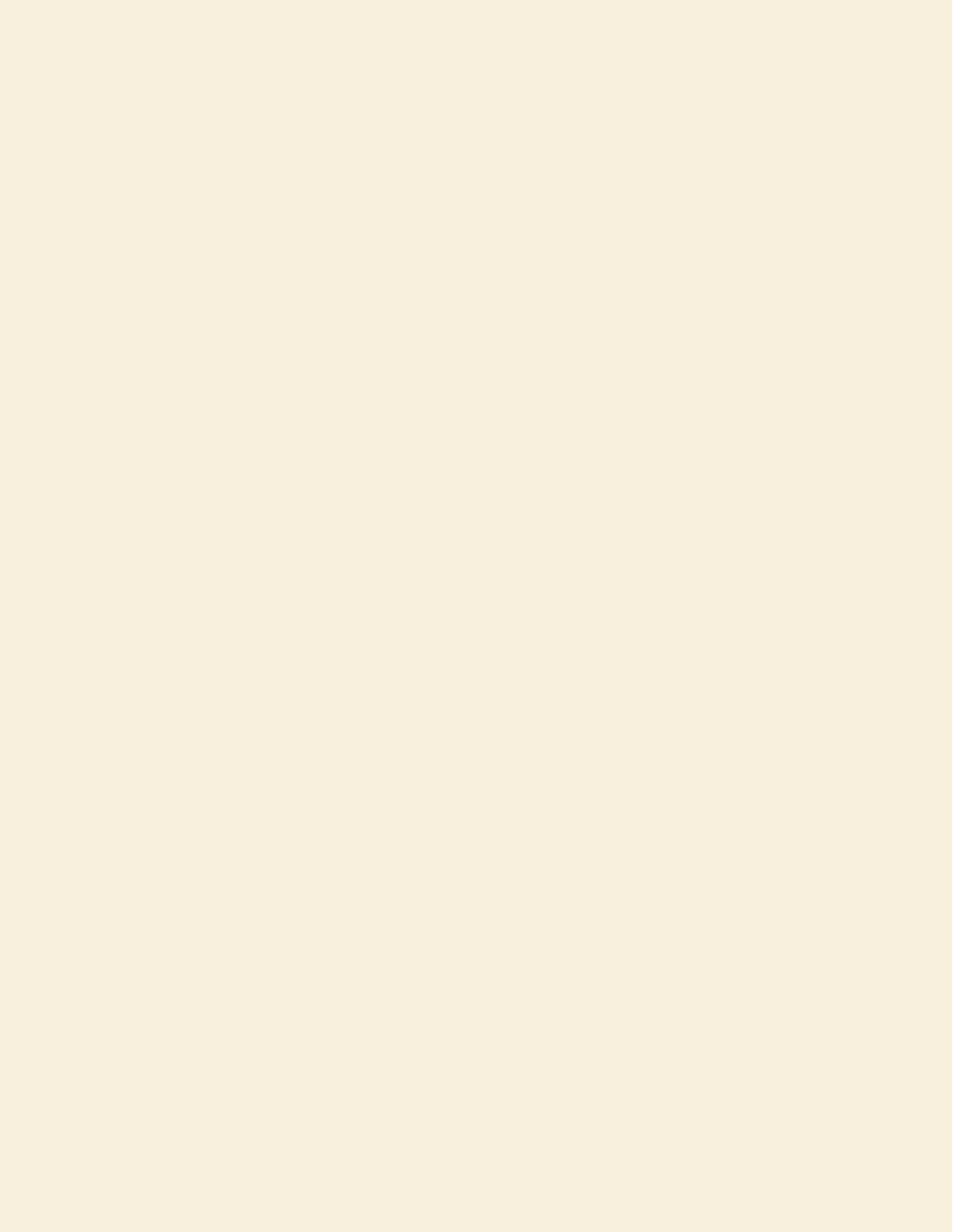Health Care Trends and Indicators in California and the United States

section one

Demographic Profiles of<br>the Population

 $\overline{1}$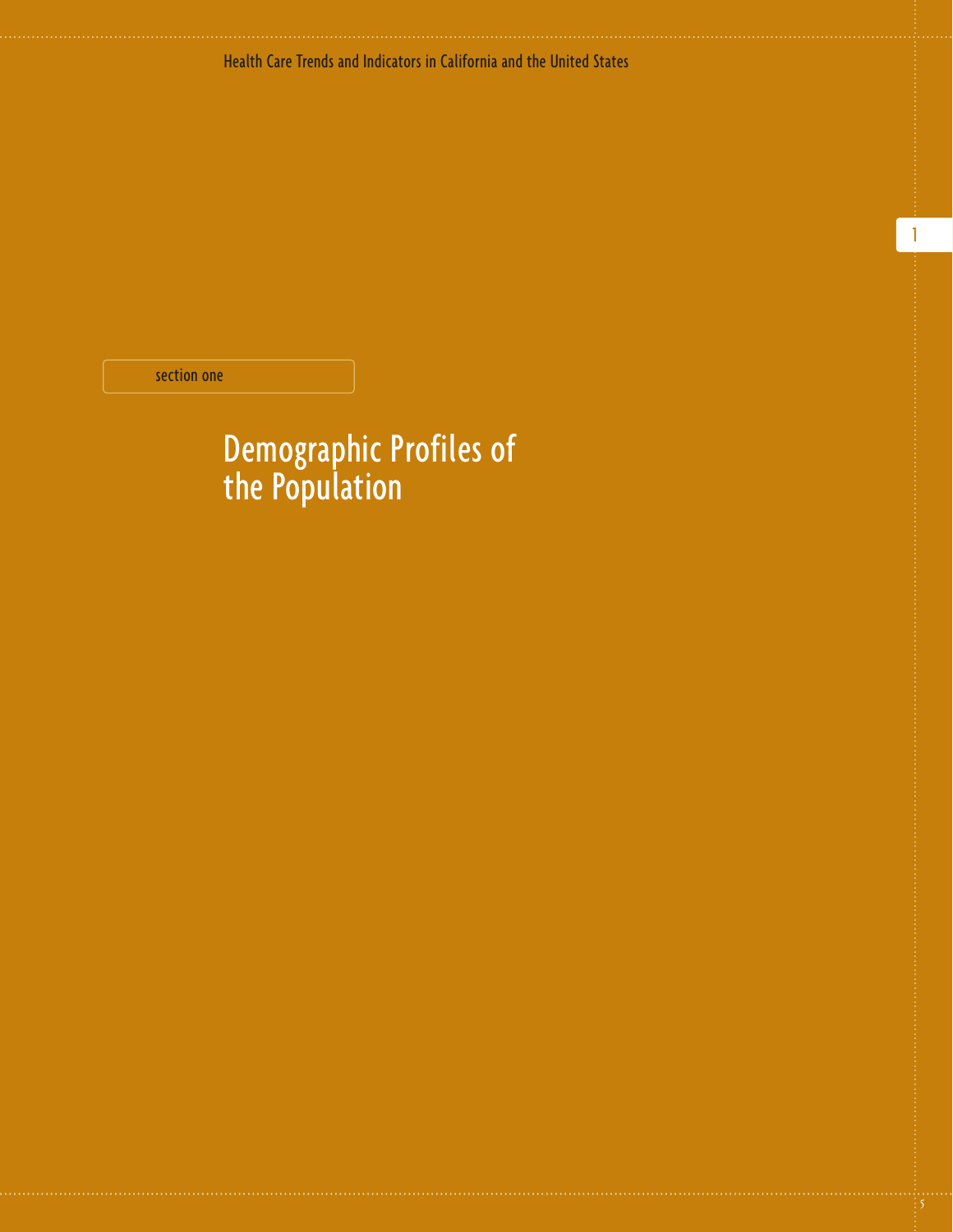. . . . . . . . . . . . . . . . . . . . . . . . . . . . . . . . . . . . . . . . . . . . . . . . . .

. . . . . . . . . . . . . . . . . . . . . . . . . . . . . . . . . . . . . . . . . . . . . . . . . . . . . . . . . . . . . . . . . . . . . . . . . . . . . . . . . . . . . . . . . . . . . . . . . . . . . . . . . . . . . . . . . . . . . . . . . . . . . . . . . . . . . . . . . . . . . . . . . . . . . . . . . . . . . . . . . . . . . . . . . . . . . . . .

### Demographic Profiles of the Population

California's population differs from that of the United States in almost every respect. The ethnic makeup of California's population is far more diverse than the United States as a whole, and California has a higher percentage of non-citizens than any other state in the country. California's population is also growing at a much faster rate than the United States population. These differences present special challenges for the state in designing and operating a health care system that is accessible, affordable, and meets the needs of all Californians.

#### **General Population**

• As of July 1, 1999, California's population was  $33$  million, representing  $12.2\%$  of the  $273$  million people living in the United States (EXHIBIT 1.1).

# **Changes in Personal Income and the Population Living in Poverty**

- Average per capita personal income has been increasing steadily since 1994 in both California and the United States. Between 1994 and 1998, average incomes rose by 20% in both California and the United States. At the same time, the average per capita income in California has remained consistently higher than the average for the United States (EXHIBIT 1.2).
- During the early 1980s, the percentage of the population living below the federal poverty level in California was lower than the average in the United States. By 1988, the rates were equal, with approximately 13% of both the California and national population living below poverty. Between 1989 and 1993, the percentage rose dramatically in both California and the United States, with rates in California exceeding those in the United States over this time period. Since 1993, the percentage below poverty has declined, though California's rates have remained above those of the United States with  $5,118,000$  Californians (15.4%) and  $34,476,$ ooo Americans (12.7%) living in poverty in 1998 (EXHIBIT 1.3).

#### **Differences in Race/Ethnicity and Citizenship Status**

• The racial and ethnic makeup of California's population is strikingly different from that of the country as a whole. Approximately 70% of the United States population was White in 1999, compared to half in California ( EXHIBIT 1.4).

.

.

- A notable difference between California and the nation as a whole is the proportional size of the Hispanic population, which is nearly three times as large in California  $(30.3\%)$  as in the United States as a whole  $(11.7%)$ . Another significant difference is the high percentage of Asian Americans and Pacific Islanders, which is also three times higher in California compared to the United States. In contrast, California has a significantly smaller proportion of African Americans (EXHIBIT 1.4).
- A much smaller proportion of California's population is comprised of United States citizens compared to the United States population as a whole. The percentage of non-citizens in California  $(x, 8\%)$  is more than double the percentage in the United States  $(6.1\%)$  (EXHIBIT 1.5).
- The proportion of the population that is comprised of naturalized citizens has been growing since 1994 in both California and the United States. In 1999, California had more than double the proportion of naturalized citizens as the United States  $(8.2\% \text{ vs. } 3.6\%)$  (EXHIBITS 1.5 and 1.6).
- California has a higher percentage of non-citizens  $(15.8\%)$  than any other state. In 1999, the only other states with more than 10% non-citizens Were New York and Arizona (EXHIBIT 1.7).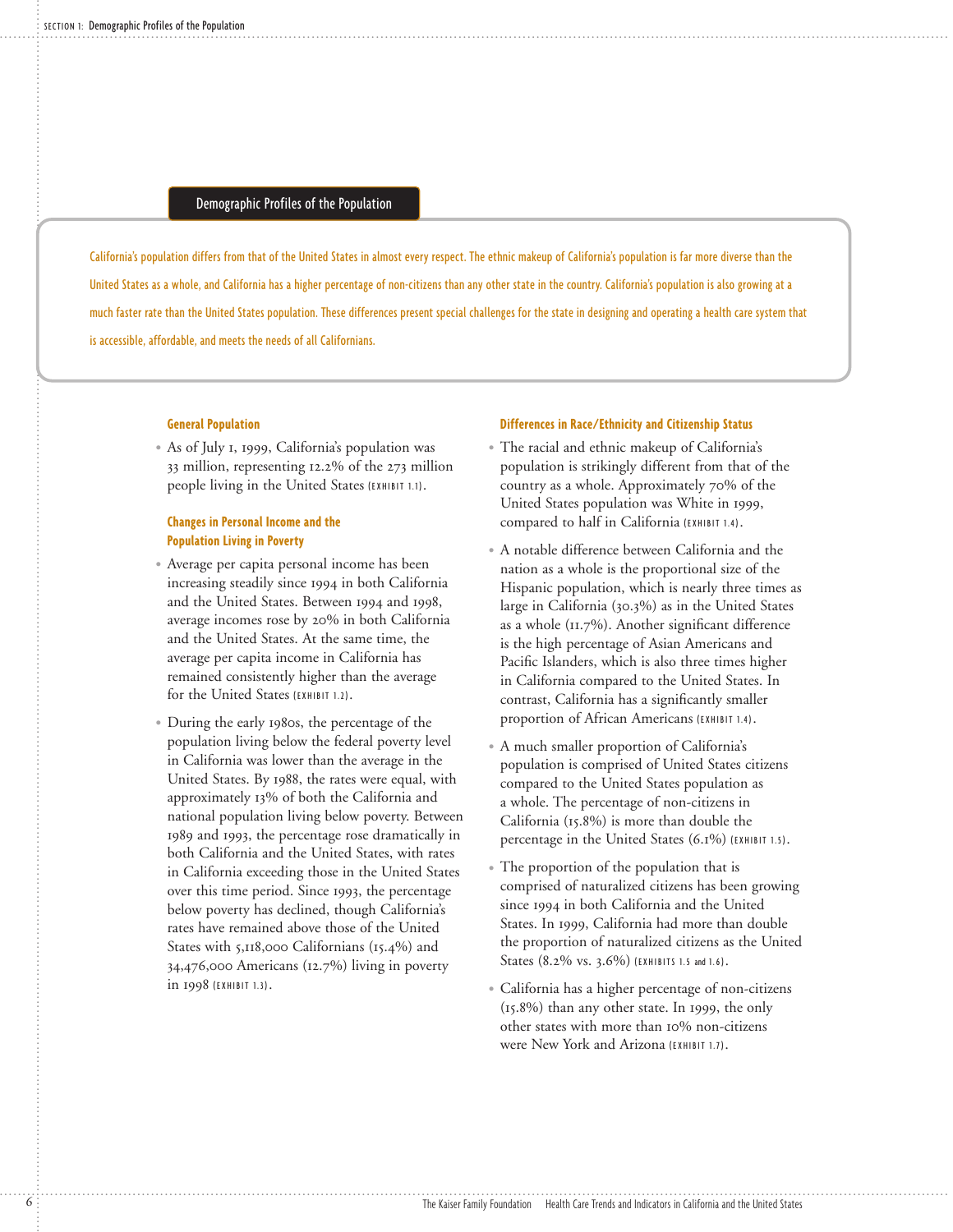. . . . . . . . . . . . . . . . . . . . . . . . . . . . . . . . . . . . . . . . . . . . . . . . . . . . . . . . . . . . . . . . . . . . . . . . . . . . . . . . . . . . . . . . . . . . . . . . . . . . . . . . . . . . . . . . . . . . . . . . . . . . . . . . . . . . . . . . . . . . . . . . . . . . . . . . . . . . . . . . . . . . . . . . . . . . . . . . . . . . . . . . . . . . . . . . . . . . . . . . . . . . . . . . . . . . . . . . . . . . . . . . . . . . . . . . . . . . . . . . . . . . . . . . . . . . . . . . . . . . . . . . . . . .

1

#### **Trends in Population Growth**

.

. .

- The rate at which California's population grew between  $1980$  and  $1995$   $(33\%$  increase) was more than twice that of the United States population growth (16% increase) over the same time period. The projected differences in growth rates in the 21st century, using 1980 as a baseline, are truly staggering. By 2025, California's population is expected to have more than doubled (108%) since 1980, compared to an expected increase of less than half this rate  $(48%)$  for the United States population (EXHIBIT 1.8).
- A much smaller proportion of the population in California resides in rural areas compared to the United States (EXHIBIT 1.9).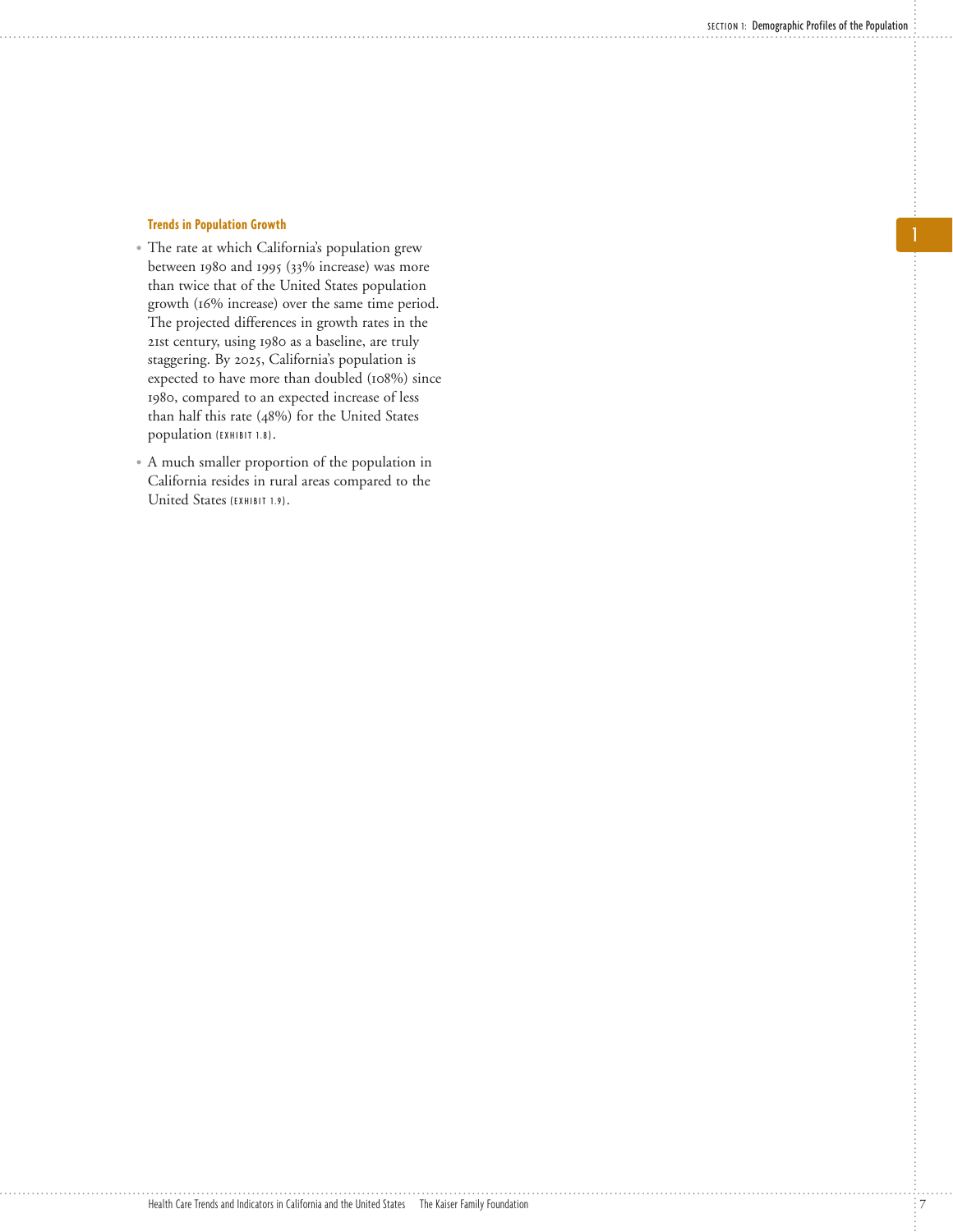. . . . . . . . . . . . . . . . . . . . . . . . . . . .<br>, . . . . . . . . . . . . . . . . . . . . . . . . . . . . . . . . . . . . . . . . . . . . . . . . . . . . . . . . . . . . . . . . . . . . . . . . . . . . . . . . . . . . . . . . . . . . . . . . . . . . . . . . . . . . . . . . . . . . . . . . . . . . . . . . . . . . . . . . . . . . . . . . . . . . . . . . . . . . . . . . . . . . . . . . . . . . . . . . . . . . . . . . . . . . . . . . . . . . . . . . . . . . . . . . . . . . . . . . . . . . . . . . . . . . .

1

# EXHIBIT 1.1





SOURCE: Population Estimates Program, Population Division, U.S. Bureau of the Census, release date December 29, 1999, www.census.gov/population/estimates/state

# EXHIBIT 1.2

Trends in Per Capita Personal Income, California and the United States, 1994–1998



SOURCE: U.S. Department of Commerce, Bureau of Economic Analysis: Regional Accounts Data, State Personal Income, www.bea.doc.gov/bea/regional/spi/pcpi.htm

.

.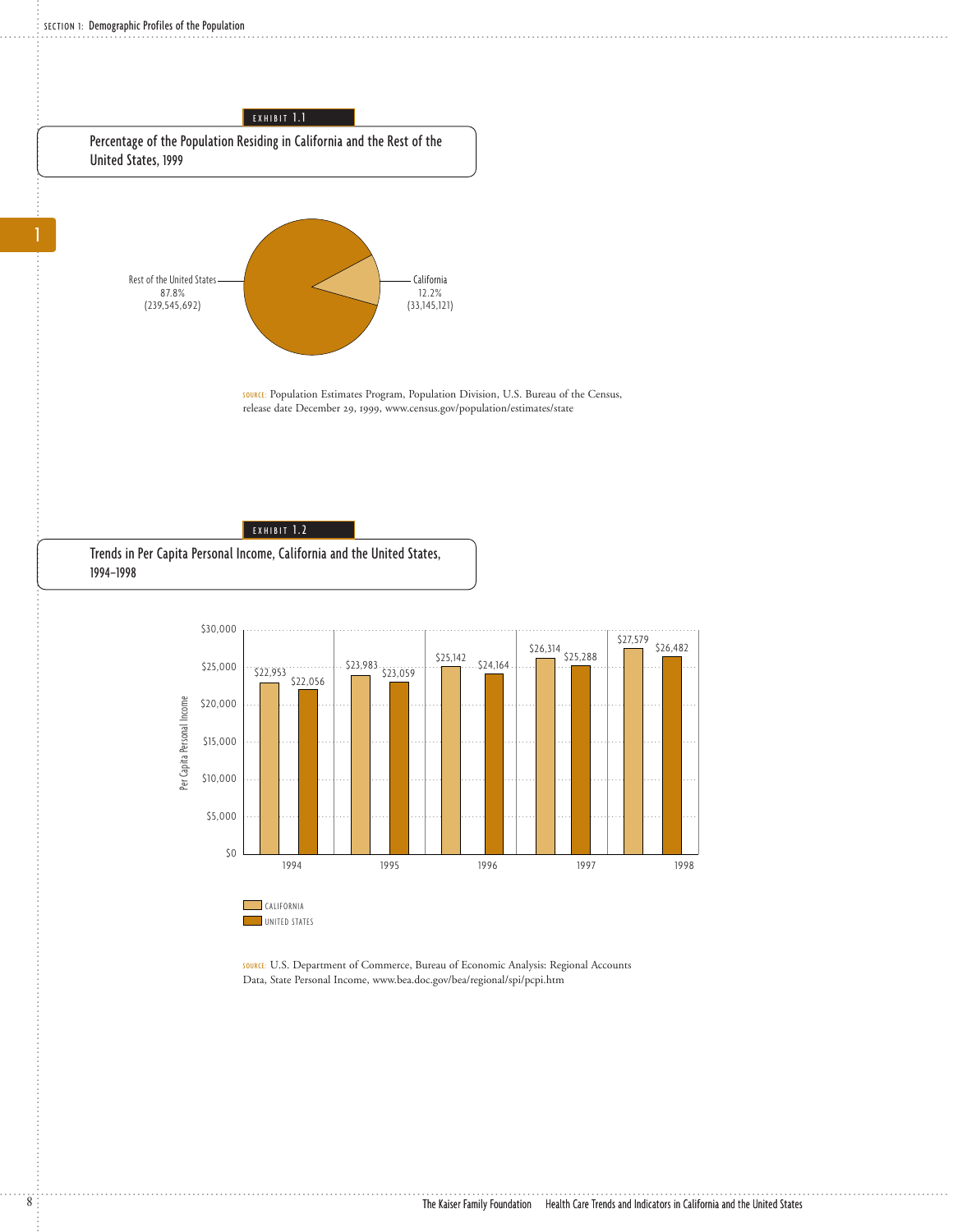. . . . . . . . . . . . . . . . . . . . . . . . . . . . . . . . . . . . . . . . . . . . . . . . . . . . . . . . . . . . . . . . . . . . . . . . . . . . . . . . . . . . . . . . . . . . . . . . . . . . . . . . . . . . . . . . . . . . . . . . . . . . . . . . . . . . . . . . . . . . . . . . . . . . . . . . . . . . . . . . . . . . . . . . . . . . . . . . . . . . . . . . . . . . . . . . . . . . . . . . . . . . . . . . . . . . . . . . . . . . . . . . . . . . . . . . . . . . . . . . . . . . . . . . . . . . . . . . . .

1



.

. .

source: California: U.S. Bureau of the Census, Poverty and Health Statistics Branch/HHES Division, www.census.gov/income/histpov/hstpov21.txt United States: U.S. Bureau of the Census, Poverty and Health Statistics Branch/HHES Division, www.census.gov/income/histpov/hstpovo2.txt NOTE: In the 1992 California data, the Census Bureau revised the rate based on 1990 census population controls.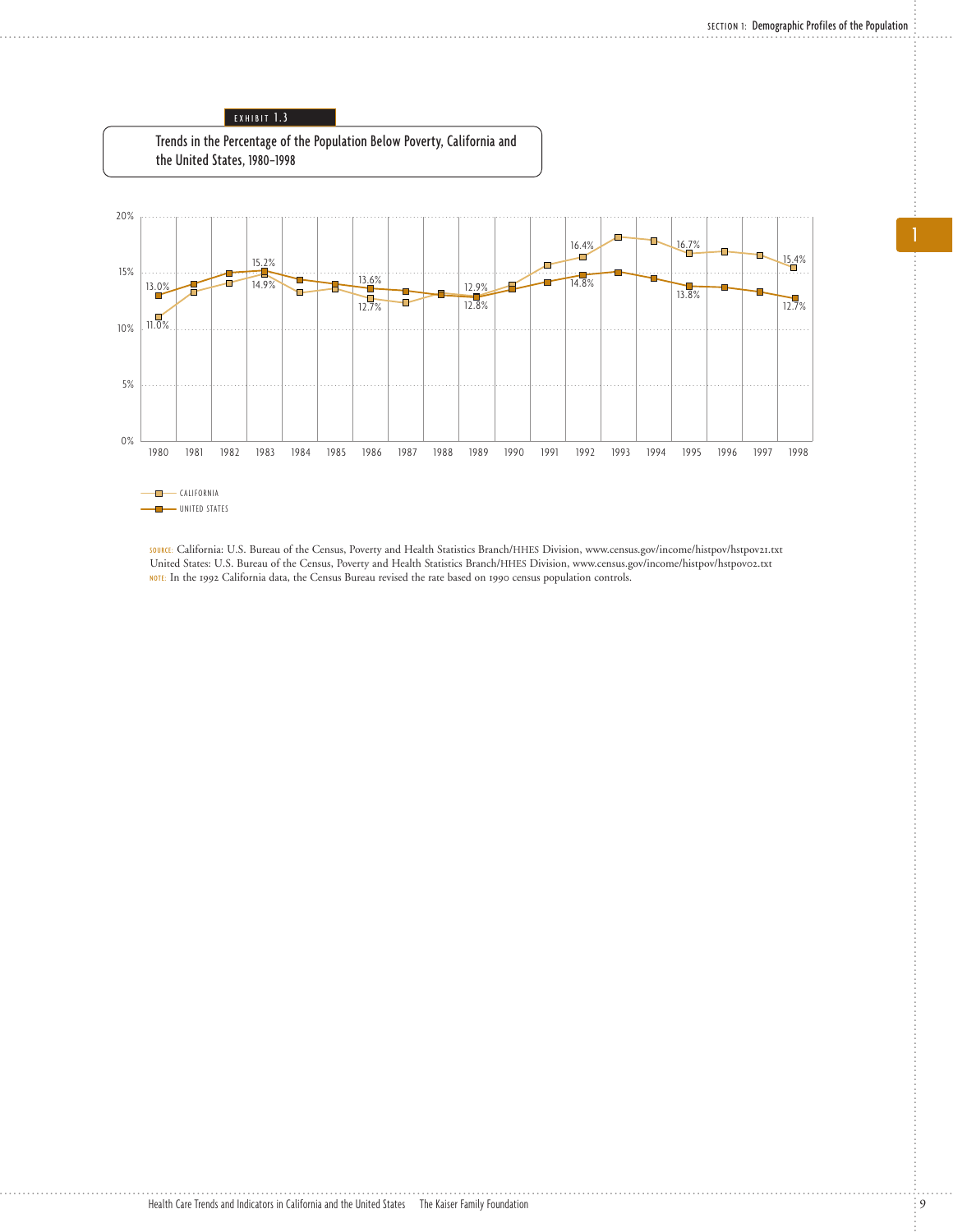. . . . . . . . . . . . . . . . . . . . . . . . . . . . . . . . . . . . . . . . . . . . . . . . . . . . . . . . . . . . . . . . . . . . . . . . . . . . . . . . . . . . . . . . . . . . . . . . . . . . . . . . . . . . . . . . . . . . . . . . . . . . . . . . . . . . . . . . . . . . . . . . . . . . . . . . . . . . . . . . . . . . . . . . . . . . . . . . . . . . . . . . . . . . . . . . . . . . . . . . . . . . . . . . . . . . . . . . . . . . . . . . . . . . . . . . . . . . . . . . . . . . . . . . . . . . . . . . .

1





SOURCE: UC Berkeley analysis of March Current Population Survey (CPS), March 1999. NOTE: CPS undercounts non-citizens.

The Kaiser Family Foundation Health Care Trends and Indicators in California and the United States ...............................................................................................................................................................................................................

.

.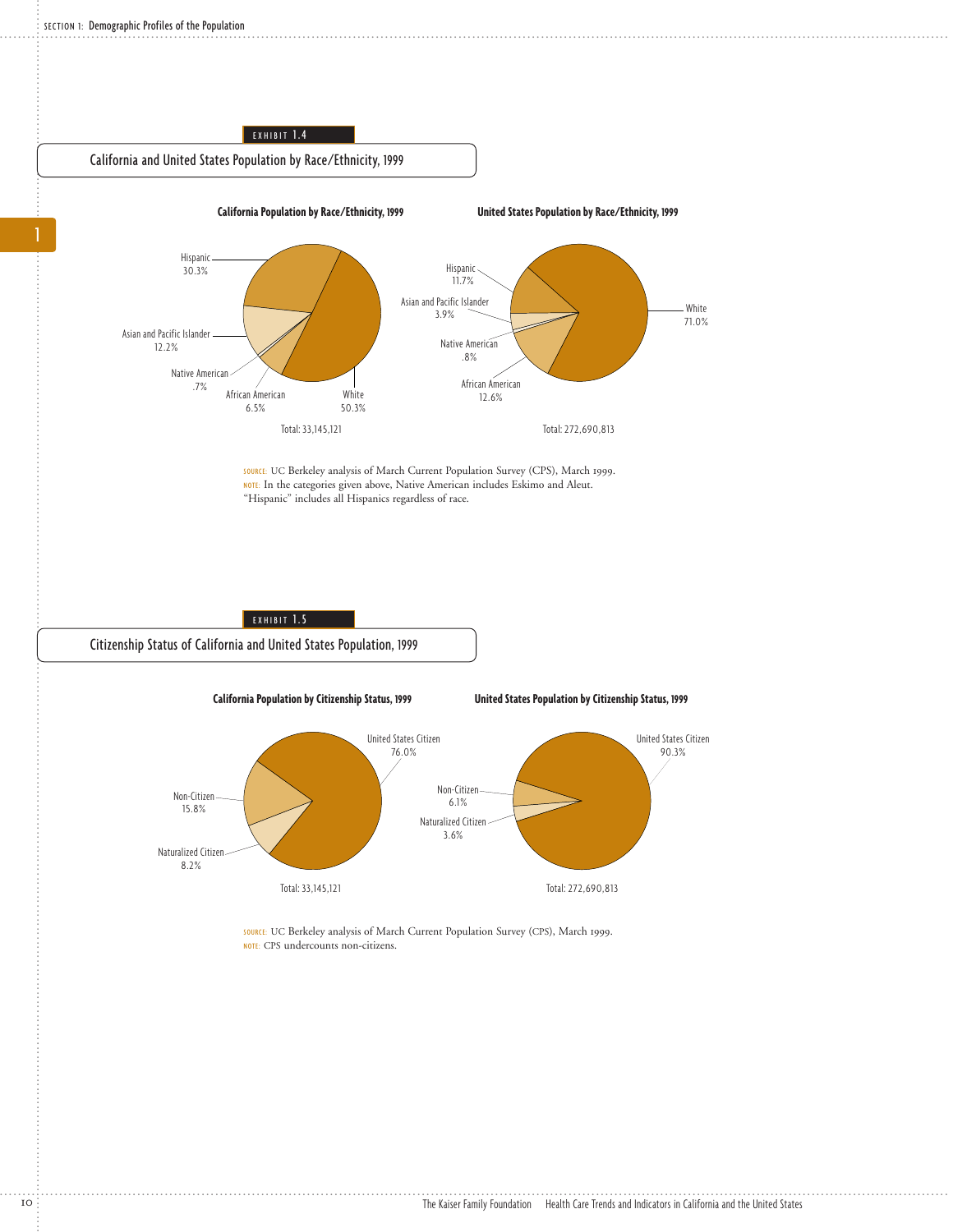. . . . . . . . . . . . . . . . . . . . . . . . . . . . . . . . . . . . . . . . . . . . . . . . . . . . . . . . . . . . . . . . . . . . . . . . . . . . . . . . . . . . . . . . . . . . . . . . . . . . . . . . . . . . . . . . . . . . . . . . . . . . . . . . . . . . . . . . . . . . . . . . . . . . . . . . . . . . . . . . . . . . . . . . . . . . . . . . . . . . . . . . . . . . . . . . . . . . . . . . . . . . . . . . . . . . . . . . . . . . . . . . . . . . . . . . . . . . . . . . . . . . . . . . . . . . . . . . .

1

# EXHIBIT 1.6

.

. . Trends in the Percentage of the Population Who Are Naturalized Citizens, California and the United States, 1994–1999



UNITED STATES

SOURCE: UC Berkeley analysis of March Current Population Survey, March 1994-1999.

#### EXHIBIT 1.7

States with the Highest Percentage of Non-Citizens, 1999

|              | Percentage of Non-Citizens<br>in the Population |  |  |
|--------------|-------------------------------------------------|--|--|
| <b>STATE</b> |                                                 |  |  |
| California   | 15.8%                                           |  |  |
| New York     | 11.2%                                           |  |  |
| Arizona      | 10.1%                                           |  |  |
| Nevada       | 9.1%                                            |  |  |
| Florida      | 8.9%                                            |  |  |
| New Jersey   | 8.6%                                            |  |  |
| Tevas        | 8.3%                                            |  |  |

SOURCE: UC Berkeley analysis of March Current Population Survey, March 1999.  $NOTE: Non-citizers make up 4% or less of the population in nine states.$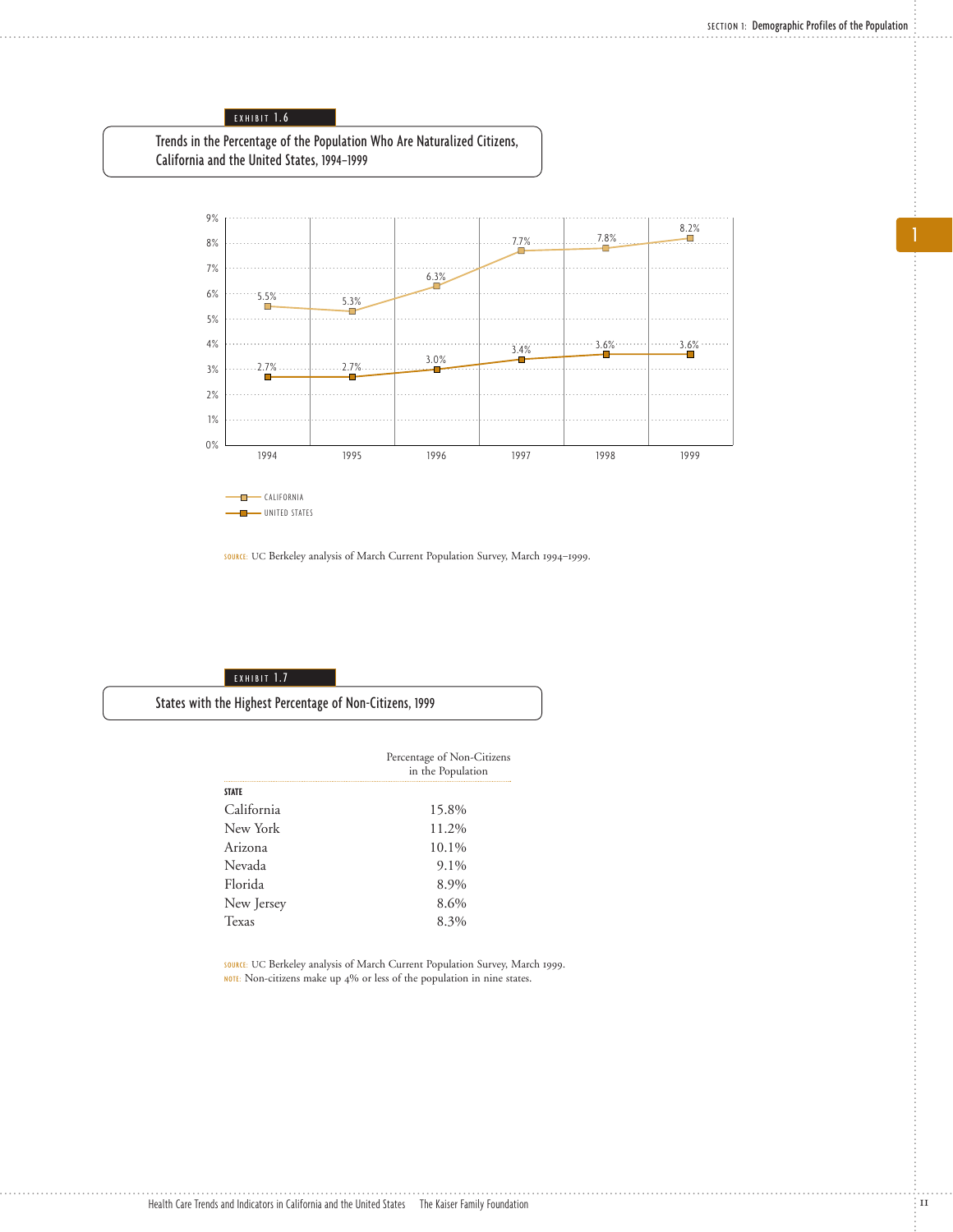# EXHIBIT 1.8

Cumulative and Projected Population Growth Since 1980, California and the United States, 1980–2025



**UNITED STATES** 

source: 1980 to 1989 data from Population Estimates Branch, U.S. Bureau of the Census, issued November 1993, www.census.gov/population/estimates/state/stts/; 1990 to 1995 data from Population Estimates Program, Population Division, U.S. Bureau of the Census, release date June 15, 1999, www.census.gov/population/estimates/state/; 2000 to 2025 data from Current Population Reports: Population Projections - States, 1995-2025, U.S. Bureau of the Census, Population Division, May 1997. NOTE: 1980-1995 are actual increases; 2000 and later are projected increases.

.

.

#### EXHIBIT 1.9

Rural Population, as a Percentage of Total Population, California and the United States, 1990



source: U.S. Census Bureau, Urban and Rural Population: 1900 to 1990. U.S. Census Bureau, released October 1995, www.census.gov/population/censusdata/urpopoo90.txt

. . . . . . . . . . . . . . . . . . . . . . . . . . . . . . . . . . . . . . . . . . . . . . . . . . . . . . . . . . . . . . . . . . . . . . . . . . . . . . . . . . . . . . . . . . . . . . . . . . . . . . . . . . . . . . . . . . . . . . . . . . . . . . . . . . . . . . . . . . . . . . . . . . . . . . . . . . . . . . . . . . . . . . . . . . . . . . . . . . . . . . . . . . . . . . . . . . . . . . .

. . . . . . . . . . . . . . . . . . . . . . . . . . . .<br>, . . . . . . . . . . . . . . . .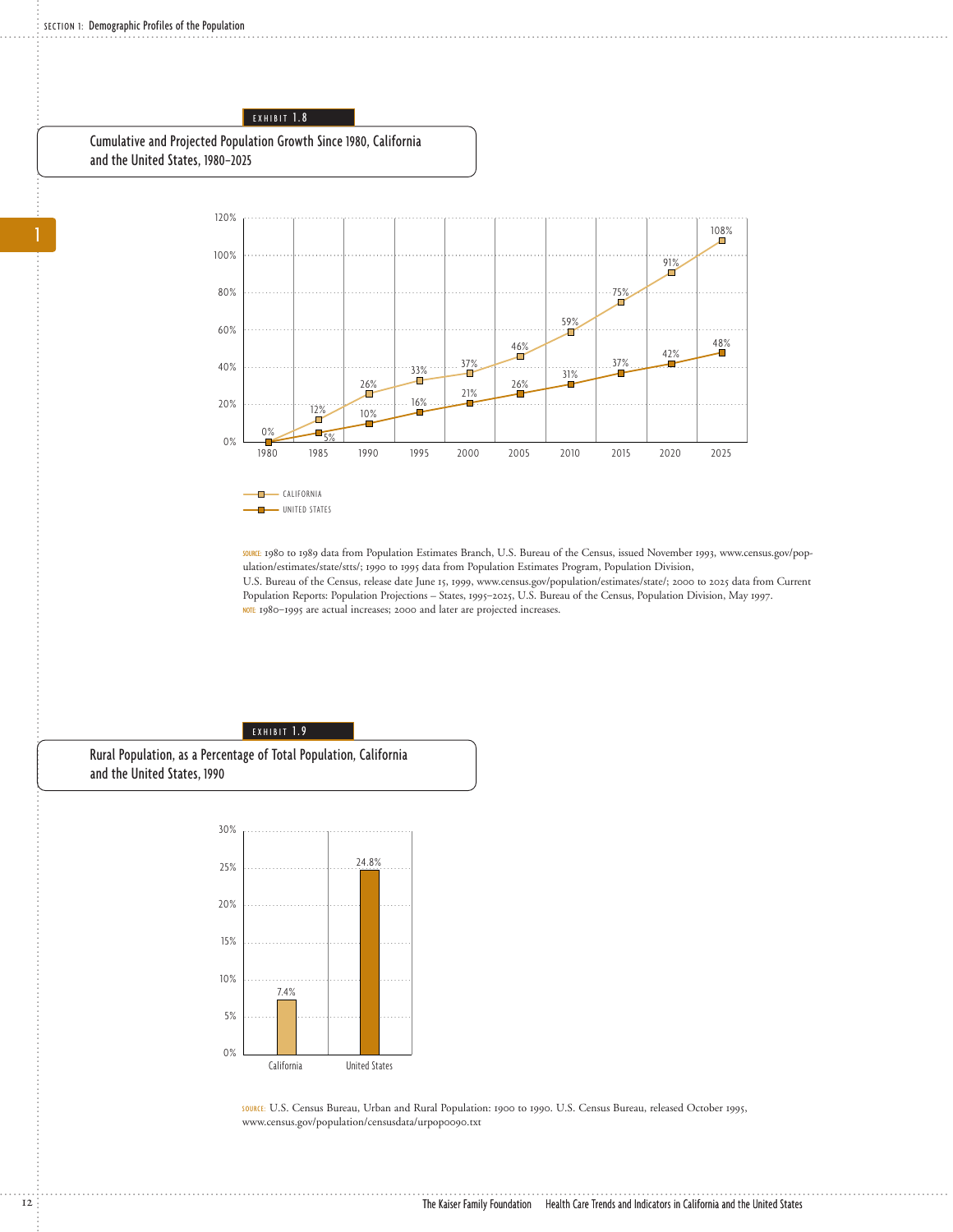Health Care Trends and Indicators in California and the United States

section two

**Health Status and Access** to Preventive Care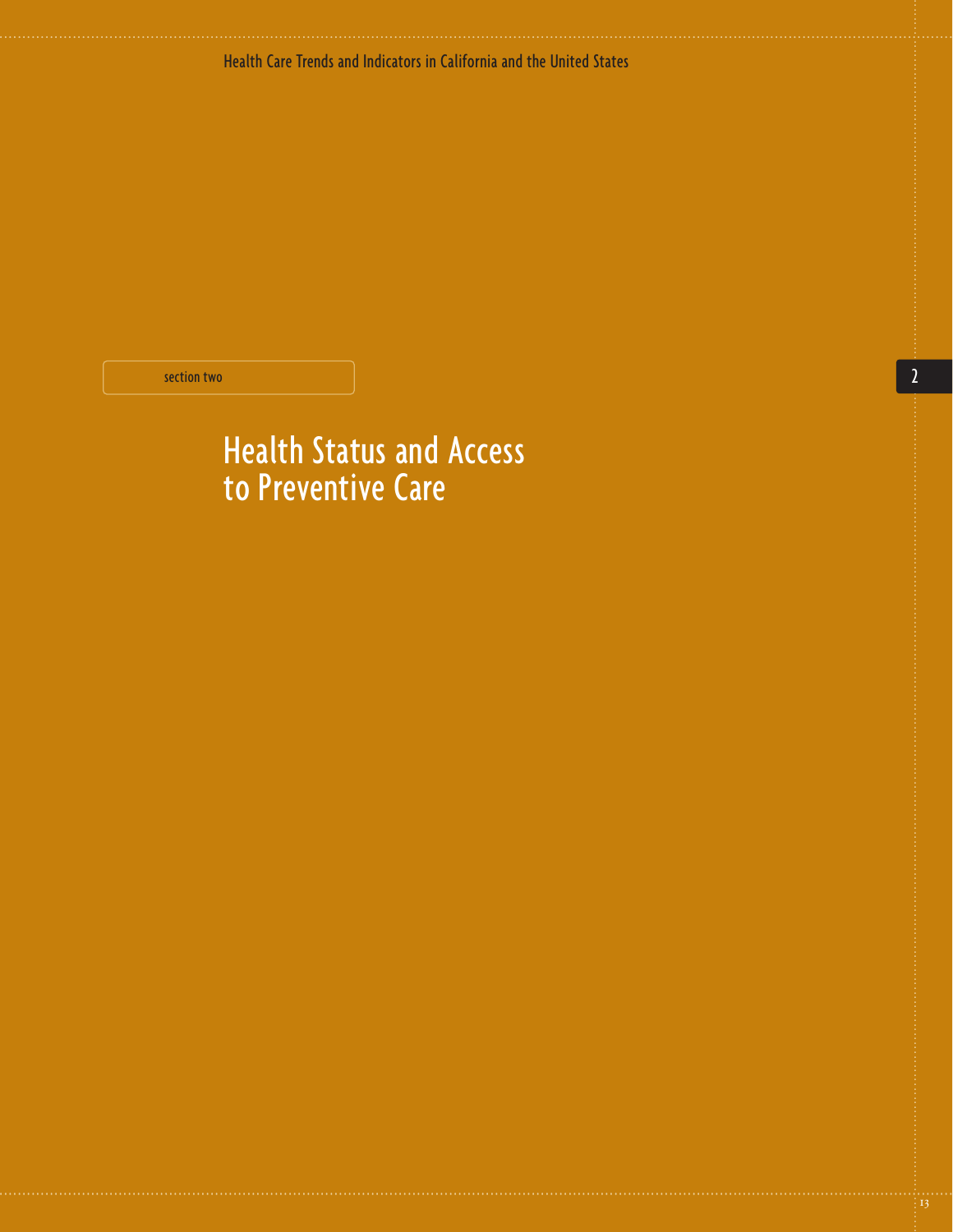. . . . . . . . . . . . . . . . . . . . . . . . . . . . . . . . . . . . . . . . . . . . . . . . . .

. . . . . . . . . . . . . . . . . . . . . . . . . . . . . . . . . . . . . . . . . . . . . . . . . . . . . . . . . . . . . . . . . . . . . . . . . . . . . . . . . . . . . . . . . . . . . . . . . . . . . . . . . . . . . . . . . . . . . . . . . . . . . . . . . . . . . . . . . . . . . . . . . . . . . . . . . . . . . . . . . . . . . . . . . . . . . . . . . . . . . . .

#### Health Status and Access to Preventive Care

One of the goals for our health care system is to maintain and improve the health of the population. However, with a few exceptions (e.g., infant mortality and AIDS), there is little progress being made towards this goal in either California or nationwide. Most health status indicators have improved very little or declined over the past decade.

#### **Changes in Self–Reported Health Status**

- Between 1995 and 1998, the proportion of adult Californians who considered themselves to be in excellent or very good health increased slightly (from  $56\%$  to  $58\%$ ), with a slight decline among all United States adults (from  $59\%$  to  $57\%$ ) (EXHIBIT 2.1).
- A slightly higher proportion of California's adult population in 1998 rated their health status as fair or poor compared to the United States population. The proportion rating their health status as fair or poor grew by one percentage point, from 14% to 15% from 1995 to 1998 in California, but remained flat at 13% in the United States as a whole. Hispanics in California were significantly more likely than those in the United States as a whole to report they were in fair or poor health  $(23.8\%$  vs. 14.8%), while other racial or ethnic groups reported similar responses in California compared to the United States (EXHIBIT 2.1).

#### **Trends in Infant Mortality and Low Birthweight Rates**

- Between 1990 and 1998, the infant mortality rate declined significantly both in California and the nation as a whole, with the California rate remaining lower than the average for the United States (EXHIBIT 2.2).
- The rate of low birthweight infants increased slightly from 1990 to 1996 in both California and the United States. However, the rate of low birthweight has consistently been lower in California compared to the nation as a whole ( EXHIBIT 2.3 ).

#### **Trends in AIDS**

• Since 1994, the AIDS case rate (39 new cases per , population) has declined every year, and by 1998 both California and the United States reported 17 new AIDS cases per 100,000 population (EXHIBIT 2.4).

.

.

• The rate of persons living with AIDS per 100,000 population, however, has continued to rise every year since 1994 in both California and the United States, which reflects relatively stable incidence coupled with a decline in HIV-related deaths. The rate in California has been consistently higher than that of the United States (EXHIBIT 2.5).

#### **Trends in Mammography Screening for Breast Cancer**

- The rates at which women 50 years and older received mammograms increased slightly in both California and the United States from 1995 to 1998. Mammography screening rates in California have remained consistently higher than the national rate ( EXHIBIT 2.6). It has been recommended that women over 50 should have a mammogram once every two years in order to reduce breast cancer mortality rates.
- The proportion of women 40 years and older who report never having had a mammogram declined between 1995 and 1998 in both California and the nation, with the proportion in California lower than that in the United States (EXHIBIT 2.7).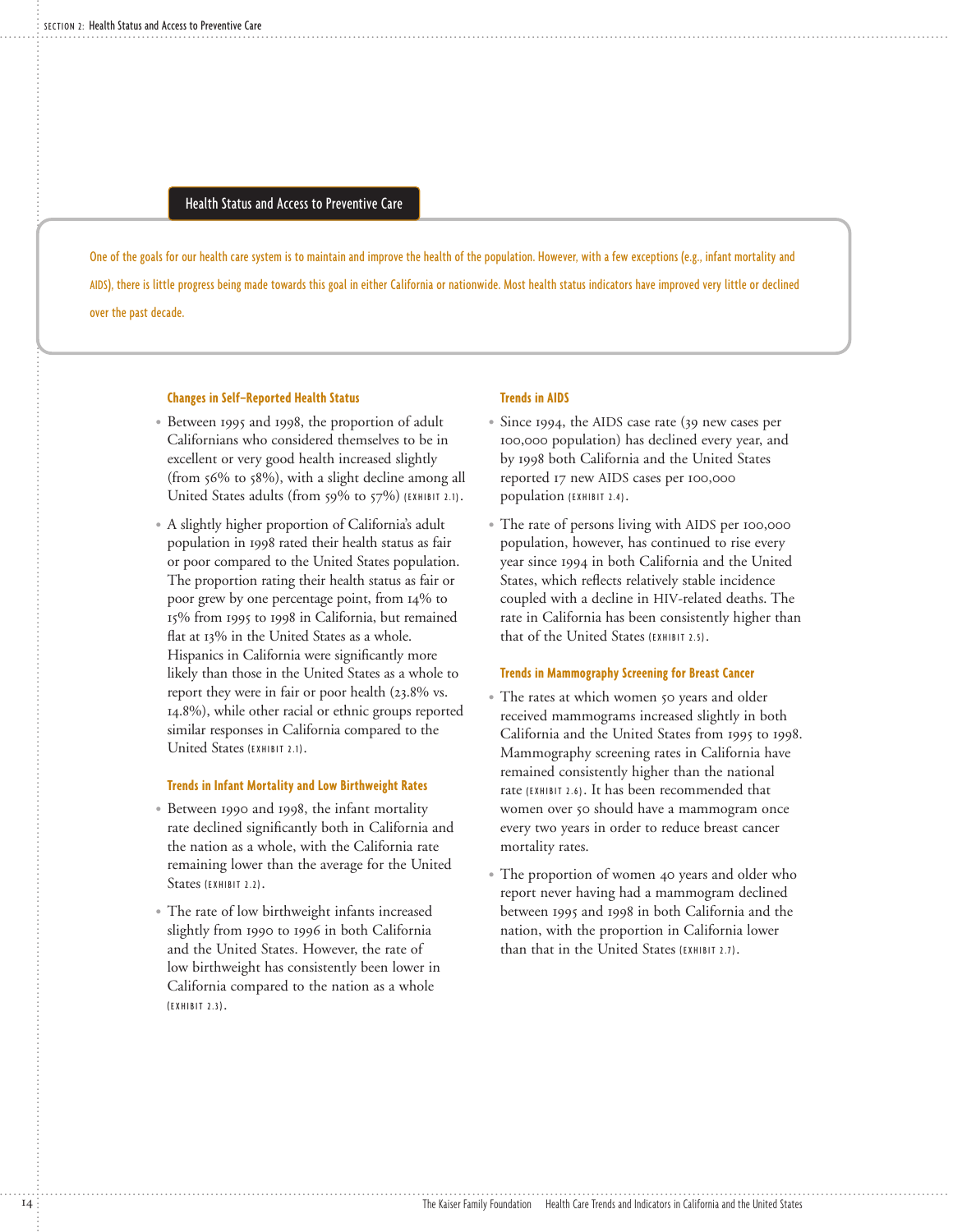. . . . . . . . . . . . . . . . . . . . . . . . . . . . . . . . . . . . . . . . . . . . . . . . . . . . . . . . . . . . . . . . . . . . . . . . . . . . . . . . . . . . . . . . . . . . . . . . . . . . . . . . . . . . . . . . . . . . . . . . . . . . . . . . . . . . . . . . . . . . . . . . . . . . . . . . . . . . . . . . . . . . . . . . . . . . . . . . . . . . . . . . . . . . . . . . . . . . . . . . . . . . . . . . . . . . . . . . . . . . . . . . . . . . . . . . . . . . . . . . . . . . . . . . . . . . . . . . .

2

#### **Trends in Risk Factors for Chronic Disease**

.

. .

- Despite past successes and continuing efforts to control tobacco use, adult smoking rates in both California and the United States increased between 1995 and 1998. However, smoking rates in California are lower than those for the United States as a whole (EXHIBIT 2.8). Smoking is the single most preventable cause of disease, disability, and premature death, and this recent increase is cause for concern.
- Rates of obesity in the adult population also increased in both California and the United States between 1995 and 1998. However, obesity rates in California have remained slightly lower than the rates for the United States (EXHIBIT 2.9). Recent research has confirmed that obesity is a significant risk factor for the future health of the population.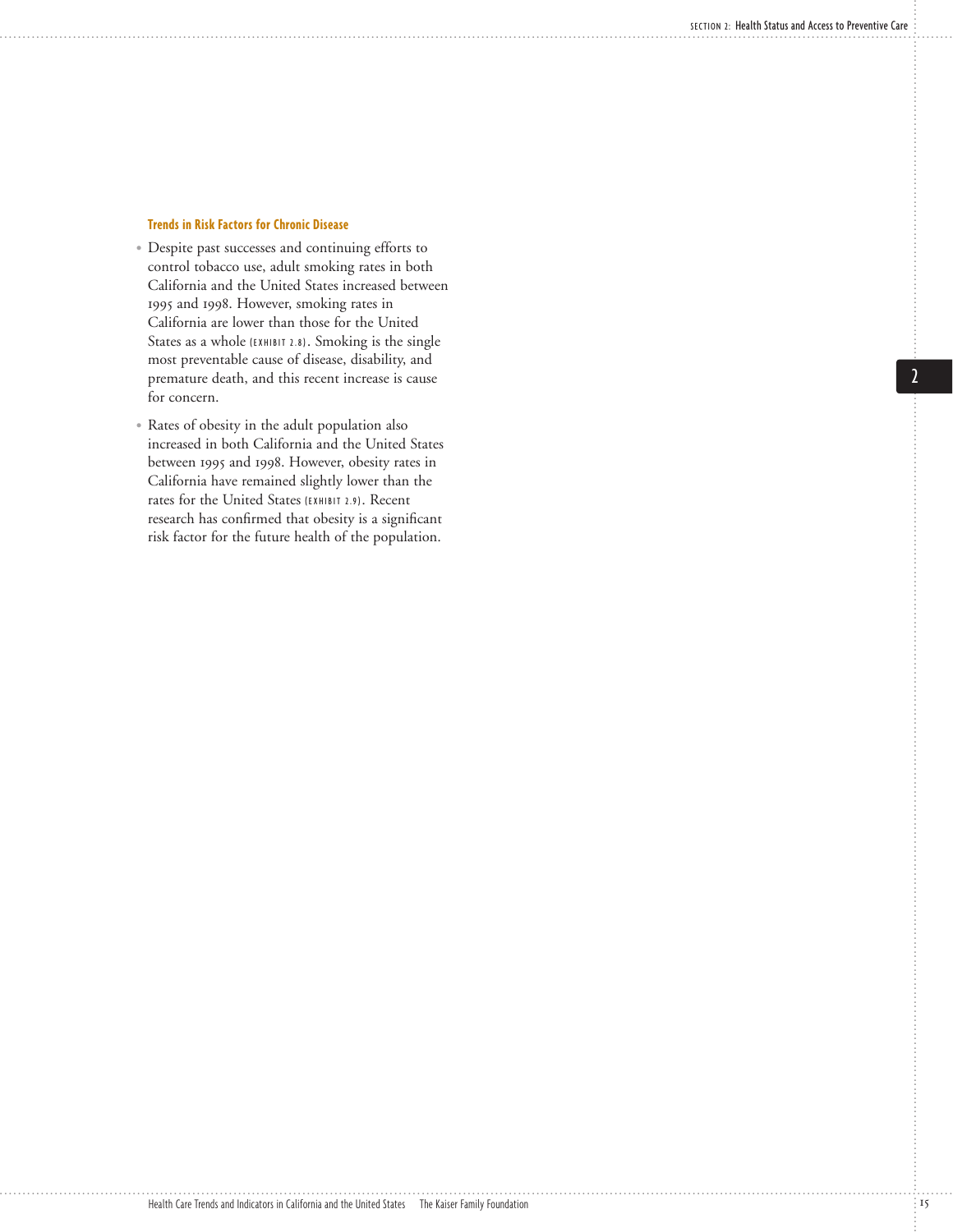#### EXHIBIT 2.1

Self-Reported Health Status Among Adults 18 and Older in California and the United States



.

.

1998

SOURCE: Division of Adult and Community Health, National Center for Chronic Disease Prevention and Health Promotion, Centers for Disease Control and Prevention, Behavioral Risk Factor Surveillance System Online Prevalence Data, 1995-1998, www.cdc.gov/nccdphp/brfss/index.asp



#### **Fair or Poor Self-Reported Health Status Among Adults 18 Years and Older in California and the United States, by Race/Ethnicity, 1998**

UNITED STATES

SOURCE: Division of Adult and Community Health, National Center for Chronic Disease Prevention and Health Promotion, Centers for Disease Control and Prevention, Behavioral Risk Factor Surveillance System Online Prevalence Data, 1995-1998, www.cdc.gov/nccdphp/brfss/index.asp

. . . . . . . . . . . . . . . . . . . . . . . . . . . . . . . . . . . . . . . . . . . . . . . . . . . . . . . . . . . . . . . . . . . . . . . . . . . . . . . . . . . . . . . . . . . . . . . . . . . . . . . . . . . . . . . . . . . . . . . . . . . . . . . . . . . . . . . . . . . . . . . . . . . . . . . . . . . . . . . . . . . . . .

. . . . . . . . . . . . . . . . . . . . . . . . . . . .<br>, . . . . . . . . . . . . . . . . . . . . . . . . . . . . . . . . . . . . . . . . . . . . . . . . . .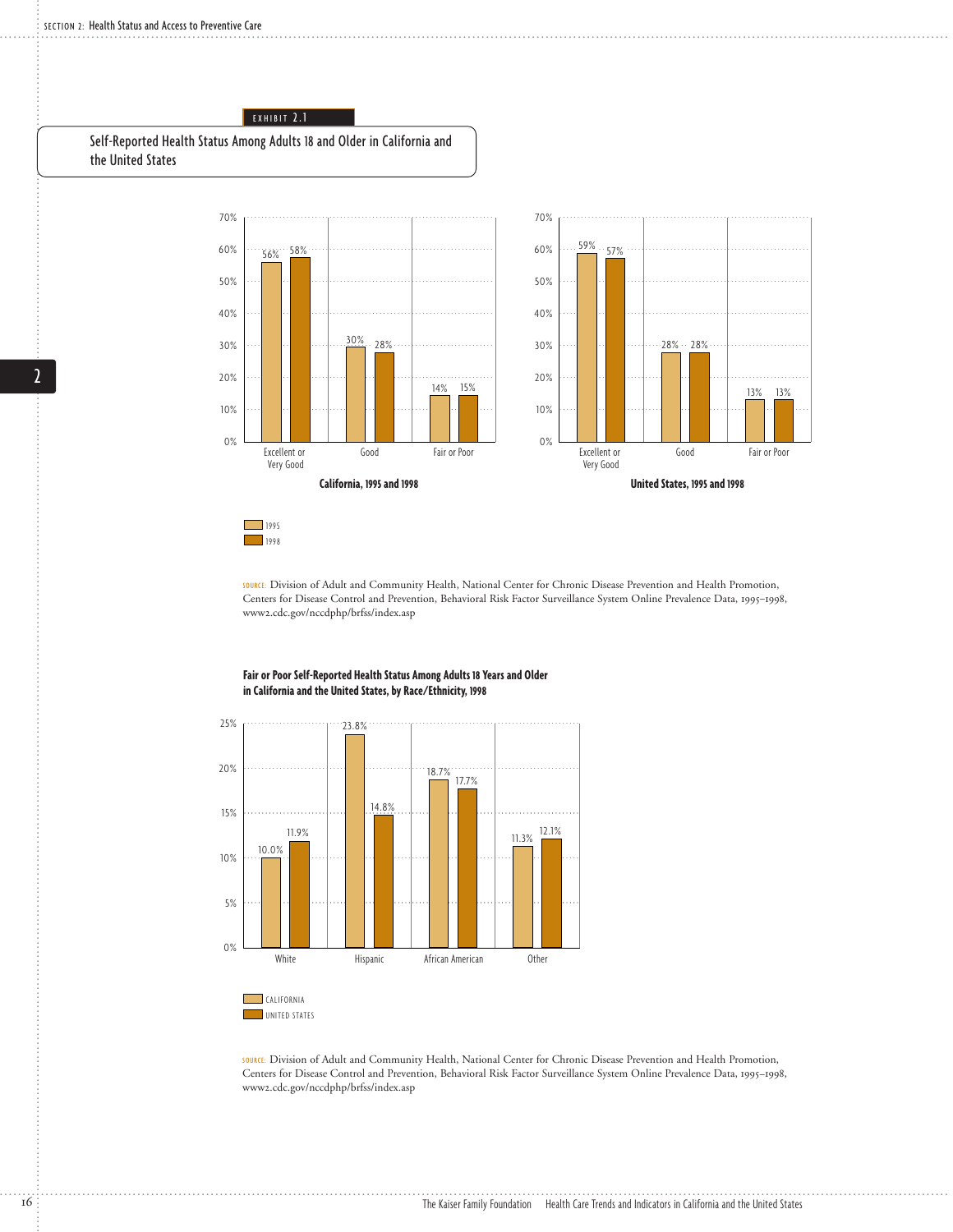. . . . . . . . . . . . . . . . . . . . . . . . . . . . . . . . . . . . . . . . . . . . . . . . . . . . . . . . . . . . . . . . . . . . . . . . . . . . . . . . . . . . . . . . . . . . . . . . . . . . . . . . . . . . . . . . . . . . . . . . . . . . . . . . . . . . . . . . . . . . . . . . . . . . . . . . . . . . . . . . . . . . . . . . . . . . . . . . . . . . . . . . . . . . . . . . . . . . . . . . . . . . . . . . . . . . . . . . . . . . . . . . . . . . . . . . . . . . . . . . . . . . . . . . . . . . . . . . .

2



.

. . SOURCE: California Department of Health Services, Vital Statistics Data Tables, www.dhs.cahwnet.gov/hisp/chs/OHIR/caustable.htm NOTE: Infant mortality rates are deaths of those under one year of age per 1,000 live births.

# EXHIBIT 2.3

Rates of Low Birthweight Babies Born in California and the United States, 1990 and 1996



SOURCE: U.S. Department of Commerce, Bureau of the Census, State and Metropolitan Area Data Book 1997-98, 5th Edition, Table A7, p. 8. NOTE: Low birthweight is defined as under 2500 grams (5 lbs. 8 oz).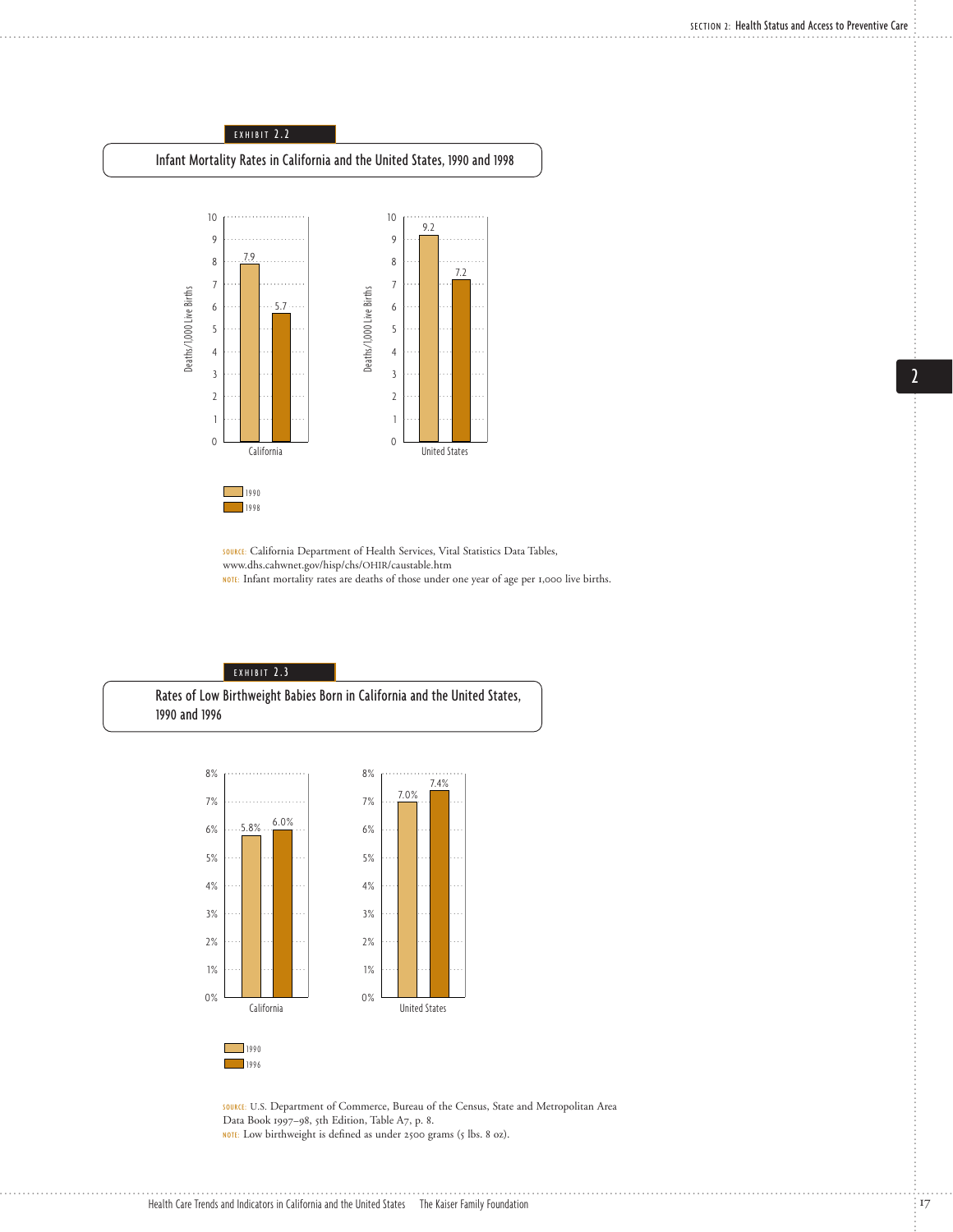

Trends in New AIDS Cases Per 100,000 Population, California and the United States, 1994–1998



SOURCE: Centers for Disease Control and Prevention. HIV/AIDS Surveillance Reports, 1995-1998. NOTE: Data for the 50 U.S. States and the District of Columbia.

# EXHIBIT 2.5

Trends in the Rates Per 100,000 Population of Persons Living with AIDS, California and the United States, 1993–1998



SOURCE: Centers for Disease Control and Prevention. HIV/AIDS Surveillance Reports, 1993-1998. NOTE: Rates are calculated using population data from the U.S. Census Bureau.

. . . . . . . . . . . . . . . . . . . . . . . . . . . . . . . . . . . . . . . . . . . . . . . . . . .<br>, . . . . . . . . . . . . . . . . . . . . . . . . . . . . . . . . . . . . . . . . . . . . . . . . . . . . . . . . . . . . . . . . . . . . . . . . . . . . . . . . . . . . . . . . . . . . . . . . . . . . . . . .

. . . . . . . . . . . . . . . . . . . . . . . . . . . .<br>, . . . . . . . . . . . . . . . . . . . . . . . . . . . . . . . . . . . . . . . . . . . . . . . . . . . . . . . . . 2 . . .

.

.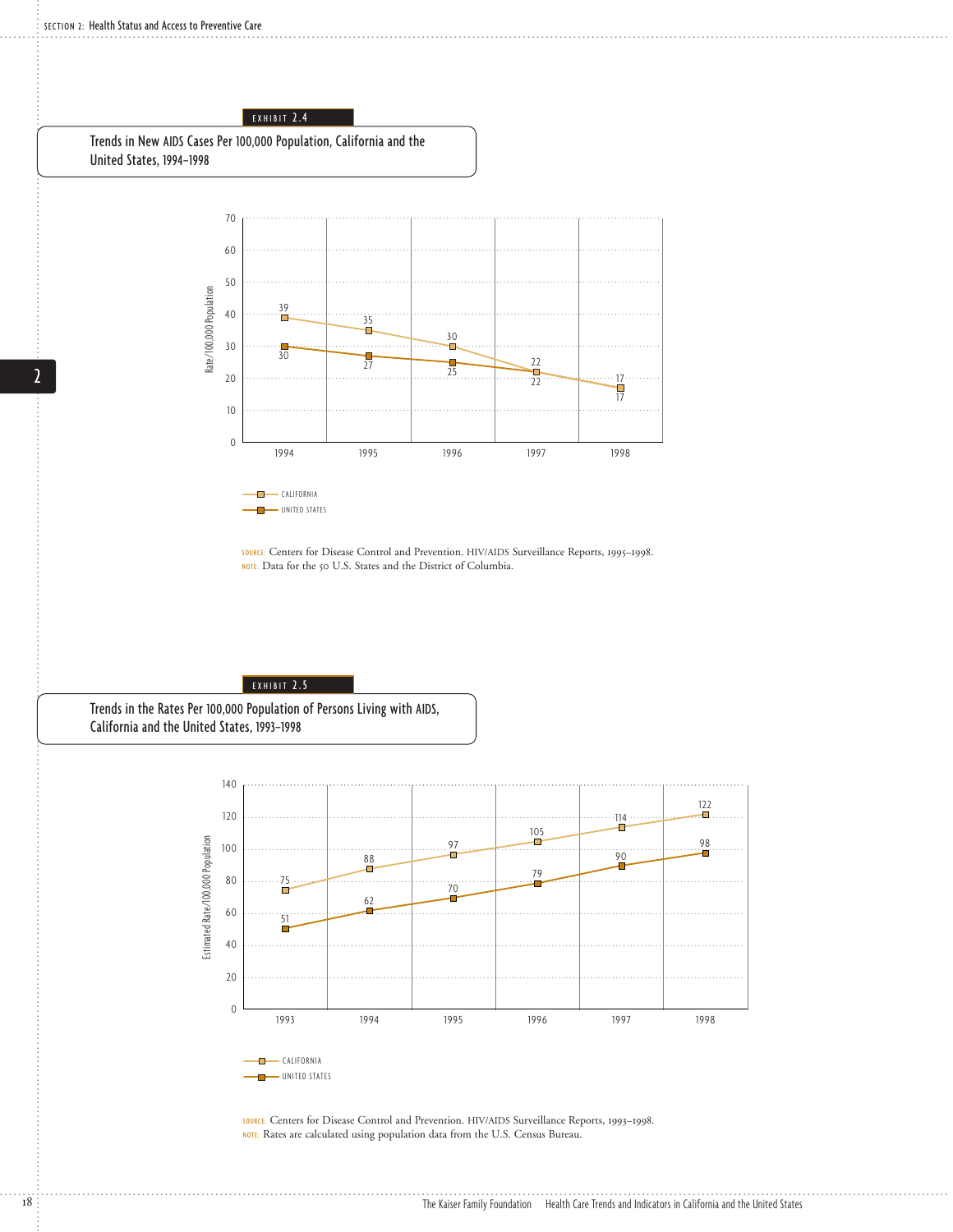. . . . . . . . . . . . . . . . . . . . . . . . . . . . . . . . . . . . . . . . . . . . . . . . . . . . . . . . . . . . . . . . . . . . . . . . . . . . . . . . . . . . . . . . . . . . . . . . . . . . . . . . . . . . . . . . . . . . . . . . . . . . . . . . . . . . . . . . . . . . . . . . . . . . . . . . . . . . . . . . . . . . . . . . . . . . . . . . . . . . . . . . . . . . . . . . . . . . . . . . . . . . . . . . . . . . . . . . . . . . . . . . . . . . . . . . . . . . . . . . . . . . . . . . . . . . . . . . .

2

# EXHIBIT 2.6

.

. . Percentage of Women 50 and Older Who Have Had a Mammogram in the Last Two Years, California and the United States, 1995 and 1998



SOURCE: Division of Adult and Community Health, National Center for Chronic Disease Prevention and Health Promotion, Centers for Disease Control and Prevention, Behavioral Risk Factor Surveillance System Online Prevalence Data, 1995-1998, www2.cdc.gov/nccdphp/brfss/index.asp

# EXHIBIT 2.7

Percentage of Women 40 and Older Who Have Never Had a Mammogram, California and the United States, 1995 and 1998



SOURCE: Division of Adult and Community Health, National Center for Chronic Disease Prevention and Health Promotion, Centers for Disease Control and Prevention, Behavioral Risk Factor Surveillance System Online Prevalence Data, 1995-1998, www2.cdc.gov/nccdphp/brfss/index.asp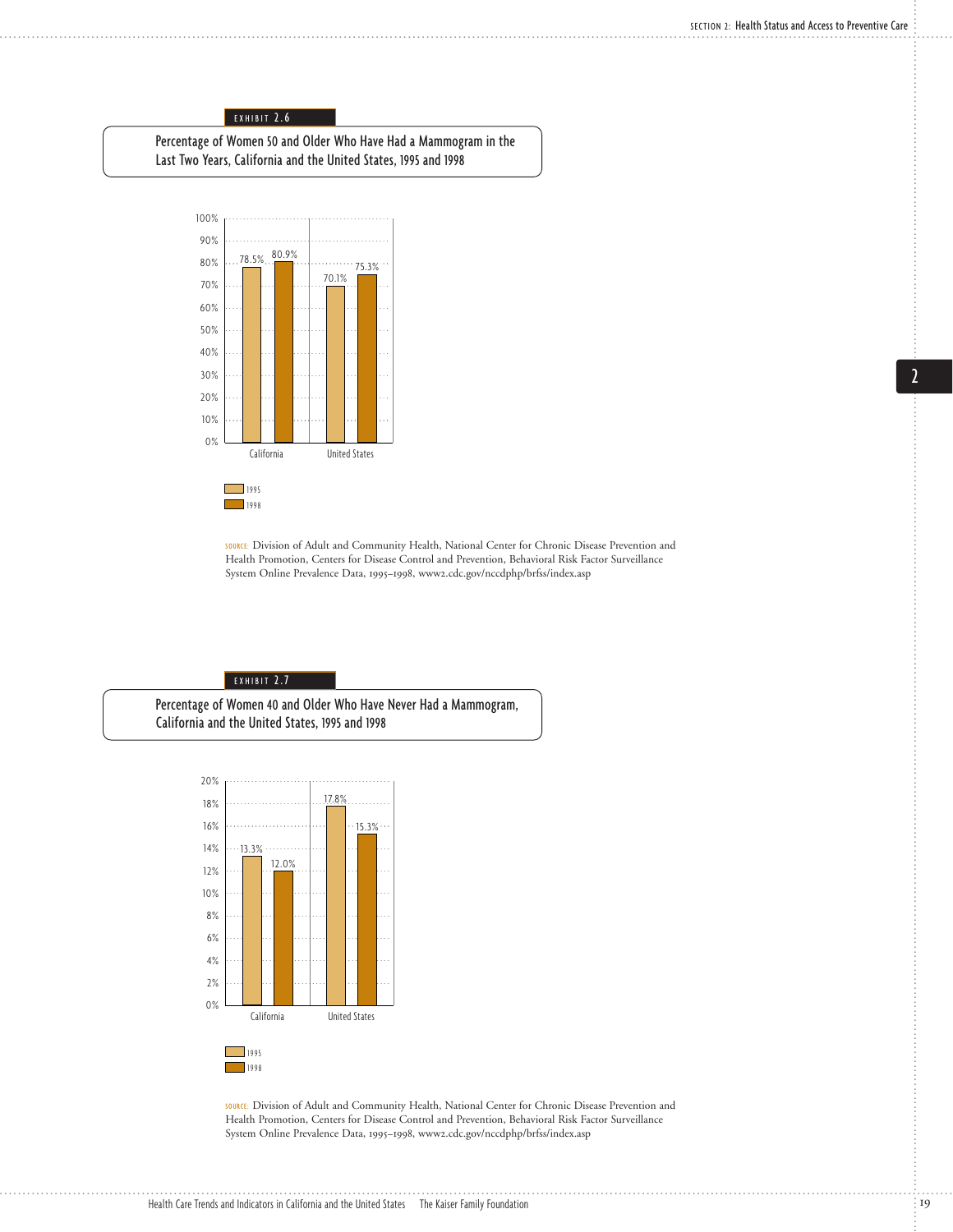# EXHIBIT 2.8

Smoking Rates Among Adults 18 and Older, California and the United States, 1995 and 1998



SOURCE: Division of Adult and Community Health, National Center for Chronic Disease Prevention and Health Promotion, Centers for Disease Control and Prevention, Behavioral Risk Factor Surveillance System Online Prevalence Data, 1995-1998, www2.cdc.gov/nccdphp/brfss/index.asp

# EXHIBIT 2.9

Percentage of Adults 18 and Older Who Are Obese, California and the United States, 1995 and 1998



SOURCE: Division of Adult and Community Health, National Center for Chronic Disease Prevention and Health Promotion, Centers for Disease Control and Prevention, Behavioral Risk Factor Surveillance System Online Prevalence Data, 1995-1998, www2.cdc.gov/nccdphp/brfss/index.asp NOTE: Obesity is classified as Body Mass Index >=30. BMI=weight/(height squared), where weight is in kilograms and height is in meters.

. . . . . . . . . . . . . . . . . . . . . . . . . . . . . . . . . . . . . . . . . . . . . . . . . . . . . . . . . . . . . . . . . . . . . . . . . . . . . . . . . . . . . . . . . . . . . . . . . . . . . . . . . . . . . . . . . . . . . . . . . . . . . . . . . . . . . . . . . . . . . . . . . . . . . . . . . . . . . . . . . . . . . . .

. . . . . . . . . . . . . . . . . . . . . . . . . . . .<br>, . . . . . . . . . . . . . . . . . . . . . . . . . . . . . . . . . . . . . . . . . . . . . . . . . .

.

.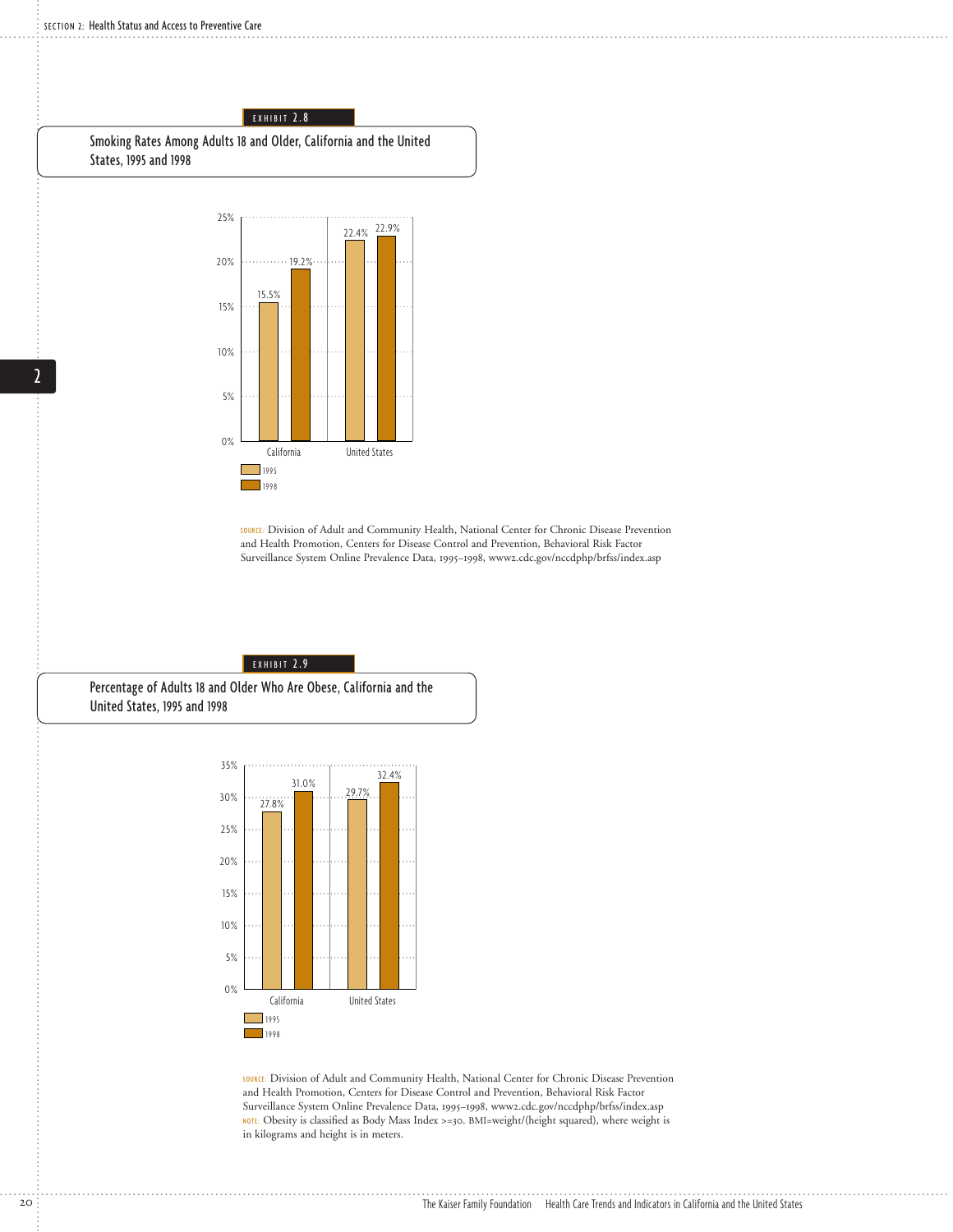Health Care Trends and Indicators in California and the United States

section three

**Trends In Health Insurance Coverage** 

 $\overline{3}$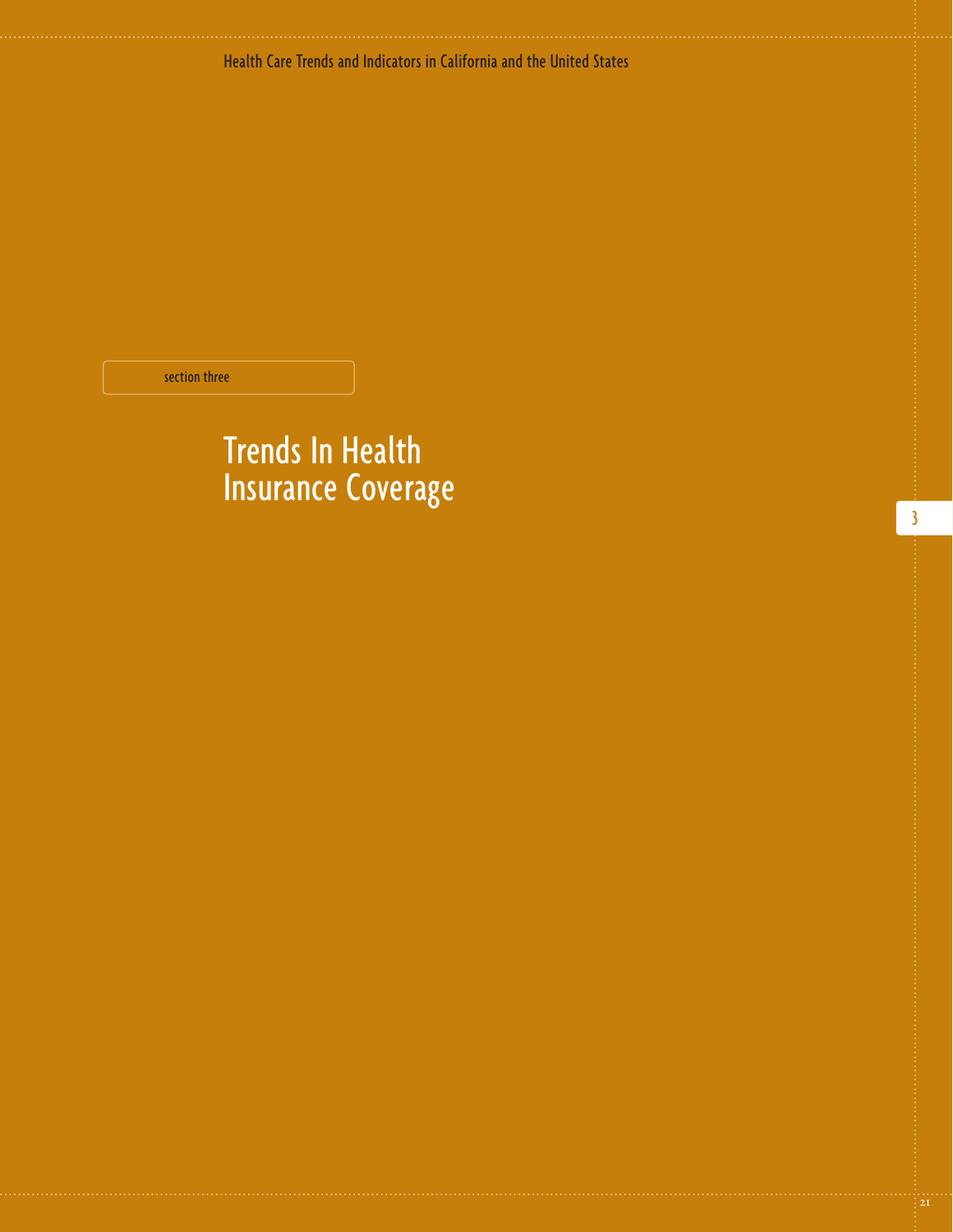. . . . . . . . . . . . . . . . . . . . . . . . . . . . . . . . . . . . . . . . . . . . . . . . . .

#### Trends in Health Insurance Coverage

The percentage of the population with no health insurance coverage continues to climb in both California and the United States, despite 1) a booming economy, 2) recent attempts at the federal and state levels to increase access to health insurance for low-income children and persons employed in small businesses, and 3) the adoption of new rules to increase the portability of health insurance when workers change or lose their jobs. In 1998, the number of uninsured non-elderly people reached 43.6 million nationwide and 7.3 million in California. Employer-sponsored coverage has remained essentially unchanged over the last four years, rates of privately purchased health insurance have declined, and Medicaid enrollment has dropped significantly in the wake of welfare reform.

#### **Trends in Health Insurance Coverage**

- Despite ongoing efforts at the federal and state levels to expand eligibility for Medicaid and to increase access to insurance for small employers and for low-income children, the rates of non-elderly uninsured in California and the nation continued to climb between 1994 and 1998. The rates of uninsured were consistently higher in California than in the United States over this time period. In 1998, 24.4% of Californians under 65 were without health insurance coverage, compared to 18.3% of non-elderly United States residents. (In 1998, there were 29,866,287 Californians and 238,609,671 United States residents under age 65) ( EXHIBIT 3.1 ).
- From 1994 to 1998, the number of the non-elderly uninsured has grown from  $6.4$  million to  $7.3$ million in California and from 38 million to more than  $43.6$  million nationwide (EXHIBIT 3.1).
- The proportion of children who are uninsured in both California and the United States has also grown since 1994. In 1998, one out of every five children living in California and nearly one out of every six children in the United States had no health insurance coverage. These figures translate into more than 2 million uninsured children in California and nearly 12 million uninsured children in the United States (EXHIBIT 3.2).

• Uninsurance rates among non-elderly adults (ages 19–64) in both California and the United States have also grown since 1994. In 1998, one out of every four non-elderly adults living in California and nearly one out of every five non-elderly adults in the United States had no health insurance coverage. These percentages translate into more than 5 million uninsured non-elderly adults in California and almost 32 million uninsured non-elderly adults in the United States (EXHIBIT 3.3).

.

.

#### **Sources of Health Insurance Coverage**

• Despite a booming economy, the percentage of the non-elderly population with employer-sponsored health insurance coverage has remained essentially unchanged, increasing by only one percentage point from 1994 to 1998 in California (from 56.8% to  $58.3\%$ ) and the United States (from  $66.2\%$  to .%). A much smaller proportion of Californians under age 65 receive health insurance coverage through employers compared to the United States' population ( EXHIBIT 3.4). This difference is due largely to the fact that California employers are significantly less likely to offer health insurance to their workers than firms nationwide (see SECTION 4, EXHIBIT 4.2 ).

...............................................................................................................................................................................................................

. . . . . . . . . . . . . . . . . . . . . . . . . . . . . . . . . . . . . . . . . . . . . . . . . . . . . . . . . . . . . . . . . . . . . . . . . . . . . . . . . . . . . . . . . . . . . . . . . . . . . . . . . . . . . . . . . . . . . . . . . . . . . . . . . . . . . . . . . . . . . . . . . . . . . .

 $22$ 

. . . . . . . . . . . . . . . . . .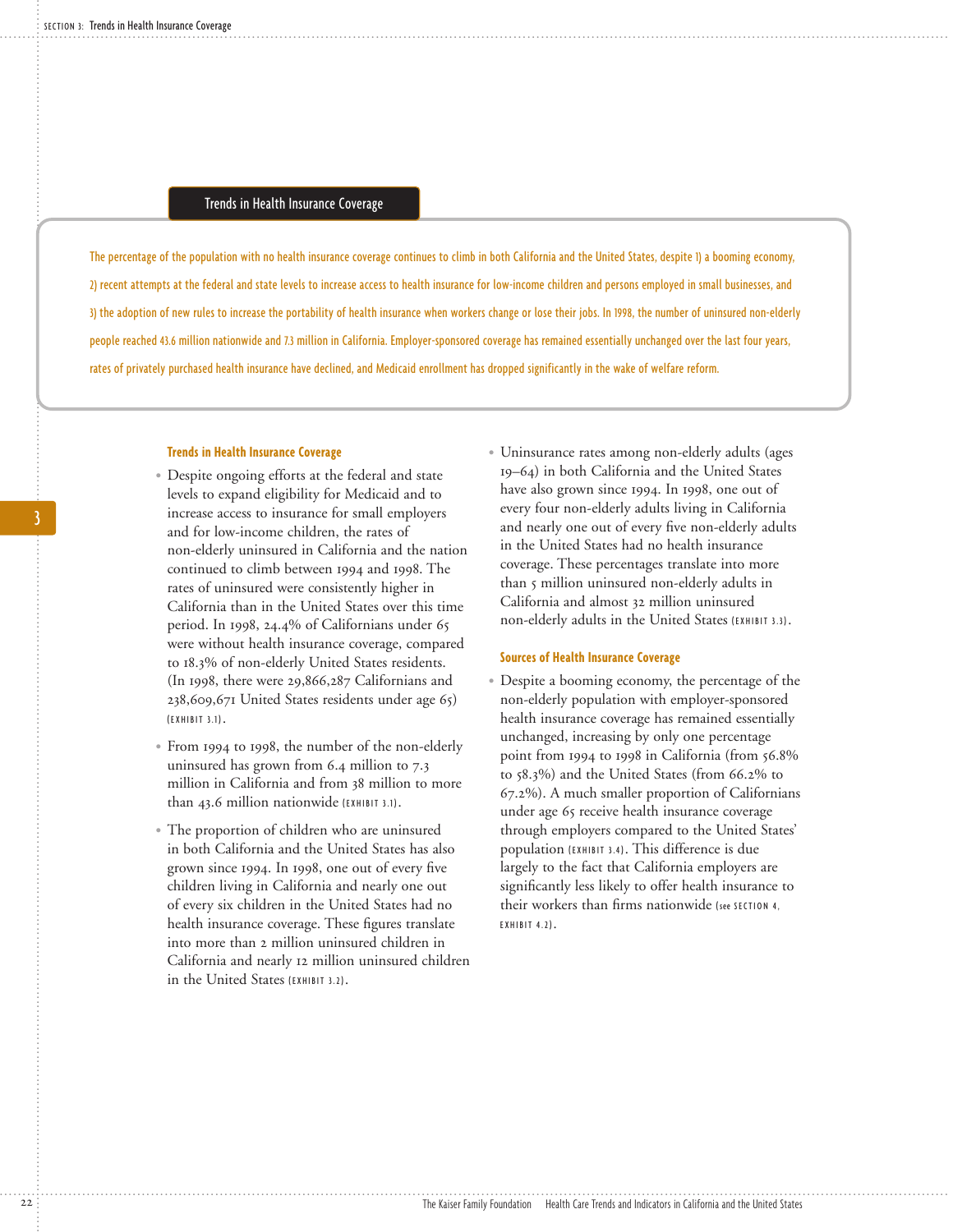. . . . . . . . . . . . . . . . . . . . . . . . . . . . . . . . . . . . . . . . . . . . . . . . . . . . . . . . . . . . . . . . . . . . . . . . . . . . . . . . . . . . . . . . . . . . . . . . . . . . . . . . . . . . . . . .

• Between 1994 and 1998, the rate at which non-elderly individuals purchased private health insurance on their own increased slightly in California – though it had been dropping since 1996 after two years of increases – while declining in the United States as a whole. Californians are slightly more likely to purchase individual coverage  $(4.5\%)$  compared to the United States population  $(4.1\%)$ , possibly due in part to the much lower rates of employer-sponsored insurance in the state (EXHIBIT 3.5).

.

. .

- Despite efforts to maintain eligibility for Medicaid coverage in the face of substantive changes in the welfare system in the United States and California, the proportion of the non-elderly population covered by Medicaid in California declined from  $14.3\%$  in 1994 to  $11.1\%$  in 1998. The percentage of the United States population covered by Medicaid also dropped, but not nearly as dramatically. Nevertheless, throughout this same time period, the proportion of non-elderly Californians covered through Medicaid has remained higher than the proportion of non-elderly Americans (EXHIBIT 3.6).
- From 1994 to 1998, rates of uninsurance grew by almost 2% in both California and the United States. During this same time period, rates of employer-sponsored health coverage increased by roughly 1%, while rates of Medicaid coverage declined 3.2% in California and 1.6% in the United States. Rates of coverage through individually purchased plans decreased slightly in the United States ( $o.7\%$ ) and increased slightly in California (0.3%) (EXHIBIT 3.7).

#### **Uninsurance by Ethnic Group**

Rates of uninsurance vary greatly by ethnic group. Hispanics have the highest rates of uninsurance both in California and the United States. More than one-third of Hispanics are without health insurance coverage, which is more than double the rate of uninsurance for whites. Uninsurance rates among African Americans and Asian/Pacific Islanders are similar, with one in four not having health insurance coverage, and are similar in California and the United States (EXHIBIT 3.8).

. . . . . . . . . . . . . . . . . . . . . . . . . . . . . . . . . . . . . . . . . . . . . . . . . . . . . . . . . . . . . . . . . . . . . . . . . . . . . . . . . . . . . . . . . . . . . . . . . . . . . . . . . . . . . . . . . . . . . . . . . . . . . . . . . . .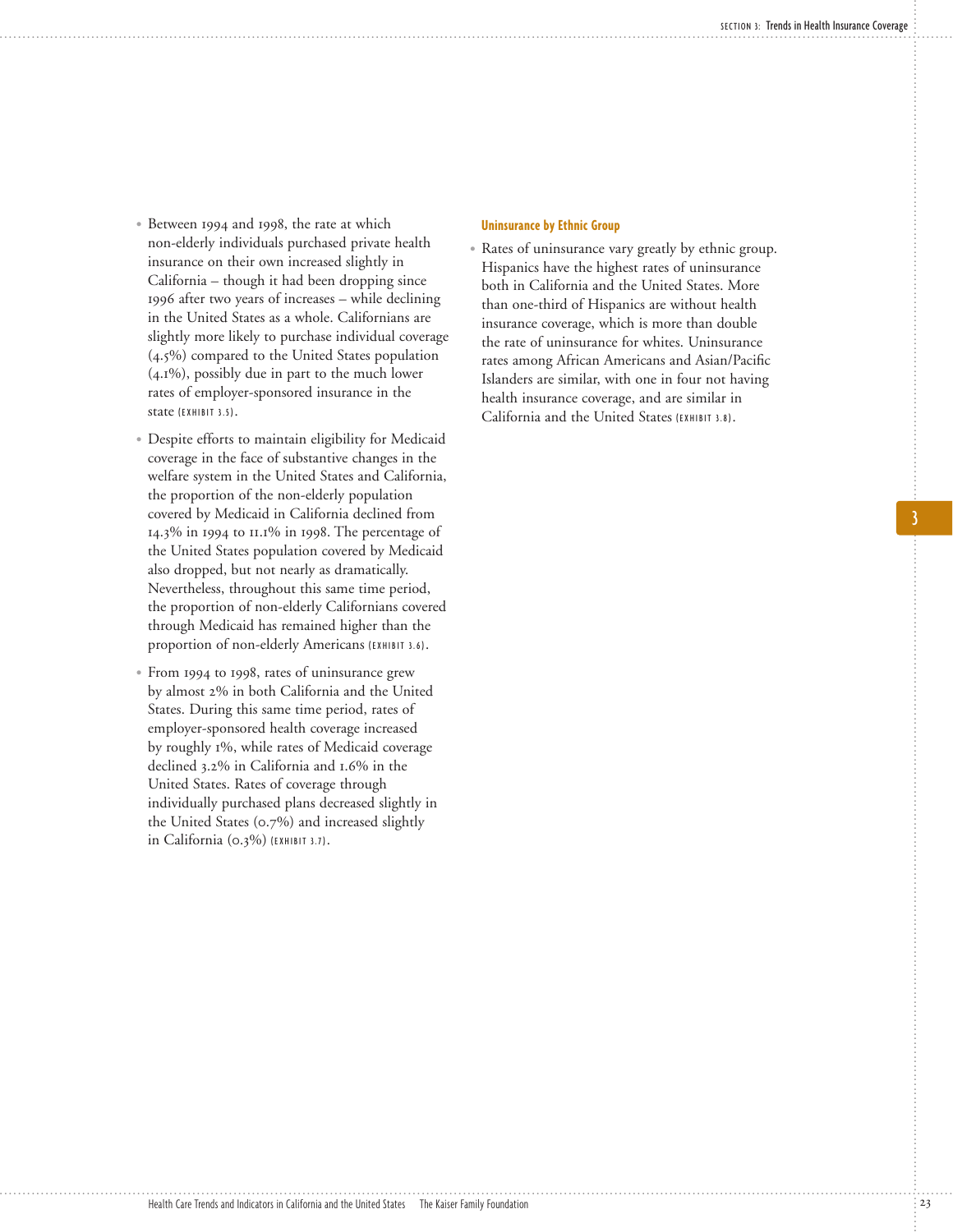. . . . . . . . . . . . . . . . . . . . . . . . . . . .<br>, . . . . . . . . . . . . . . . . . . . . . . . . . . . . . . . . . . . . . . . . . . . . . . . . . . . . . . . . . . . . . . . . . . . . . . . . . . . . . . . . . . . . . . . . 3 . . . . . . . . . . . . . . . . . . . . . . . . . . . . . . . . . . . . . . . . . . . . . . . . . . . . . . . . . . . . . . . . . . . . . . . . . . . . . . . . . . . . . . . . . . . . . . . . . . . . . . . . . . . . . . . . . . . . . . . . . . . . . . . . . . . . . . . . . . . . .

# EXHIBIT 3.1

Trends in the Rates of Uninsurance and Numbers of Uninsured in the Non-Elderly Population (Ages 0–64), California and the United States, 1994–1998



# **Rates of Uninsurance (Ages 0–64)**

# **# Uninsured Non-Elderly (Ages 0–64)**

| California           | 6.4M  | 6.5M  | 6.4M  | 7.0M  | 7.3M  |
|----------------------|-------|-------|-------|-------|-------|
| <b>United States</b> | 38.0M | 40.3M | 41.4M | 42.8M | 43.6M |
|                      |       |       |       |       |       |



SOURCE: UC Berkeley analysis of March Current Population Survey, March 1995-1999.

.

.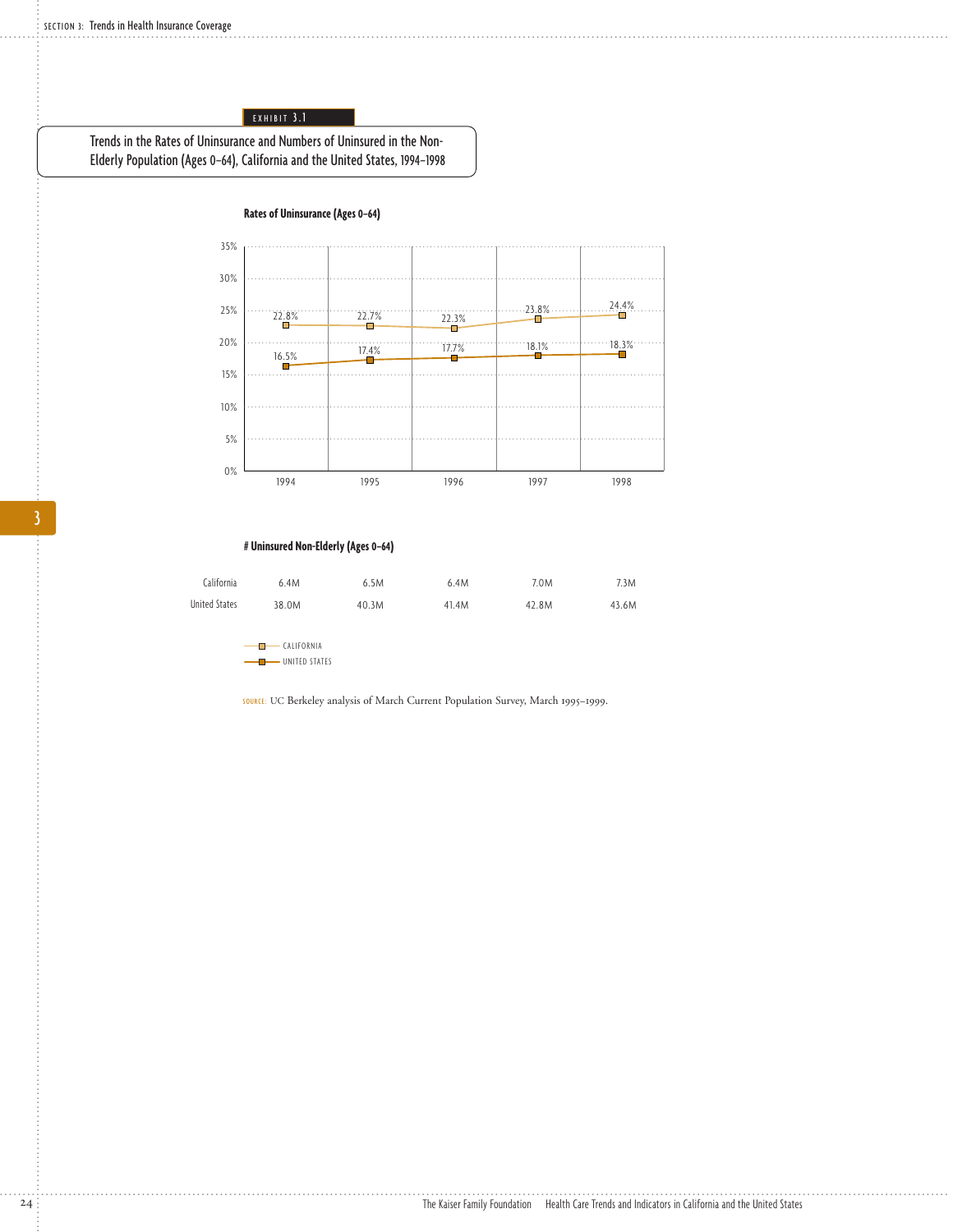. . . . . . . . . . . . . . . . . . . . . . . . . . . . . . . . . . . . . . . . . . . . . . . . . . . . . . . . . . . . . . . . . . . . . . . . . . . . . . . . . . . . . . . . . . . . . . . . . . . . . . . . . . . . . . . . . . . 3 . . . . . . . . . . . . . . . . . . . . . . . . . . . . . . . . . . . . . . . . . . . . . . . . . . . . . . . . . . . . . . . . . . . . . . . . . . . . . . . . . . . . . . . . . . . . . . . . . . . . . . . . . . . . . . . . . . . . . . . . . . . . . . . . . . . . . . . . . . . . . .

# EXHIBIT 3.2

.

. . Trends in the Rates of Uninsurance and Numbers of Uninsured Among Children (Ages 0–18), California and the United States, 1994–1998

#### **Rates of Uninsurance (Ages 0–18)**



#### **# Uninsured Children (Ages 0–18)**

| California           | 1.8M                                | 1.7M  | 1.7M  | 1.8M  | 2.0M  |
|----------------------|-------------------------------------|-------|-------|-------|-------|
| <b>United States</b> | 10.2M                               | 10.5M | 11.3M | 11.5M | 11.8M |
|                      |                                     |       |       |       |       |
|                      | $\overline{\phantom{a}}$ CALIFORNIA |       |       |       |       |
|                      | - UNITED STATES                     |       |       |       |       |

SOURCE: UC Berkeley analysis of March Current Population Survey, March 1995-1999.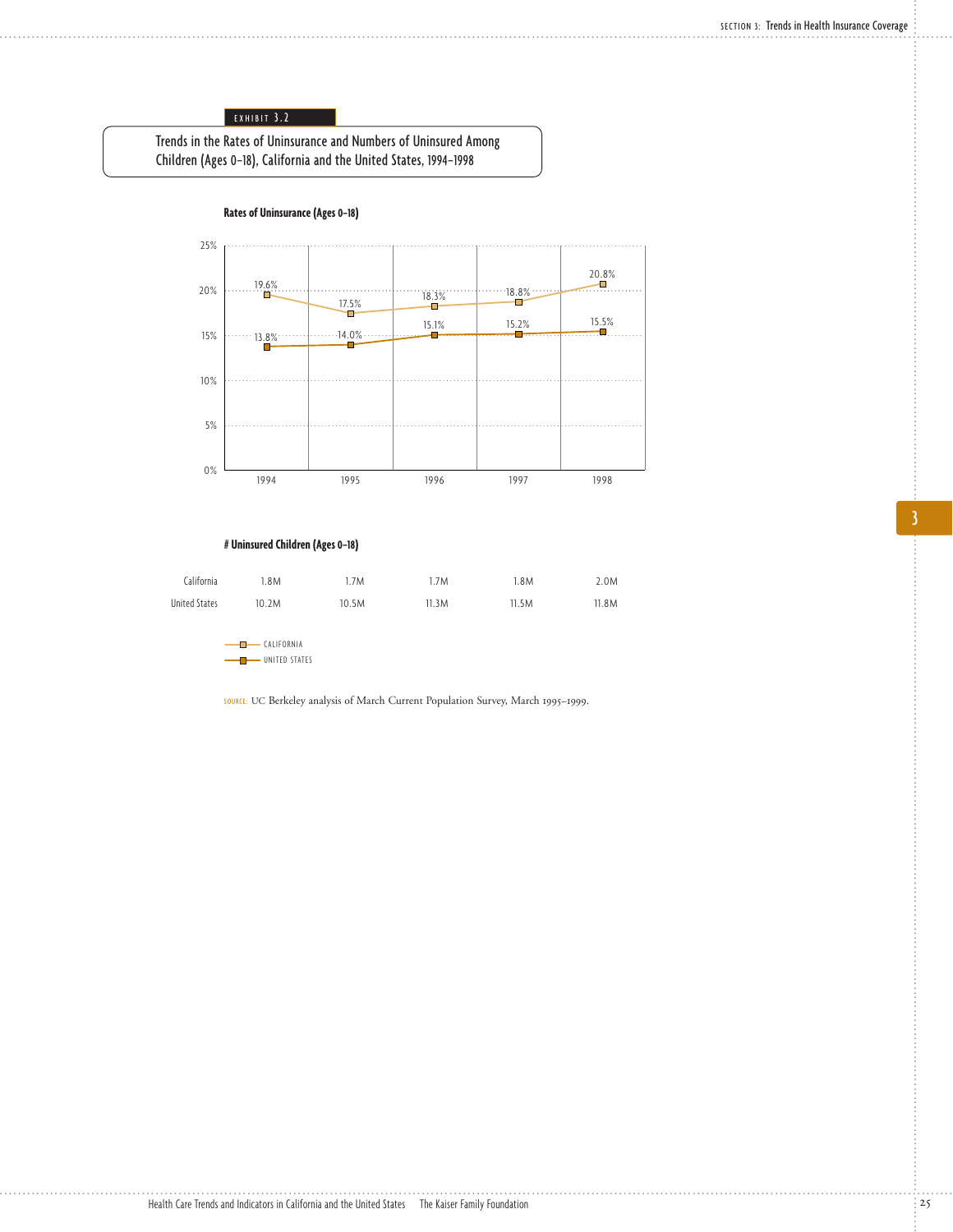. . . . . . . . . . . . . . . . . . . . . . . . . . . .<br>, . . . . . . . . . . . . . . . . . . . . . . . . . . . . . . . . . . . . . . . . . . . . . . . . . . . . . . . . . . . . . . . . . . . . . . . . . . . . . . . . . . . . . . . . 3 . . . . . . . . . . . . . . . . . . . . . . . . . . . . . . . . . . . . . . . . . . . . . . . . . . . . . . . . . . . . . . . . . . . . . . . . . . . . . . . . . . . . . . . . . . . . . . . . . . . . . . . . . . . . . . . . . . . . . . . . . . . . . . . . . . . . . . . . . . . .

# EXHIBIT 3.3

Trends in the Rates of Uninsurance and Number of Uninsured Among Non-Elderly Adults (Ages 19–64), California and the United States, 1994–1998



# **Rates of Uninsurance (Ages 19–64)**

# **# Uninsured Non-Elderly Adults (Ages 19–64)**

| California           | 4.6M  | 4.8M  | 4.7M  | 5.2M  | 5.3M  |
|----------------------|-------|-------|-------|-------|-------|
| <b>United States</b> | 27.8M | 29.8M | 30.1M | 31.4M | 31.9M |



SOURCE: UC Berkeley analysis of March Current Population Survey, March 1995-1999.

.

.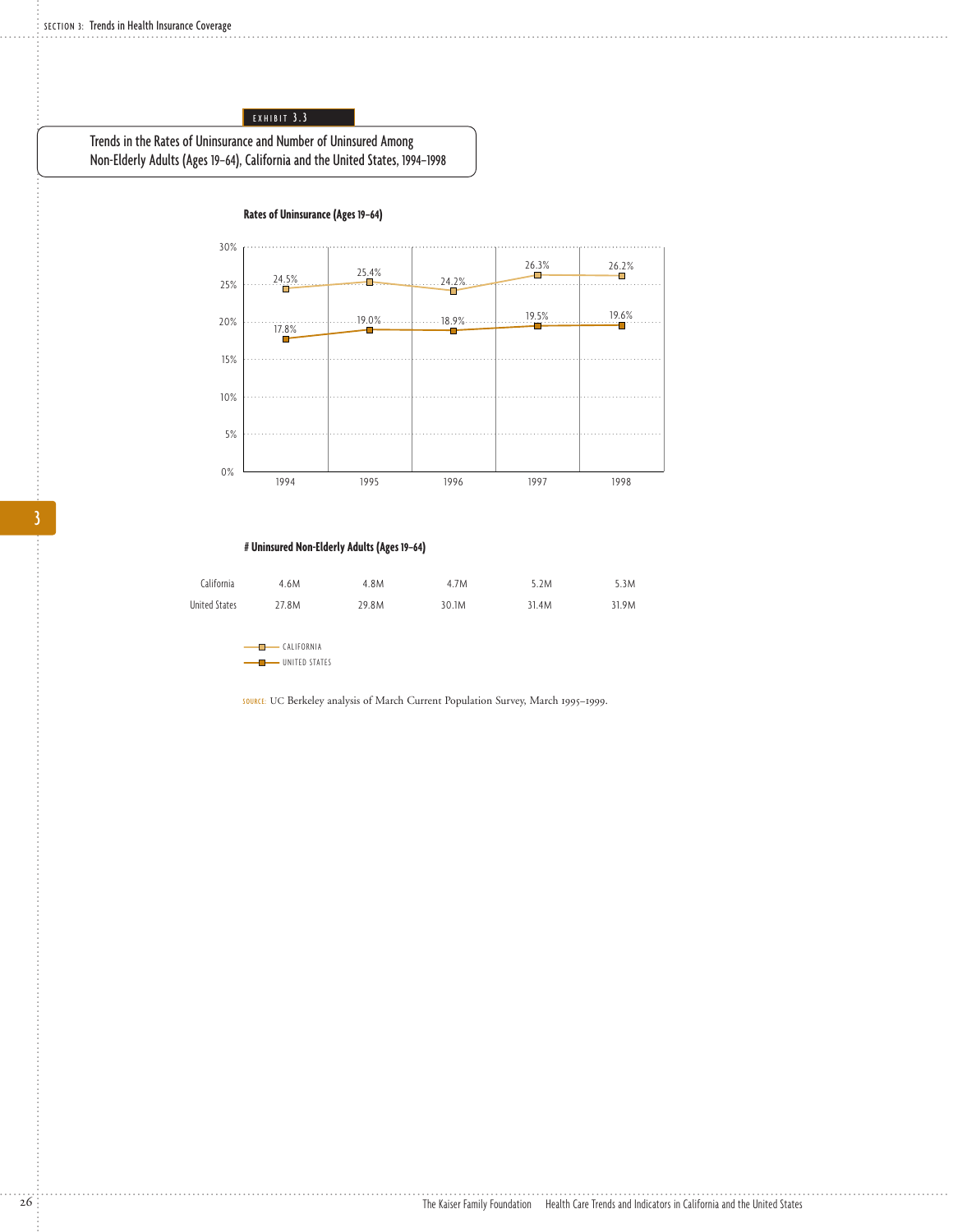. . . . . . . . . . . . . . . . . . . . . . . . . . . . . . . . . . . . . . . . . . . . . . . . . . . . . . . . . . . . . . . . . . . . . . . . . . . . . . . . . . . . . . . . . . . . . . . . . . . . . . . . . . . . . . . . . . . 3 . . . . . . . . . . . . . . . . . . . . . . . . . . . . . . . . . . . . . . . . . . . . . . . . . . . . . . . . . . . . . . . . . . . . . . . . . . . . . . . . . . . . . . . . . . . . . . . . . . . . . . . . . . . . . . . . . . . . . . . . . . . . . . . . . . . . . . . . . . . . . . .

# EXHIBIT 3.4

.

. . Trends in Employer-Sponsored Health Insurance Coverage in the Non-Elderly Population (Ages 0–64), California and the United States, 1994–1998



source: UC Berkeley analysis of March Current Population Survey, March 1995-1999.

# EXHIBIT 3.5

Trends in Rates of Individually Purchased Health Insurance in the Non-Elderly Population (Ages 0–64), California and the United States, 1994–1998



source: UC Berkeley analysis of March Current Population Survey, March 1995-1999.

................................................................................................................................................................................................................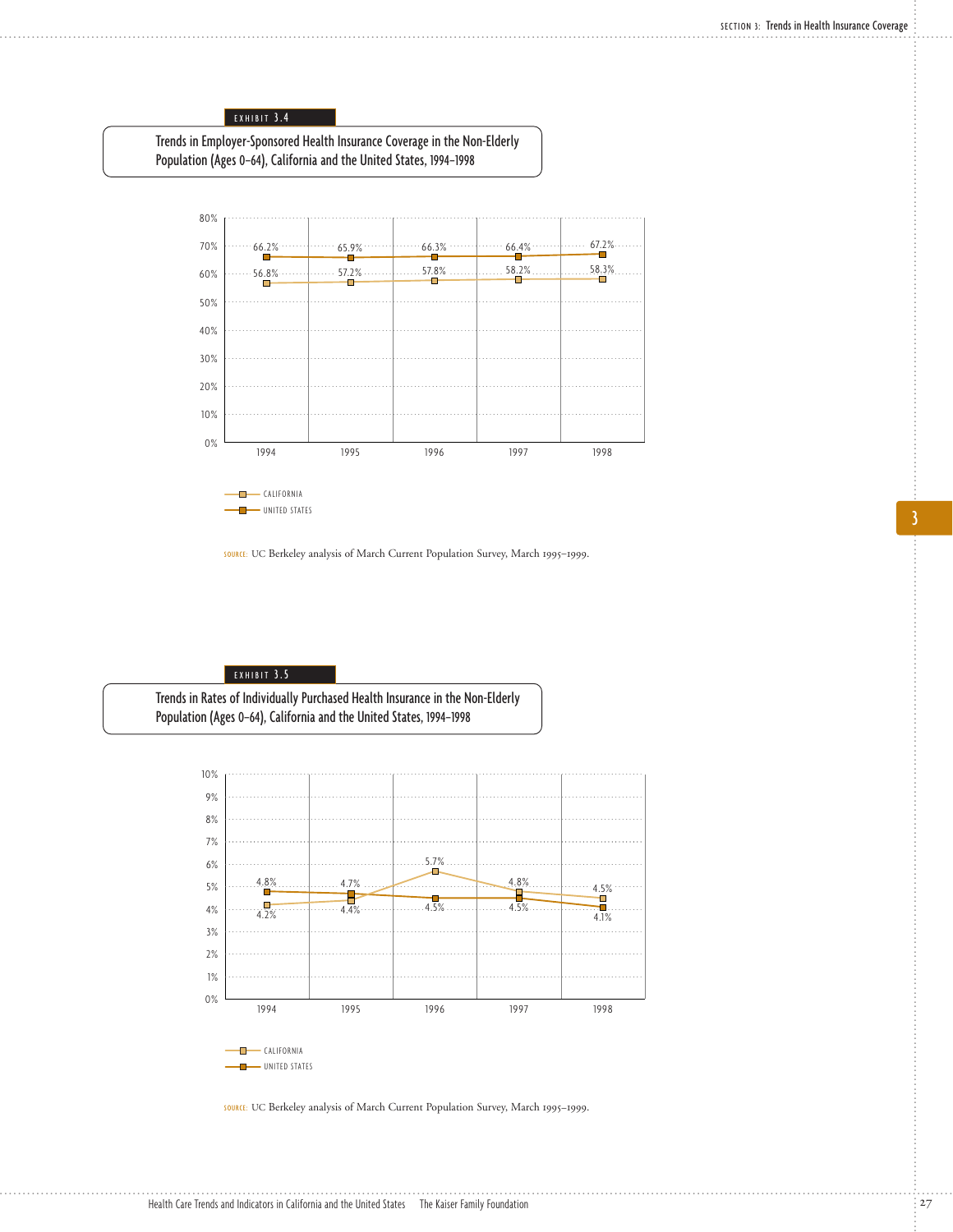# EXHIBIT 3.6

Trends in Rates of Medicaid Coverage in the Non-Elderly Population (Ages 0-64), California and the United States, 1994-1998



SOURCE: UC Berkeley analysis of March Current Population Survey, March 1995-1999.

 $\overline{3}$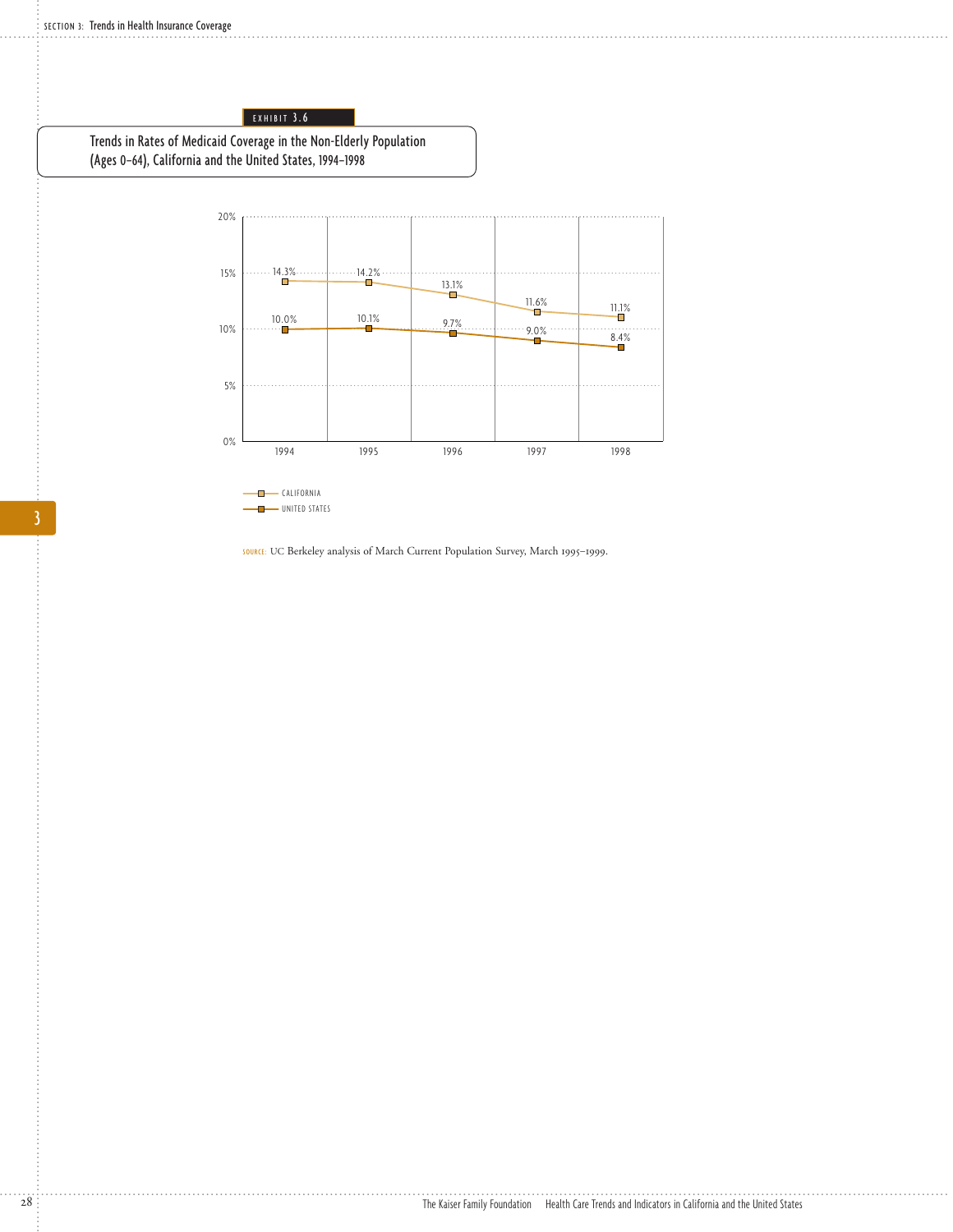

SOURCE: UC Berkeley analysis of March Current Population Survey, March 1995-1999.

 $\overline{3}$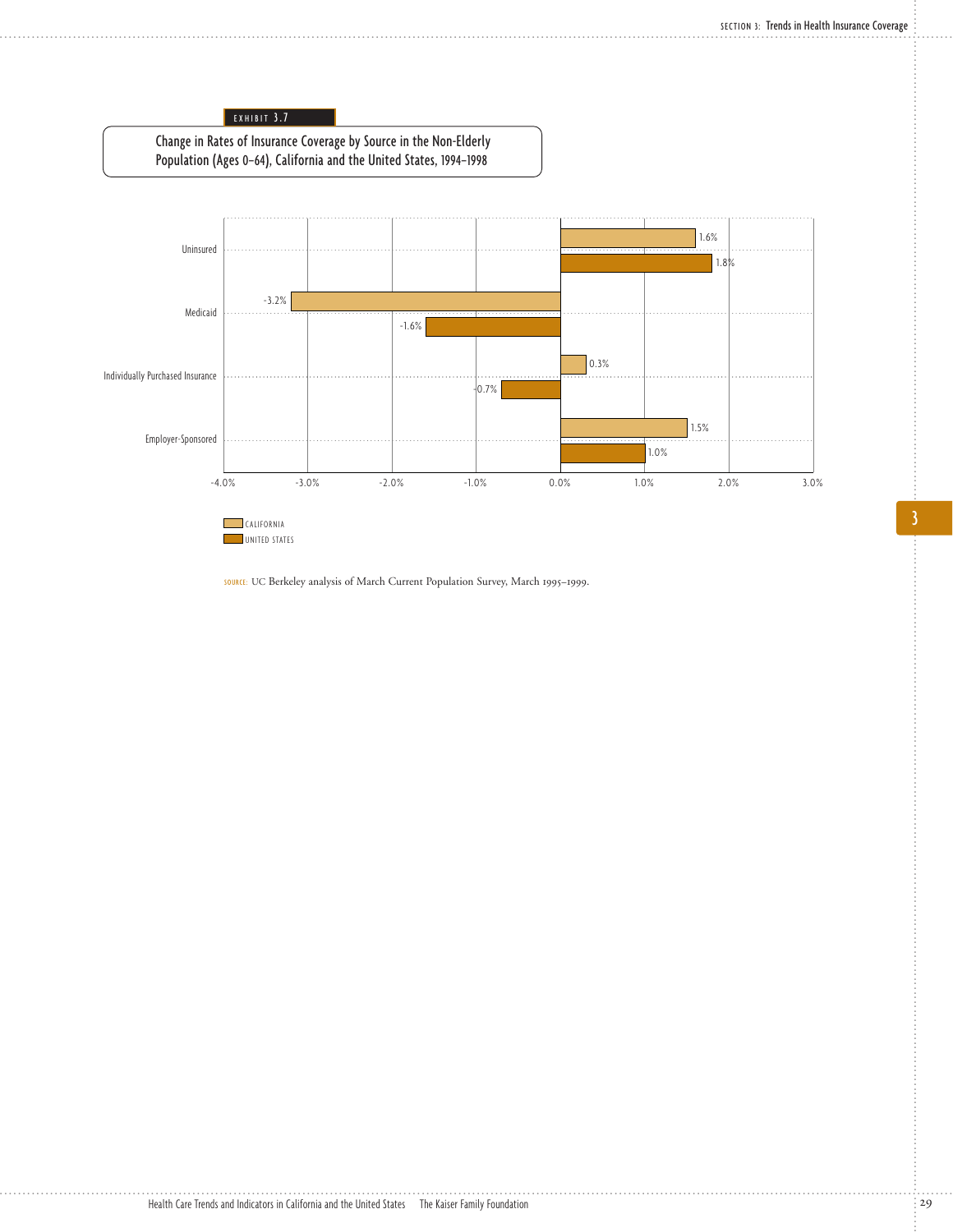# **EXHIBIT 3.8**

Rates of Uninsurance in the Non-Elderly Population (Ages 0-64), by Race/Ethnicity, California and the United States, 1998



SOURCE: UC Berkeley analysis of March Current Population Survey, March 1999. NOTE: "Hispanic" includes all Hispanics regardless of their race.

 $\overline{3}$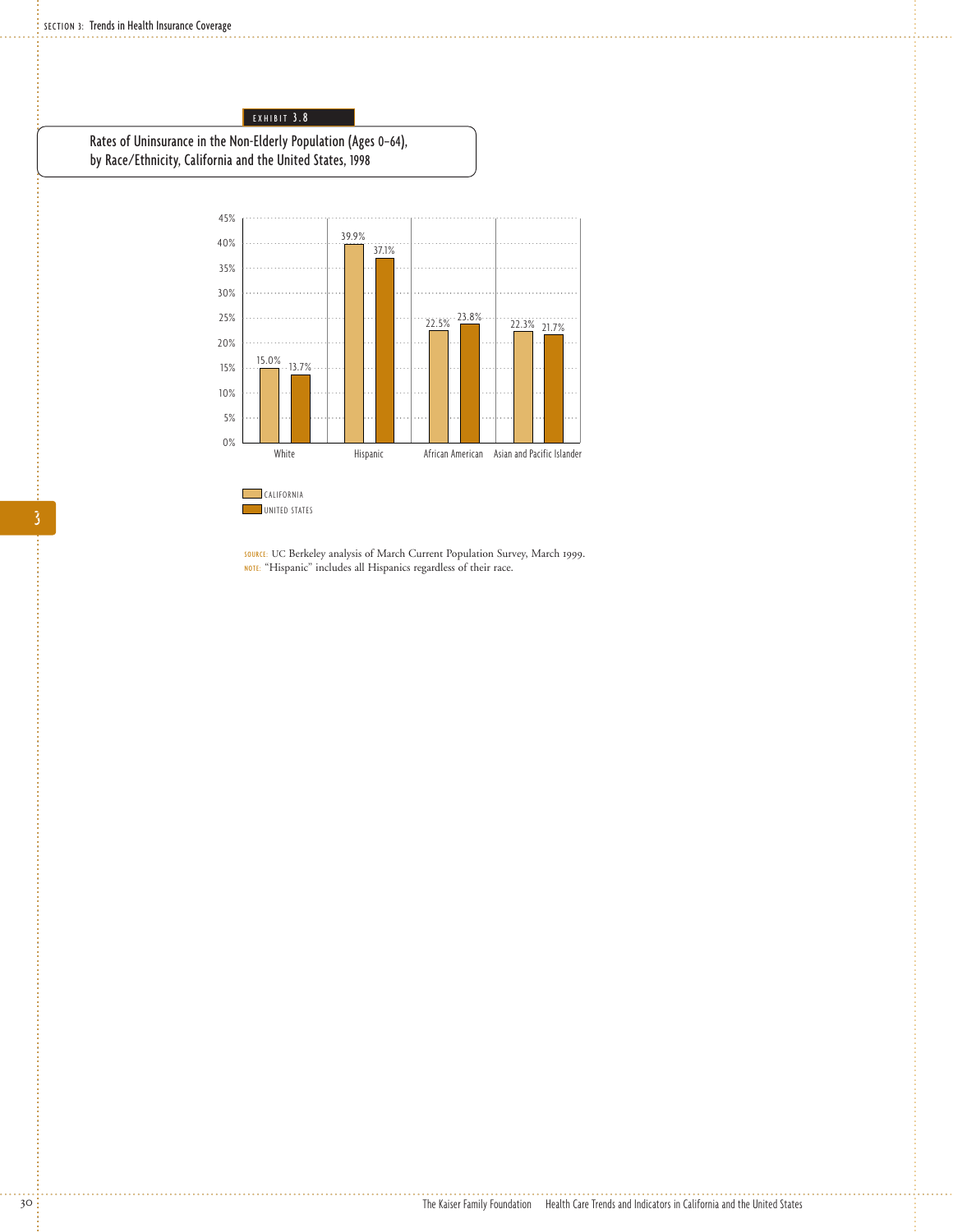Health Care Trends and Indicators in California and the United States

section four

Trends in Employer-Sponsored<br>Health Insurance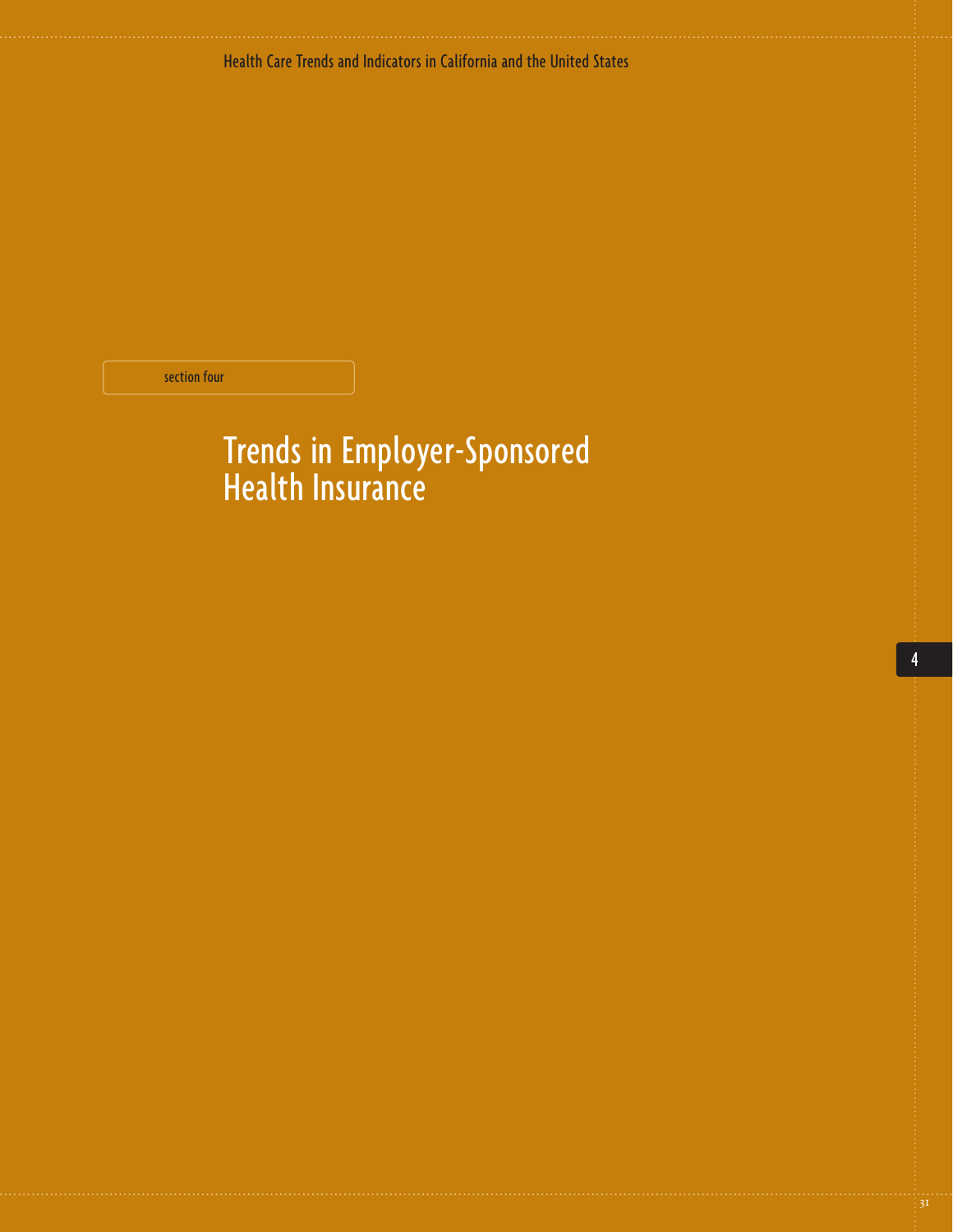. . . . . . . . . . . . . . . . . . . . . . . . . . . . . . . . . . . . . . . . . . . . . . . . . .

#### Trends in Employer-Sponsored Health Insurance

Employer coverage remains the most important source of health insurance for Californians and Americans. However, employers of every size in California, from the smallest to the largest, are less likely to offer health benefits to their workers compared to similar firms in the United States as a whole. While Californians are less likely to be insured through their employer, those who are offered employer-sponsored benefits are more likely to be offered a choice of two or more health plans, as well as more comprehensive benefits. California workers also pay lower premiums for their health benefits than the average covered American worker.

#### **Structure of the Employer Market**

• The overall structure of the employer market in California is remarkably similar to that of the United States as a whole, with  $77%$  of all firms employing  $3$  to  $9$  workers,  $18-19\%$  of firms with 10 to 50 workers,  $4-5\%$  with 51 to 999 workers, and less than 1% of all firms with 1,000 or more workers. However, the proportion (12%) of California's workforce that is employed in very small firms  $(3-9$  workers), which have the lowest health insurance coverage rates, is two percentage points higher than the average in the United States (EXHIBIT 4.1).

#### **Offer Rates of Employer-Sponsored Health Insurance**

- Firms of every size in California, ranging from small  $(3-9$  workers) to large  $(1,000)$  or more workers), are significantly less likely to offer health benefits to their employees compared to similar firms in the United States, with overall rates of % of firms in California offering coverage compared to  $61\%$  nationally (EXHIBIT 4.2).
- As in the United States as a whole, California small firms and firms that pay low wages are the least likely to offer insurance to their workers (EXHIBITS 4.2 and 4.3).
- Workers in California are more likely to be offered health insurance to non-traditional partners compared to workers nationally  $(31\% \text{ vs. } 18\%,$ respectively). The difference is greatest among large firms (1,000 or more workers), with California firms offering non-traditional partners coverage at a rate more than double the national rate ( EXHIBIT 4.4).

#### **Choice of Employer-Sponsored Health Plans**

• Covered California workers are offered a greater choice of health plans by their employers compared to all United States workers with coverage. For example, 80% of covered California workers are offered a choice of more than one plan, compared to 65% of covered workers in the United States (EXHIBIT 4.7).

.

.

• The likelihood that a firm provides a choice of health plans to its workers increases with firm size. However, firms of all sizes that offer coverage in California are more likely to offer a choice of two or more plans compared to United States firms ( EXHIBIT 4.8).

#### **Market Shares of Employer-Sponsored Health Plans**

• The types of health plans that cover employees in California firms vary compared to those covering employees throughout the United States. Covered California workers compared to all covered workers in the United States are much more likely to have HMO coverage  $(53\% \text{ vs. } 28\%)$ , less likely to have PPO (22% vs.  $38\%$ ) or POS (21% vs. 25%) coverage, and less than half as likely (4% vs. 9%) to have conventional health insurance coverage ( EXHIBIT 4.9).

#### **Employer-Sponsored Health Plan Premiums**

• Average monthly premiums in California are lower for single and family coverage (\$171 and \$458, respectively) than in the United States (\$189 and \$478, respectively). Premiums for HMOs and POS plans are lower and premiums for PPOs are higher in California for both single and family coverage compared to the United States average ( EXHIBIT 4.10).

. . . . . . . . . . . . . . . . . . . . . . . . . . . . . . . . . . . . . . . . . . . . . . . . . . . . . . . . . . . . . . . . . . . . . . . . . . . . . . . . . . . . . . . . . . . . . . . . . . . . . . . . . .

. . . . . . . . . . . . . . . . . . . . . . . . . . . . . . . . . . . . . . . . . . . . . . . . . . . . . . . . . .

. . . . . . . . . .  $32$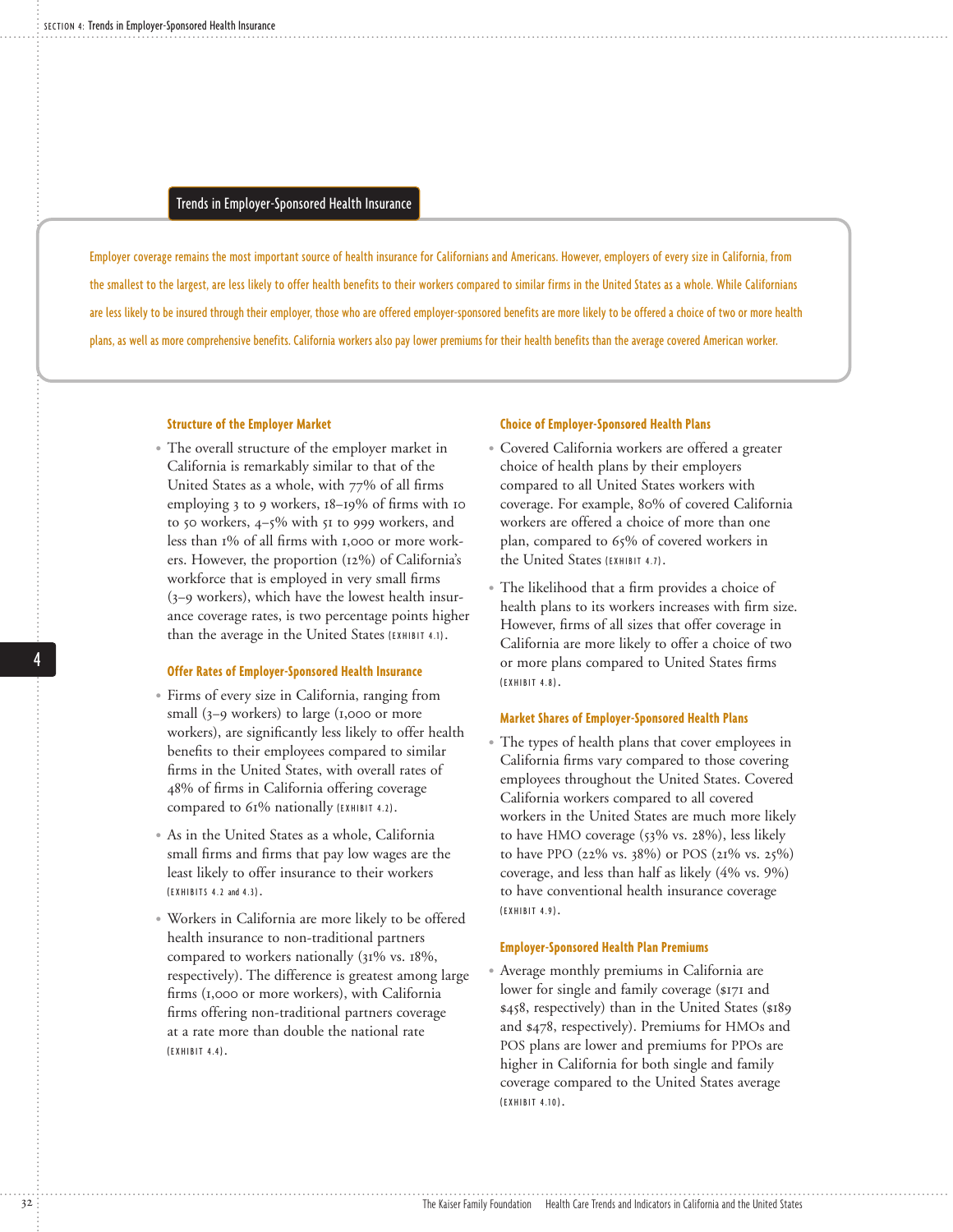. . . . . . . . . . . . . . . . . . . . . . . . . . . . . . . . . . . . . . . . . . . . . . . . . . . . . . . . . . . . . . . . . . . . . . . . . . . . . . . . . . . . . . . . . . . . . . . . . . . . . . . . . . . . . . . . . . . . . . . . . . . . . . . . . . . . . . . . . . . . . . . . . . . . . . . . . . . . . . . . . . . . . . . . . . . . . . . . . . . . . . . . . . . . . . . . . . . . . . . . . . . . . . . . . . . . . . . . . . . . . . . . . . . . . . . . . . . . . . . . . . . . . . . . . . . . . . . . .

• Health insurance premiums for employersponsored plans increased by  $4.8\%$  in both California and the United States from to 1999 (EXHIBIT 4.11).

.

. .

- Small firms ( $3-50$  workers) experienced greater increases in their premium rates compared to large firms in both California and the United States ( EXHIBIT 4.12 ).
- Self-insured plans in both California and the United States reported smaller premium increases from 1998 to 1999 than fully-insured plans. The exception to this was in POS plans in California, where fully-insured plans reported lower premium increases than self-insured plans (EXHIBIT 4.13).
- Monthly worker premium contributions for both single and family coverage are also lower on average in California than in the United States for all plan types: HMOs, PPOs, and POS plans ( EXHIBIT 4.14). On average, covered California workers pay  $11\%$  of the total premium for single coverage and  $24\%$  of the premium for family coverage, compared to  $16\%$  and  $32\%$ , respectively, for covered workers in the United States. In both California and the United States, employers more heavily subsidize the cost of the premium for the individual worker than for family coverage ( EXHIBIT 4.15 ).

#### **Employer-Sponsored Health Plan Benefits**

• The one area of benefits coverage that differs substantially between employer-sponsored health plans in California and the United States is family planning services. Workers covered through employer-sponsored plans in California are generally more likely to be covered for all reversible contraceptives, for abortion services, and for oral contraceptives compared to workers in employersponsored health plans nationwide. Benefits for infertility treatments are covered for approximately one-third of workers with employer-sponsored health insurance in both California and the United States, with the exception of POS plans in California, where fewer than one in five workers is covered for these benefits (EXHIBIT 4.16).

• There were no differences in the rates at which California and United States workers were covered for outpatient mental health, inpatient mental health, prescription drugs, periodic physical exams, well-baby care, prenatal care, or mammography screenings.

#### **Employer Purchasing Coalitions in California**

- Employer participation in California's health insurance purchasing coalitions continues to grow, particularly among small employers. The total number of firms in California participating in purchasing coalitions grew 80% from 1996 to  $1999$  (EXHIBIT 4.17). In  $1999$ , 21 large employers  $(2,000$  or more workers),  $12,683$  small employers  $(2-50$  workers), and  $1,262$  public employers participated in group purchasing for employee health insurance benefits.
- The total number of Californians who are covered under employer purchasing coalitions has also grown sharply, increasing 28% over the last three years (EXHIBIT 4.18).
- For benefit years 1995, 1996, and 1997, three of California's employer purchasing coalitions negotiated decreasing or flat premium rates with HMOs from the previous years. However, for the 1998 benefit year, negotiated rates began to increase, slowly at first and then into double-digit rate increases for the 2000 benefit year. All of the gains in lowering premiums from 1994-1997 have been offset by the increases from 1997 through 2000 (EXHIBIT 4.19).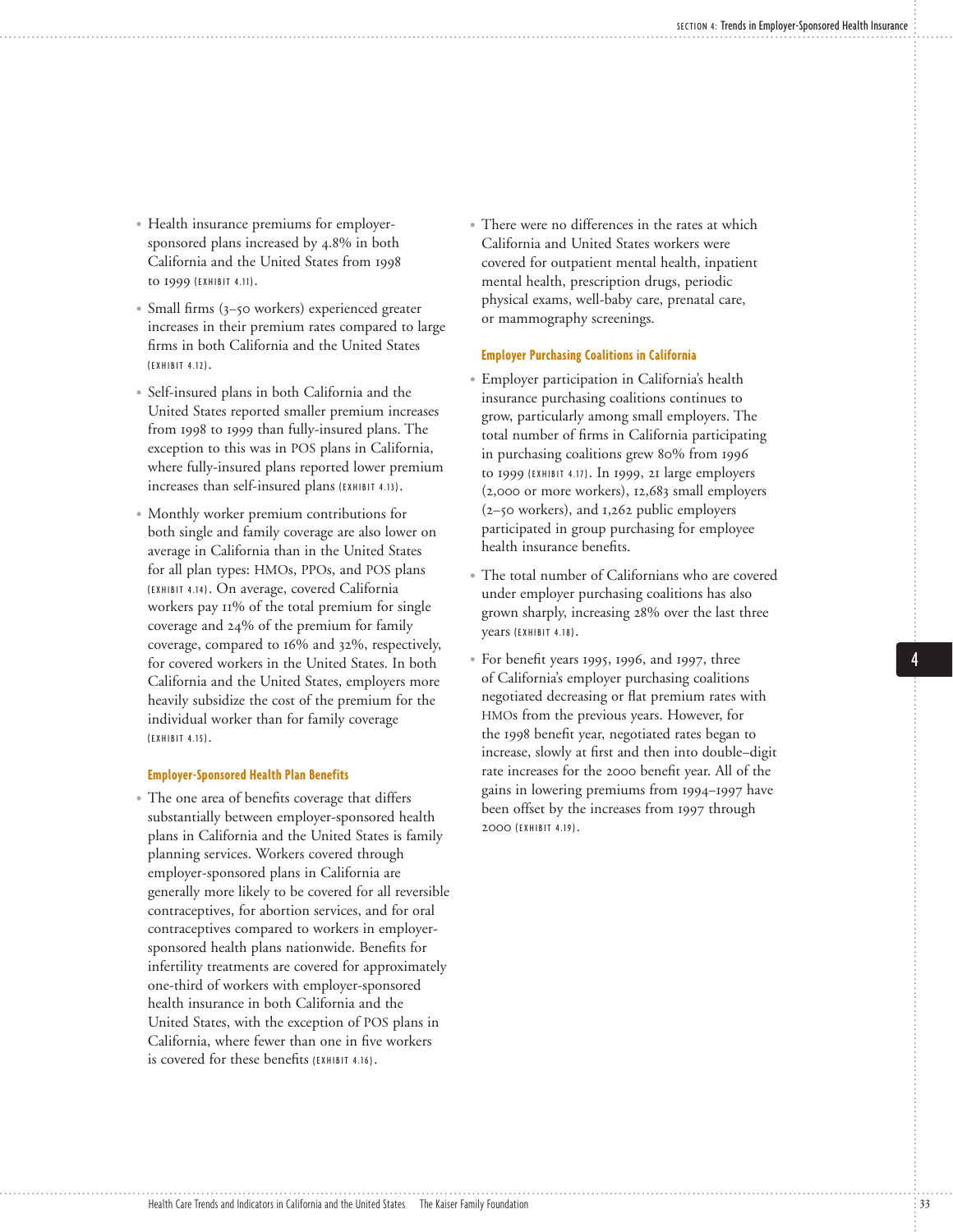. . . . . . . . . . . . . . . . . . . . . . . . . . . .<br>, . . . . . . . . . . . . . . . . . . . . . . . . . . . . . . . . . . . . . . . . . . . . . . . . . . . . . . . . . . . . . . . . . . . . . . . . . . . . . . . . . . . . . . . . . . . . . . . . . . . . . . . . . . . . . . .

# **EXHIBIT 4.1**

Distribution of Firms and Workers, by Firm Size, California and the United States, 1999

|                            |            | Firms           |                  | ://orkers     |
|----------------------------|------------|-----------------|------------------|---------------|
|                            | California | United States   | itornia          | United States |
| <b>FIRM SIZE (WORKERS)</b> |            |                 |                  |               |
|                            | 77%        | 7%              | 120 <sub>0</sub> |               |
| $10 - 50$                  | $19\%$     | 8%              | 13%              | 11%           |
| $51 - 999$                 |            | $5\%$           | 28%              | 60/6          |
| $1,000$ or more            | ${<}1\%$   | 10 <sub>o</sub> |                  | 3%            |
|                            | በበ%        |                 | n%               |               |

.

.

SOURCE: Kaiser/HRET/UC Berkeley 1999 California Survey of Employer-Sponsored Health Benefits; Kaiser/HRET Survey of Employer-Sponsored Health Benefits, 1999.

. . . . . . . . . . . . . . . . . . . . . . . . . . . . . . . . . . . . . . . . . . . . . . . . . . . . . . . . . . . . . . . . . . . . . . . . . . . . . . . . . . . . . . . . . . . . . . . . . . . . . . . . . .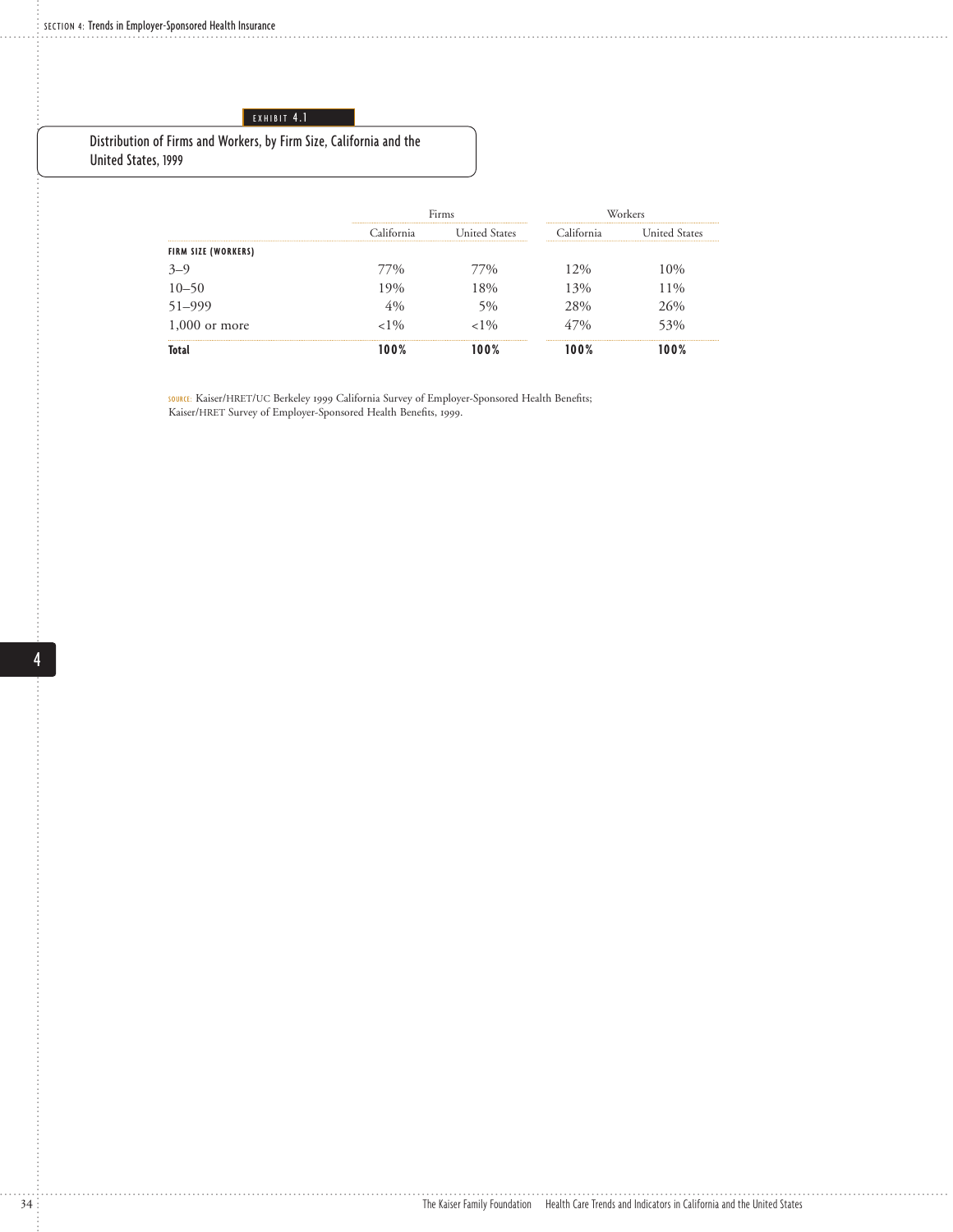. . . . . . . . . . . . . . . . . . . . . . . . . . . . . . . . . . . . . . . . . . . . . . . . . . . . . . . . . . . . . . . . . . . . . . . . . . . . . . . . . . . . . . . . . . . . . . . . . . . . . . . . . . . . . . . . . . . . . . . . . . . . . . . . . . . . . . . . . . . . . . . . . . . . . . . . . . . . . . . . . . . . . . . . . . . . . . . . . . . . . . . . . . . . . . . . . . . . . . . . . . . . . . . . . . . . . . . . . . . . . . . . . . . . . . . . . . . . . . . . . . . . . . . . . . . . . . . . .



SOURCE: Kaiser/HRET/UC Berkeley 1999 California Survey of Employer-Sponsored Health Benefits; Kaiser/HRET Survey of Employer-Sponsored Health Benefits, 1999.

#### EXHIBIT 4.3

.

. .

Percentage of Small Firms (3–50 Workers) in Which Workers Are Offered Health Insurance, by Percentage of Workforce That is Low Wage, California and the United States, 1999



SOURCE: Kaiser/HRET/UC Berkeley 1999 California Survey of Employer-Sponsored Health Benefits; Kaiser/HRET Survey of Employer-Sponsored Health Benefits, 1999. NOTE: Low wage is defined as earning less than \$20,000 per year.

................................................................................................................................................................................................................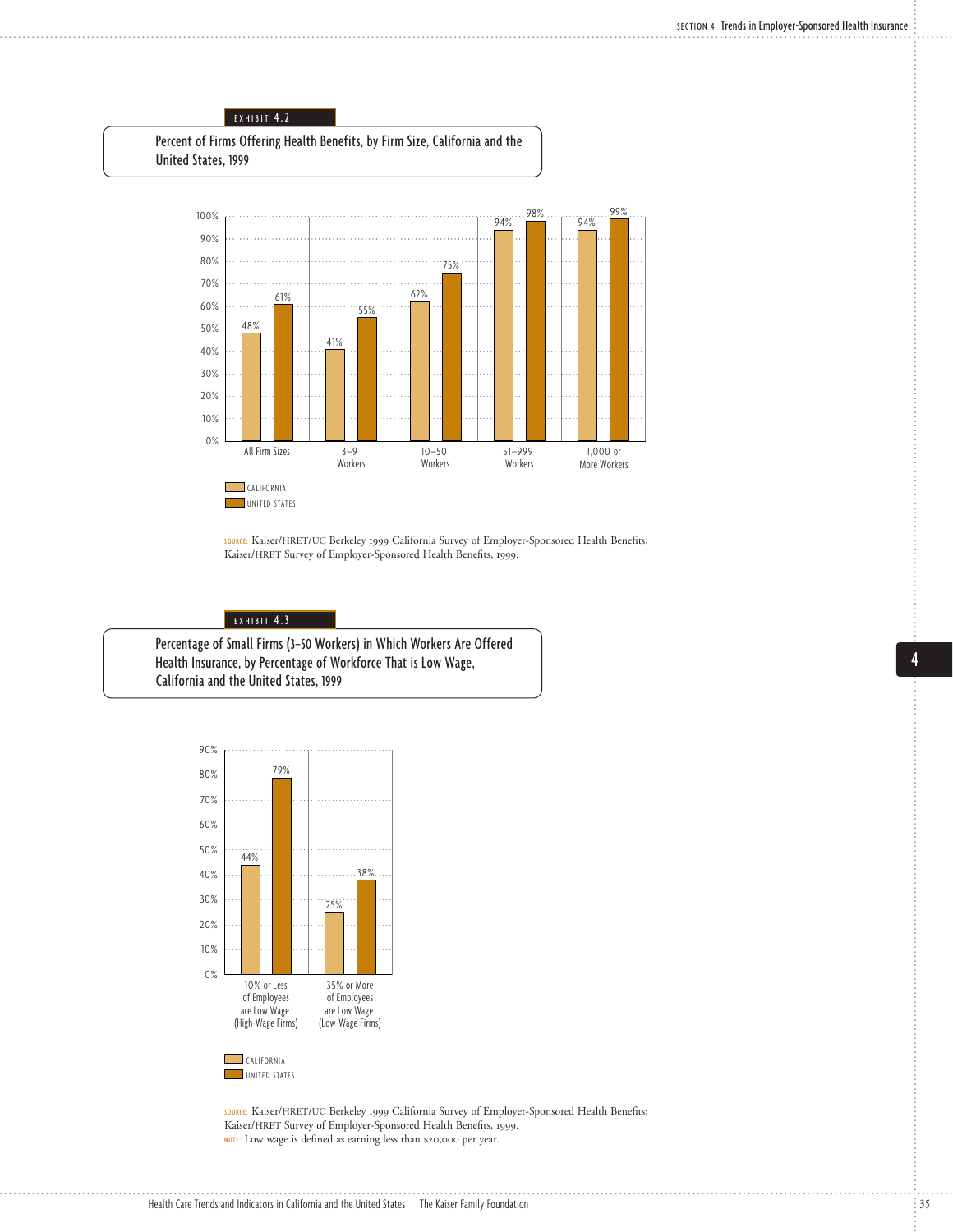. . . . . . . . . . . . . . . . . . . . . . . . . . . .<br>, . . . . . . . . . . . . . . . . . . . . . . . . . . . . . . . . . . . . . . . . . . . . . . . . . . . . . . . . . . . . . . . . . . . . . . . . . . . . . . . . . . . . . . . . . . . . . . . . . . . . . . . . . . . . . . . . .

# EXHIBIT 4.4

Percentage of Workers in Firms in Which Non-Traditional Partners Are Offered Health Insurance, by Firm Size, California and the United States, 1999



.

.

SOURCE: Kaiser/HRET/UC Berkeley 1999 California Survey of Employer-Sponsored Health Benefits; Kaiser/HRET Survey of Employer-Sponsored Health Benefits, 1999.

. . . . . . . . . . . . . . . . . . . . . . . . . . . . . . . . . . . . . . . . . . . . . . . . . . . . . . . . . . . . . . . . . . . . . . . . . . . . . . . . . . . . . . . . . . . . . . . . . . . . . . . .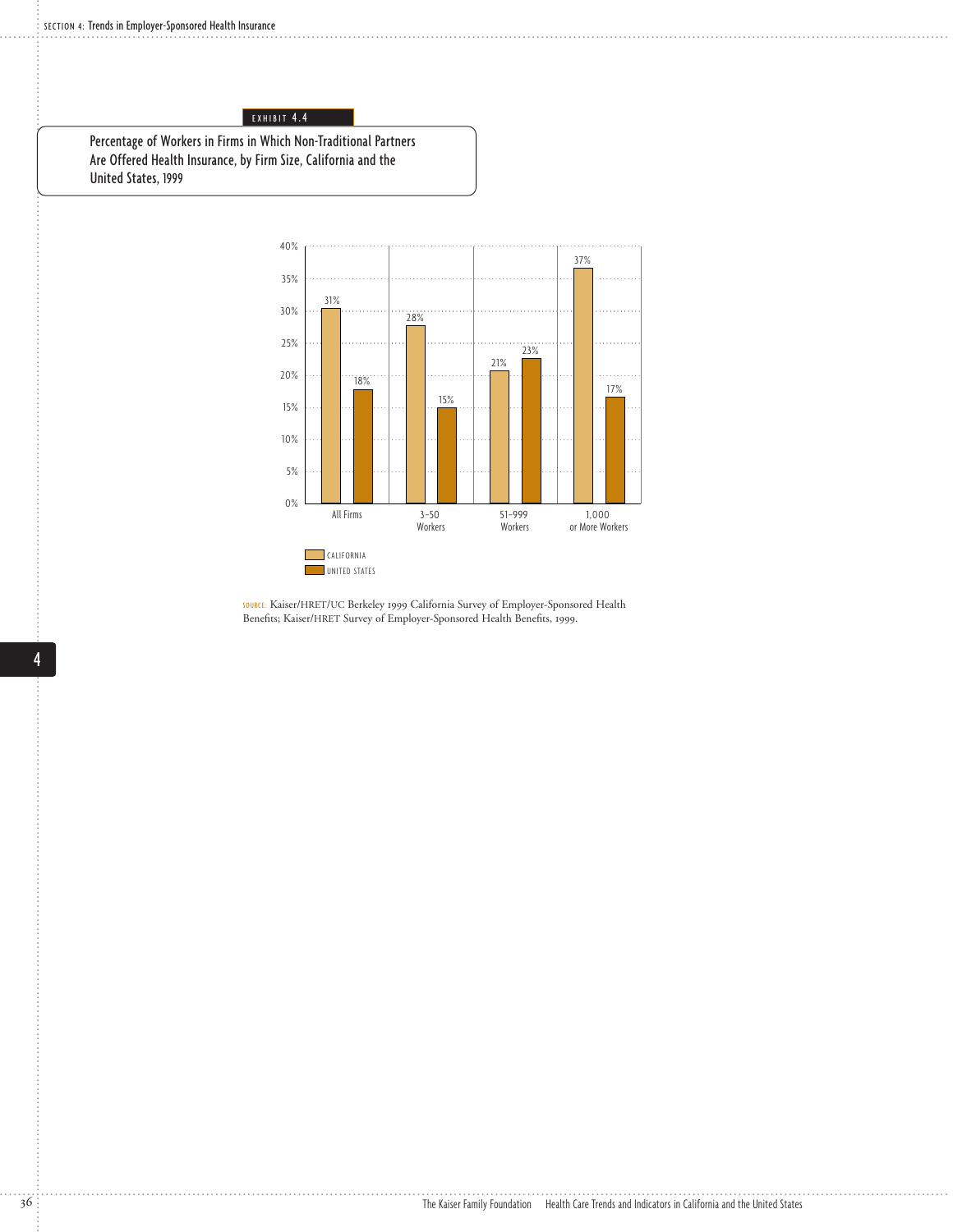. . . . . . . . . . . . . . . . . . . . . . . . . . . . . . . . . . . . . . . . . . . . . . . . . . . . . . . . . . . . . . . . . . . . . . . . . . . . . . . . . . . . . . . . . . . . . . . . . . . . . . . . . . . . . . . . . . . . . . . . . . . . . . . . . . . . . . . . .

# EXHIBIT 4.5

.

. .

# Eligibility, Take-Up Rates, and Coverage in Firms Offering Coverage, California and the United States, 1999

|                |                                                  | California<br>$\label{def:1} \begin{minipage}{0.9\linewidth} \begin{minipage}{0.9\linewidth} \begin{minipage}{0.9\linewidth} \end{minipage} \begin{minipage}{0.9\linewidth} \end{minipage} \begin{minipage}{0.9\linewidth} \end{minipage} \begin{minipage}{0.9\linewidth} \end{minipage} \begin{minipage}{0.9\linewidth} \end{minipage} \begin{minipage}{0.9\linewidth} \end{minipage} \begin{minipage}{0.9\linewidth} \end{minipage} \begin{minipage}{0.9\linewidth} \end{minipage} \begin{minipage}{0.9\linewidth} \end{minipage} \begin{minipage}{$ |                                                |                                                   | <b>United States</b> |                                                   |  |
|----------------|--------------------------------------------------|--------------------------------------------------------------------------------------------------------------------------------------------------------------------------------------------------------------------------------------------------------------------------------------------------------------------------------------------------------------------------------------------------------------------------------------------------------------------------------------------------------------------------------------------------------|------------------------------------------------|---------------------------------------------------|----------------------|---------------------------------------------------|--|
|                | % of Workers<br>Eligible for<br>Health Insurance | Take-Up<br>Rate                                                                                                                                                                                                                                                                                                                                                                                                                                                                                                                                        | % of Workers<br>Covered by<br>Health Insurance | % of Workers<br>Eligible for<br>Health Insurance. | lake-Up<br>Rate      | % of Workers<br>Covered by<br>Health<br>Insurance |  |
| SIZE (WORKERS) |                                                  |                                                                                                                                                                                                                                                                                                                                                                                                                                                                                                                                                        |                                                |                                                   |                      |                                                   |  |
| $3 - 50$       |                                                  |                                                                                                                                                                                                                                                                                                                                                                                                                                                                                                                                                        |                                                | $81\%$                                            |                      |                                                   |  |
| 51-999         | $8\%$                                            |                                                                                                                                                                                                                                                                                                                                                                                                                                                                                                                                                        |                                                | 76%                                               |                      | 0/                                                |  |
| 1,000 or more  |                                                  |                                                                                                                                                                                                                                                                                                                                                                                                                                                                                                                                                        |                                                | 79%                                               |                      |                                                   |  |
|                |                                                  |                                                                                                                                                                                                                                                                                                                                                                                                                                                                                                                                                        |                                                |                                                   |                      |                                                   |  |

SOURCE: Kaiser/HRET/UC Berkeley 1999 California Survey of Employer-Sponsored Health Benefits;

Kaiser/HRET Survey of Employer-Sponsored Health Benefits, 1999.

NOTE: Take-up rate is the percentage of eligible workers who choose to participate in health benefits offered by their employer.

. . . . . . . . . . . . . . . . . . . . . . . . . . . . . . . . . . . . . . . . . . . . . . . . . . . . . . . . . . . . . . . . . . . . . . . . . . . . . . . . . . . . . . . . . . . . . . . . . . . . . . . . . . .

................................................................................................................................................................................................................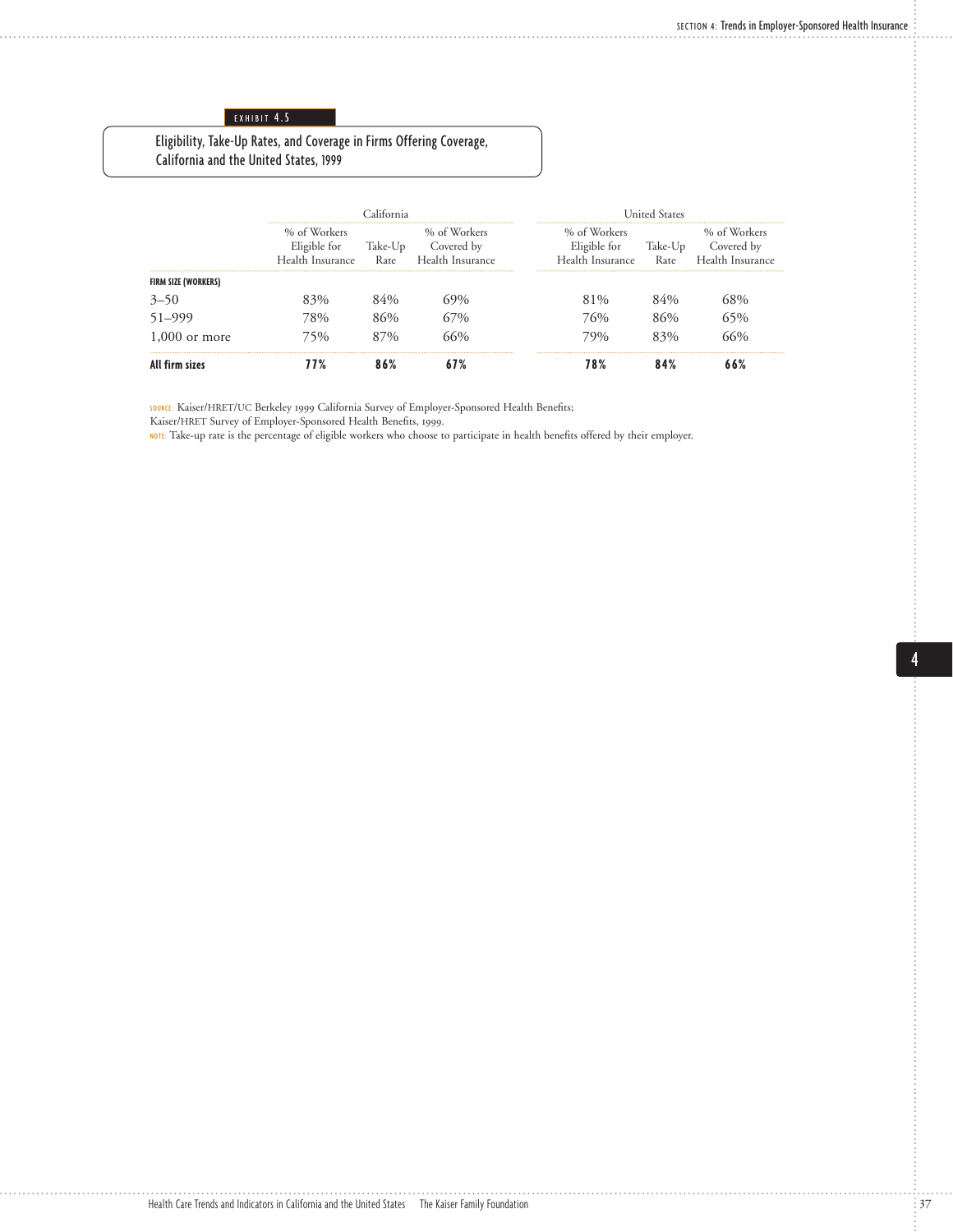. . . . . . . . . . . . . . . . . . . . . . . . . . . .<br>, . . . . . . . . . . . . . . . . . . . . . . . . . . . . . . . . . . . . . . . . . . . . . . . . . . . . . . . . . . . . . . . . . . . . . . . . . . . . . . . . . . . . . . . . . . . . . . . . . . . . . . . . . . . . . .

# EXHIBIT 4.6

Percentage of Covered Workers in Partly or Completely Self-Insured Plans, by Plan Type, California and the United States, 1999

|                       | California | <b>United States</b> |
|-----------------------|------------|----------------------|
| <b>COVERAGE LEVEL</b> |            |                      |
| All plan types        | 24%        | 48%                  |
| <b>HMO</b>            | 7%         | 19%                  |
| PPO.                  | 49%        | 67%                  |
| <b>POS</b>            | 27%        | 7%                   |
| Conventional          | n/a        | 52%                  |

SOURCE: Kaiser/HRET/UC Berkeley 1999 California Survey of Employer-Sponsored Health Benefits;

Kaiser/HRET Survey of Employer-Sponsored Health Benefits, 1999.

NOTE: There are not enough employees enrolled in conventional plans in California to break out enrollment by self-insured plans.

.

.

. . . . . . . . . . . . . . . . . . . . . . . . . . . . . . . . . . . . . . . . . . . . . . . . . . . . . . . . . . . . . . . . . . . . . . . . . . . . . . . . . . . . . . . . . . . . . . . . . . . . . . . . . .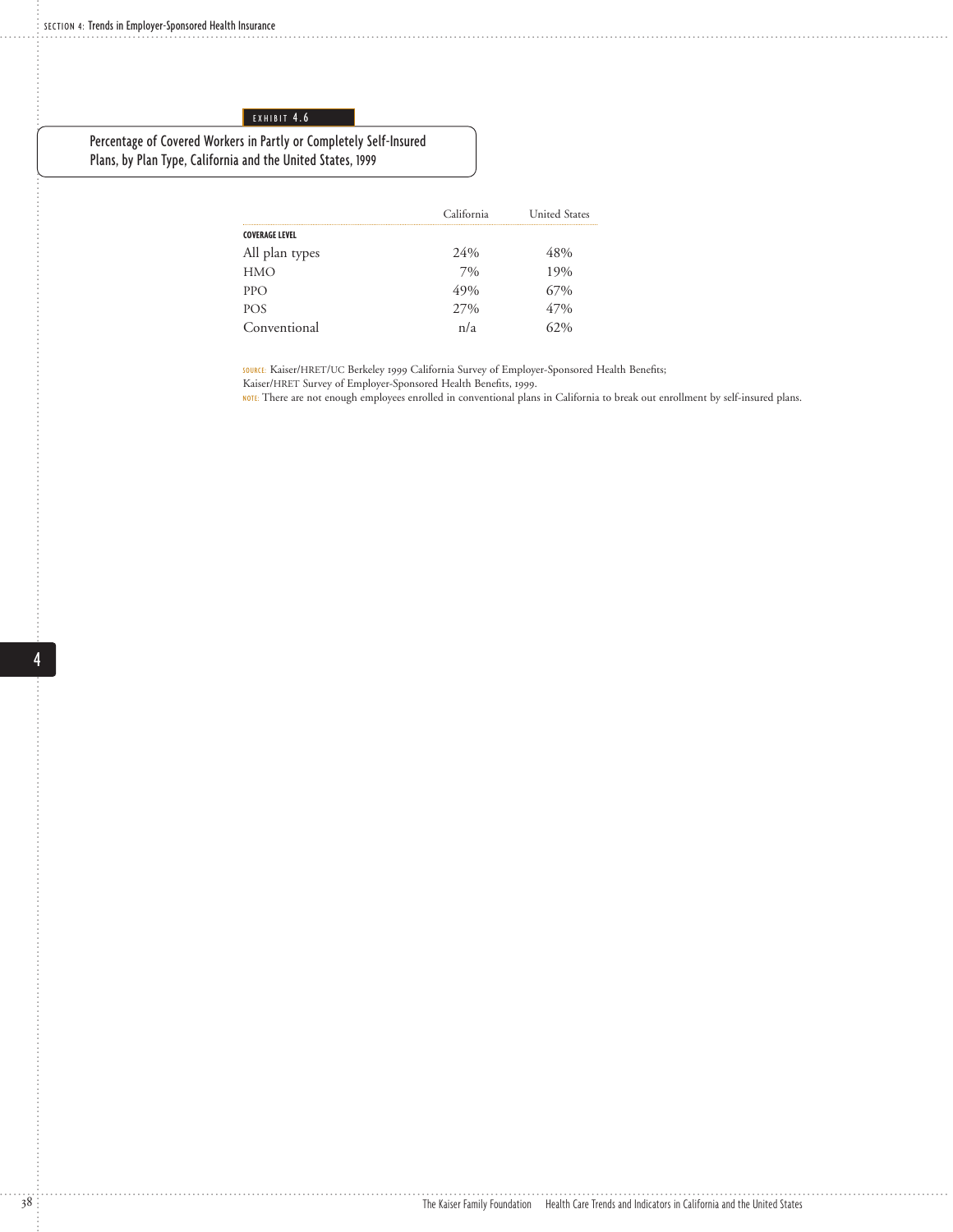. . . . . . . . . . . . . . . . . . . . . . . . . . . . . . . . . . . . . . . . . . . . . . . . . . . . . . . . . . . . . . . . . . . . . . . . . . . . . . . . . . . . . . . . . . . . . . . . . . . . . . . . . . . . . . . . . . . . . . . . . . . . . . . . . . . . . . . . . . . . . . . . . . . . . . . . . . . . . . . . . . . . . . . . . . . . . . . . . . . . . . . . . . . . . . . . . . . . . . . . . . . . . . . . . . . . . . . . . . . . . . . . . . . . . . . . . . . . . . . . . . . . . . . . . . . . . . . . .

# EXHIBIT 4.7

.

. . Percentage of Covered Workers with a Choice of Health Plans, California and the United States, 1999



SOURCE: Kaiser/HRET/UC Berkeley 1999 California Survey of Employer-Sponsored Health Benefits; Kaiser/HRET Survey of Employer-Sponsored Health Benefits, 1999.

#### EXHIBIT 4.8

Percentage of Employers Providing a Choice of Health Plans, by Firm Size, California and the United States, 1999



SOURCE: Kaiser/HRET/UC Berkeley 1999 California Survey of Employer-Sponsored Health Benefits; Kaiser/HRET Survey of Employer-Sponsored Health Benefits, 1999.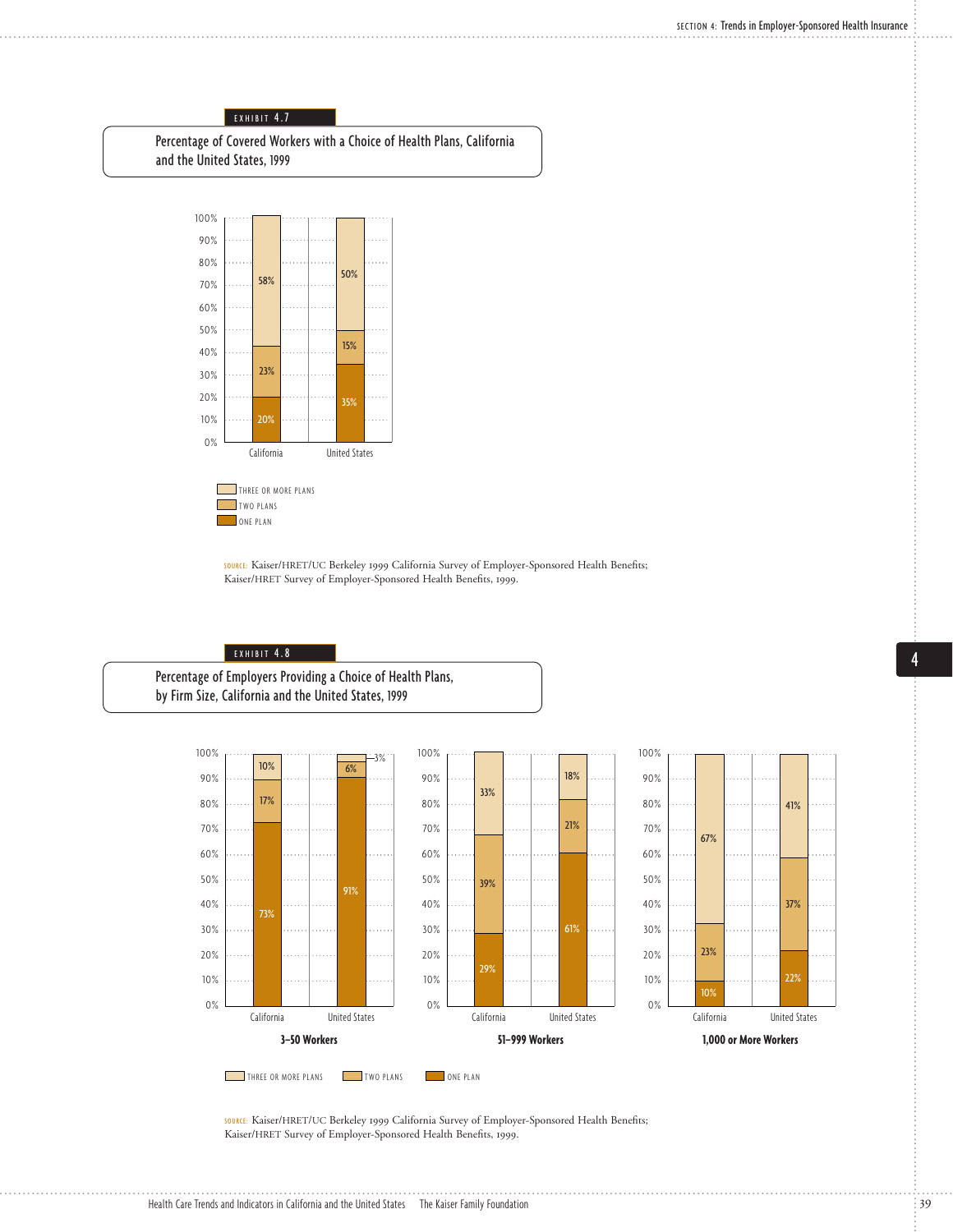# EXHIBIT 4.9

Percentage of Covered Workers, by Type of Health Plan, California and the United States, 1999



SOURCE: Kaiser/HRET/UC Berkeley 1999 California Survey of Employer-Sponsored Health Benefits; Kaiser/HRET Survey of Employer-Sponsored Health Benefits, 1999.

 $40^{\circ}$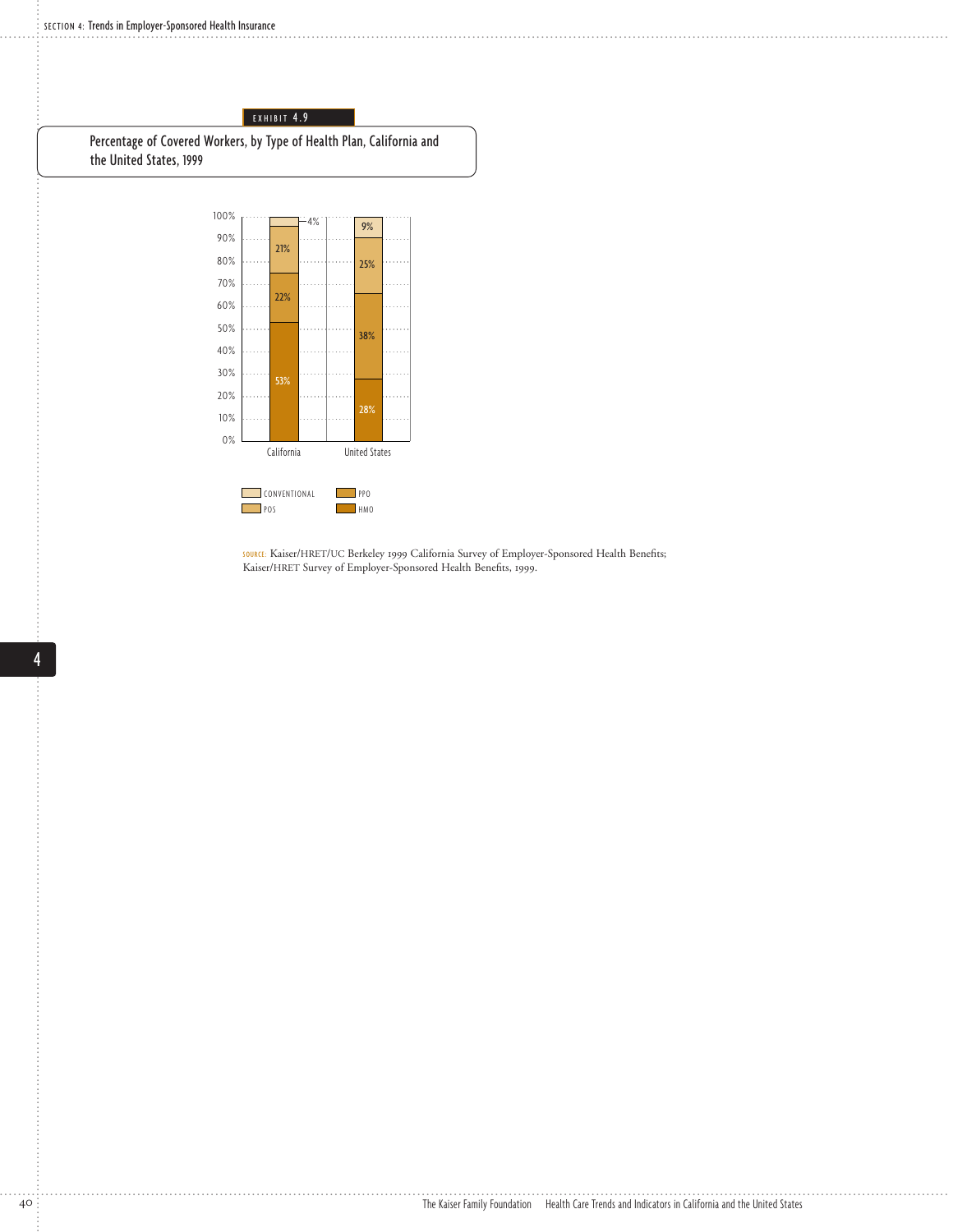. . . . . . . . . . . . . . . . . . . . . . . . . . . . . . . . . . . . . . . . . . . . . . . . . . . . . . . . . . . . . . . . . . . . . . . . . . . . . . . . . . . . . . . . . . . . . . . . . . . . . . . . . . . . . . . . . . . . . . . . . . . . . . . . . . . . . . . . . . . . . . . . . . . . . . . . . . . . . . . . .

# EXHIBIT 4.10

.

. . Average Monthly Premiums for Single and Family Coverage, California and the United States, 1999

|                |            | Single Coverage |            | <b>Family Coverage</b> |
|----------------|------------|-----------------|------------|------------------------|
|                | `alifornia | Jnited States   | `alifornia | Inited States          |
| All plan types |            |                 |            |                        |
|                |            |                 |            |                        |
|                | אוי        |                 |            |                        |
|                |            |                 |            |                        |

SOURCE: Kaiser/HRET/UC Berkeley 1999 California Survey of Employer-Sponsored Health Benefits; Kaiser/HRET Survey of Employer-Sponsored Health Benefits, 1999.

# EXHIBIT 4.11

Percentage Change in Health Insurance Premiums from Previous Year, by Plan Type, California and the United States, 1998–1999

|                | California | <b>United States</b> |
|----------------|------------|----------------------|
| All plan types | 4.8%       | 4.8%                 |
| <b>HMO</b>     | 5.7%       | 5.7%                 |
| <b>PPO</b>     | 3.2%       | 4.3%                 |
| <b>POS</b>     | 4.7%       | $3.6\%$              |
| Conventional   | n/a        | 5.6%                 |

SOURCE: Kaiser/HRET/UC Berkeley 1999 California Survey of Employer-Sponsored Health Benefits;

Kaiser/HRET Survey of Employer-Sponsored Health Benefits, 1999.

NOTE: There are not enough employees enrolled in conventional plans in California to estimate percentage change in health insurance premiums. Premium data is for family coverage.

. . . . . . . . . . . . . . . . . . . . . . . . . . . . . . . . . . . . . . . . . . . . . . . . . . . . . . . . . . . . . . . . . . . . . . . . . . . . . . . . . . . . .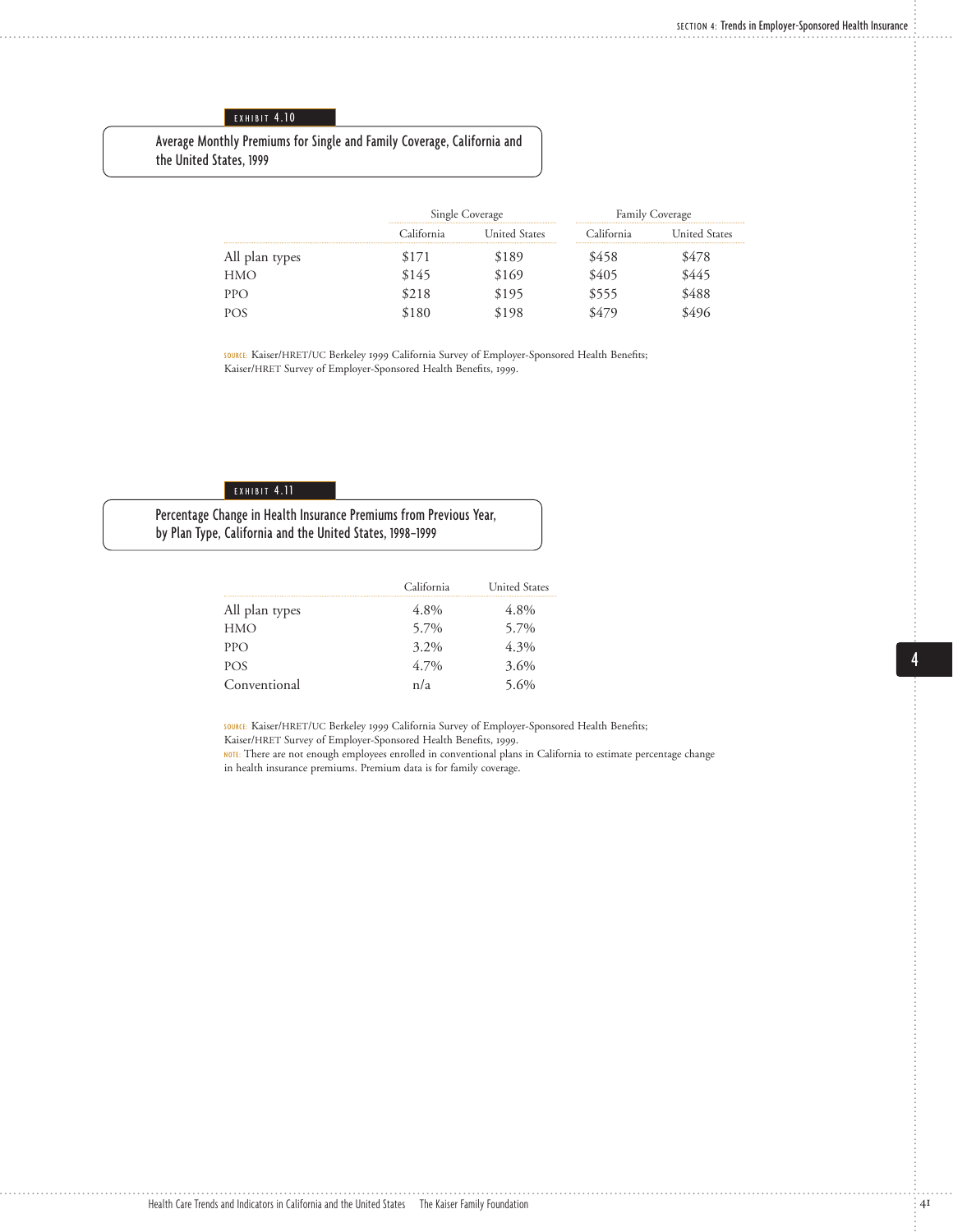. . . . . . . . . . . . . . . . . . . . . . . . . . . .<br>, . . . . . . . . . . . . . . . . . . . . . . . . . . . . . . . . . . . . . . . . . . . . . . . . . . . . . . . . . . . . . . . . . . . . . . . . . . . . . . . . . . . . . . . . . . . . . . . . . . . . . . . . . . . . .

# EXHIBIT 4.12

Percentage Change in Health Insurance Premiums, by Firm Size, California and the United States, 1998–1999



SOURCE: Kaiser/HRET/UC Berkeley 1999 California Survey of Employer-Sponsored Health Benefits; Kaiser/HRET Survey of Employer-Sponsored Health Benefits, 1999. NOTE: Premium data is for family coverage.

# EXHIBIT 4.13

Percentage Change in Health Insurance Premiums, by Plan Type and Funding Arrangement, California and the United States, 1998–1999

|                |              | `alifornia    | United States |               |  |
|----------------|--------------|---------------|---------------|---------------|--|
|                | Self-Insured | Fullv-Insured | Self-Insured  | Fully-Insured |  |
| All plan types | $8\%$        | 5.2%          | /9/0          | 5.8%          |  |
| HMO            | 5.1%         | .7%           | 5.1%          | $.9\%$        |  |
| PPC.           | $3.6\%$      | .6%           | $3.1\%$       |               |  |
|                | 7.9%         | $3.4\%$       | $2.5\%$       |               |  |
| Conventional   |              |               |               |               |  |

SOURCE: Kaiser/HRET/UC Berkeley 1999 California Survey of Employer-Sponsored Health Benefits;

Kaiser/HRET Survey of Employer-Sponsored Health Benefits, 1999.

NOTE: There are not enough employees enrolled in conventional plans in California to estimate percentage change in health insurance premiums by plan type. Premium data is for family coverage.

. . . . . . . . . . . . . . . . . . . . . . . . . . . . . . . . . . . . . . . . . . . . . . . . . . . . . . . . . . . . . . . . . . . . . . . . . . . . . . . . . . . . . . . . . . . . . . . . . . . . . . . . . . . .

.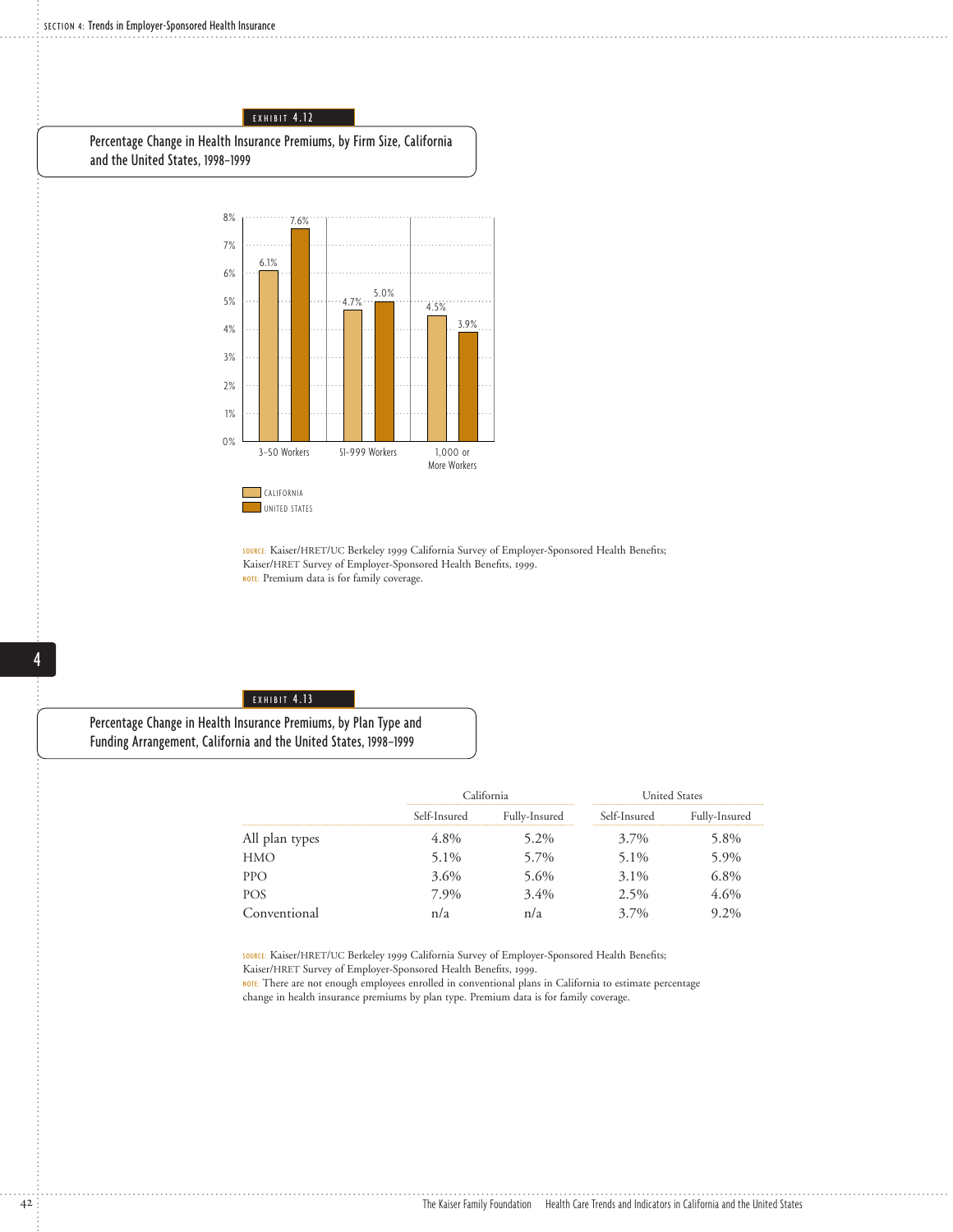. . . . . . . . . . . . . . . . . . . . . . . . . . . . . . . . . . . . . . . . . . . . . . . . . . . . . . . . . . . . . . . . . . . . . . . . . . . . . . . . . . . . . . . . . . . . . . . . . . . . . . . . . . . . . . . . . . . . . . . . . . . . . . . . . . . . . . . . . . . . . . . . . . . . . . . . . . . . . . . . . . . . . . . . . . . . . . . . . . . . . . . . . . . . . . . . . . . . . . . . . . . . . . . . . . . . . . . . . . . . . . . . . . . . . . . . . . . . . . . . . . . . . . . . . . . . . . . . . .

# EXHIBIT 4.14

.

. .

# Average Monthly Worker Premium Contributions for Single and Family

Coverage, California and the United States, 1999

|                |            | Single Coverage |            | Family Coverage |
|----------------|------------|-----------------|------------|-----------------|
|                | California | United States   | `alifornia | United States   |
| All plan types |            |                 |            |                 |
| HMO            | 618        |                 |            |                 |
|                |            |                 |            |                 |
|                |            |                 |            |                 |

SOURCE: Kaiser/HRET/UC Berkeley 1999 California Survey of Employer-Sponsored Health Benefits; Kaiser/HRET Survey of Employer-Sponsored Health Benefits, 1999.

# EXHIBIT 4.15

Percentage of Premiums Paid by Covered Workers for Single and Family Coverage, California and the United States, 1999



SOURCE: Kaiser/HRET/UC Berkeley 1999 California Survey of Employer-Sponsored Health Benefits; Kaiser/HRET Survey of Employer-Sponsored Health Benefits, 1999.

................................................................................................................................................................................................................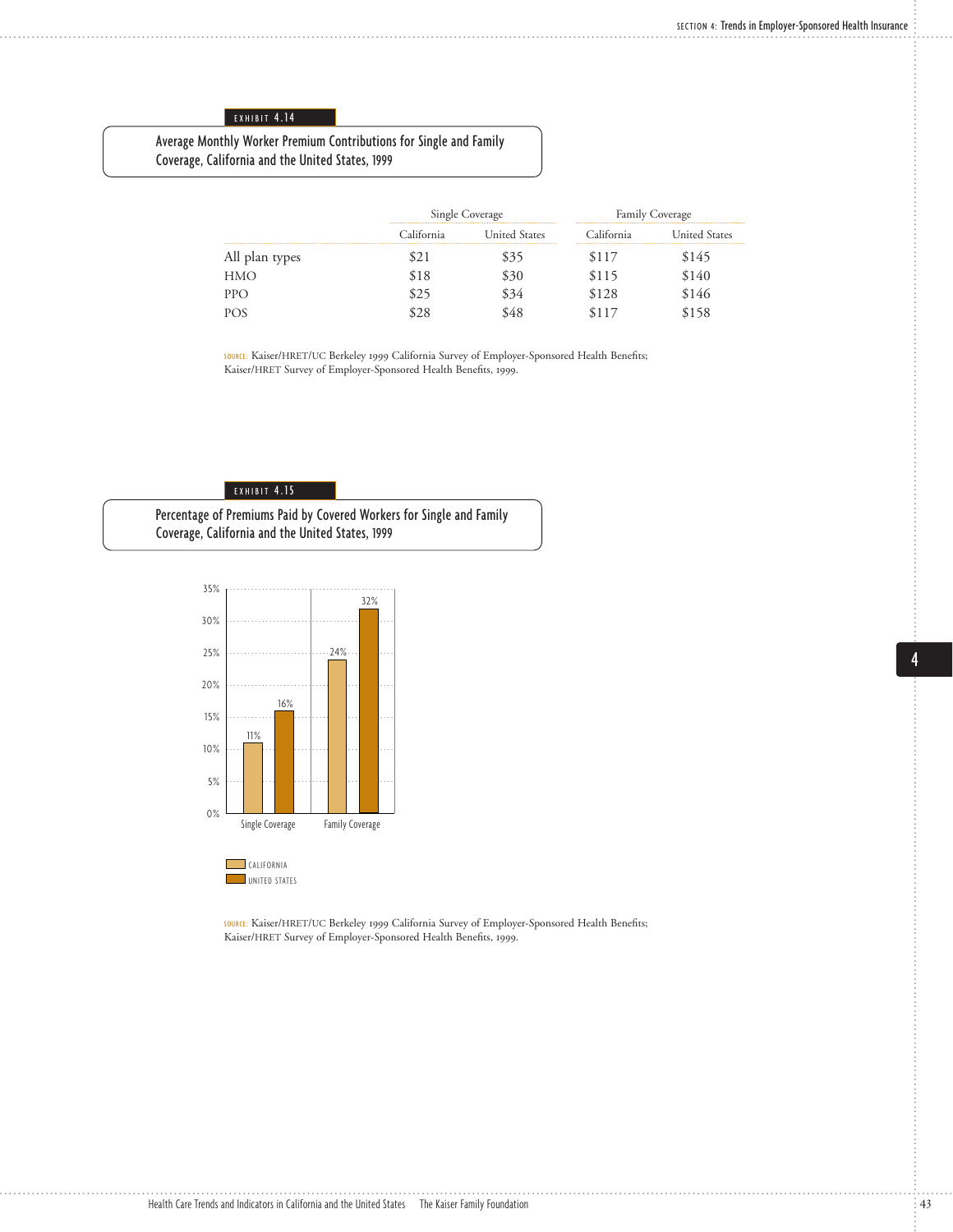. . . . . . . . . . . . . . . . . . . . . . . . . . . .<br>, . . . . . . . . . . . . . . . . . . . . . . . . . . . . . . . . . . . . . . . . . . . . . . . . . . . . . . . . . . . . . . . . . . . . . . . . . . . . . . . . . . . . . . . . . . . . . . . . . . . . . . . . . . . . . .

# EXHIBIT 4.16

Family Planning Benefits Offered to Covered Workers, by Plan Type, California and the United States, 1999

|                               |                 |     |       | ited States |     |     |  |
|-------------------------------|-----------------|-----|-------|-------------|-----|-----|--|
|                               | <b>HMO</b>      |     |       | <b>HMO</b>  | PP∩ | POS |  |
| <b>BENEFIT</b>                |                 |     |       |             |     |     |  |
| All reversible contraceptives |                 |     |       | ⊀%          |     |     |  |
| Abortion services             | 51%             | 54% |       |             |     |     |  |
| Oral contraceptives           | 60 <sub>0</sub> | 81% | $4\%$ | ס/יו        |     |     |  |
| Infertility treatments        | 31%             |     |       |             |     |     |  |

.

.

SOURCE: Kaiser/HRET/UC Berkeley 1999 California Survey of Employer-Sponsored Health Benefits;

Kaiser/HRET Survey of Employer-Sponsored Health Benefits, 1999.

NOTE: There were no differences in the rates at which California and United States workers were covered for periodic physical exams,

well-baby care, prenatal care, mammography screenings, outpatient mental health, inpatient mental health, or prescription drugs.

. . . . . . . . . . . . . . . . . . . . . . . . . . . . . . . . . . . . . . . . . . . . . . . . . . . . . . . . . . . . . . . . . . . . . . . . . . . . . . . . . . . . . . . . . . . . . . . . . . . . . . . . . . .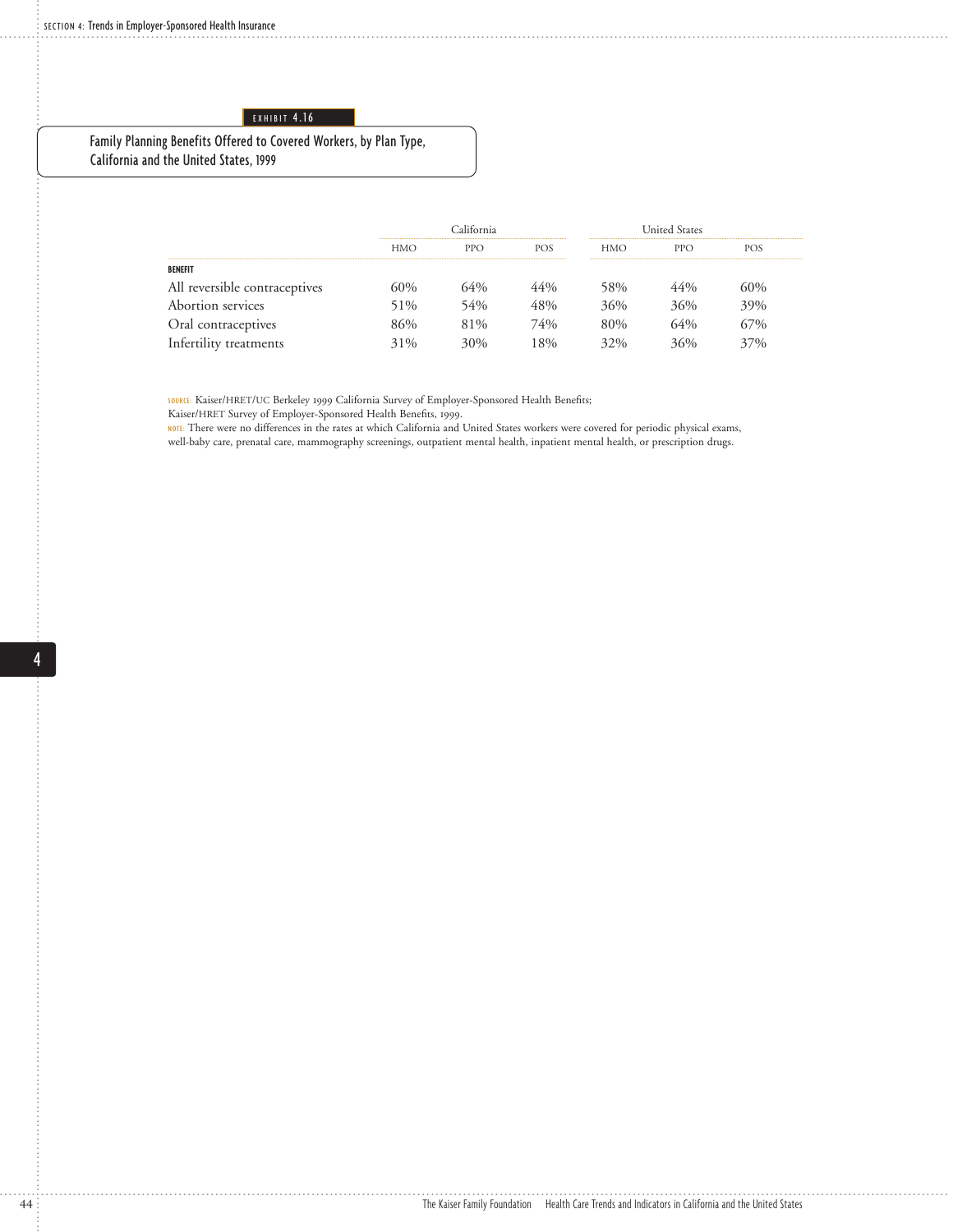. . . . . . . . . . . . . . . . . . . . . . . . . . . . . . . . . . . . . . . . . . . . . . . . . . . . . . . . . . . . . . . . . . . . . . . . . . . . . . . . . . . . . . . . . . . . . . . . . . . . . . . . . . . . . . . . . . . . . . . . . . . . . . . . . . . . . . . . . . . . . . . . . . . . . . . . . . . . . . . . . . . . . . . . . . . . . . . . . . . . . . . . . . . . . . . . . . . . . . . . . . . . . . . . . . . . . . . . . . . . . . . . . . . . . . . . . . . . . . . . . . . . . . . . . . . . . . . . . .

# EXHIBIT 4.17

.

. . Trends in the Number of Firms Participating in Employer Purchasing Coalitions in California, 1996–1999

|                              | # Participating California Firms |       |       |       |
|------------------------------|----------------------------------|-------|-------|-------|
|                              | 1996                             | 1997  | 1998  | 1999  |
| <b>PURCHASING COALITIONS</b> |                                  |       |       |       |
| PacAdvantage/HIPC            | 6,185                            | 7,070 | 7,458 |       |
| CalPERS                      | 1,087                            | 1.144 | 200   | ,262  |
| PBGH Negotiating Group       |                                  |       |       |       |
| CaliforniaChoice             |                                  | 1.885 |       | 5.003 |
| Total                        | 7.747                            |       | 1956  |       |

SOURCE: UC Berkeley Survey of California Purchasing Groups, 1996-1999.

NOTE: PacAdvantage/HIPC (Health Insurance Plan of California) and CaliforniaChoice purchase coverage for small businesses with 2-50 workers. CalPERS (California Public Employee Retirement System) purchases health insurance for state and local government employees. PBGH (Pacific Business Group on Health) Negotiating Alliance purchases health insurance coverage for large businesses with 2,000 or more workers.

# EXHIBIT 4.18

Trends in the Number of Enrollees Covered Under California Employer Purchasing Coalitions, 1996–1999



SOURCE: UC Berkeley Survey of California Purchasing Groups, 1996-1999.

................................................................................................................................................................................................................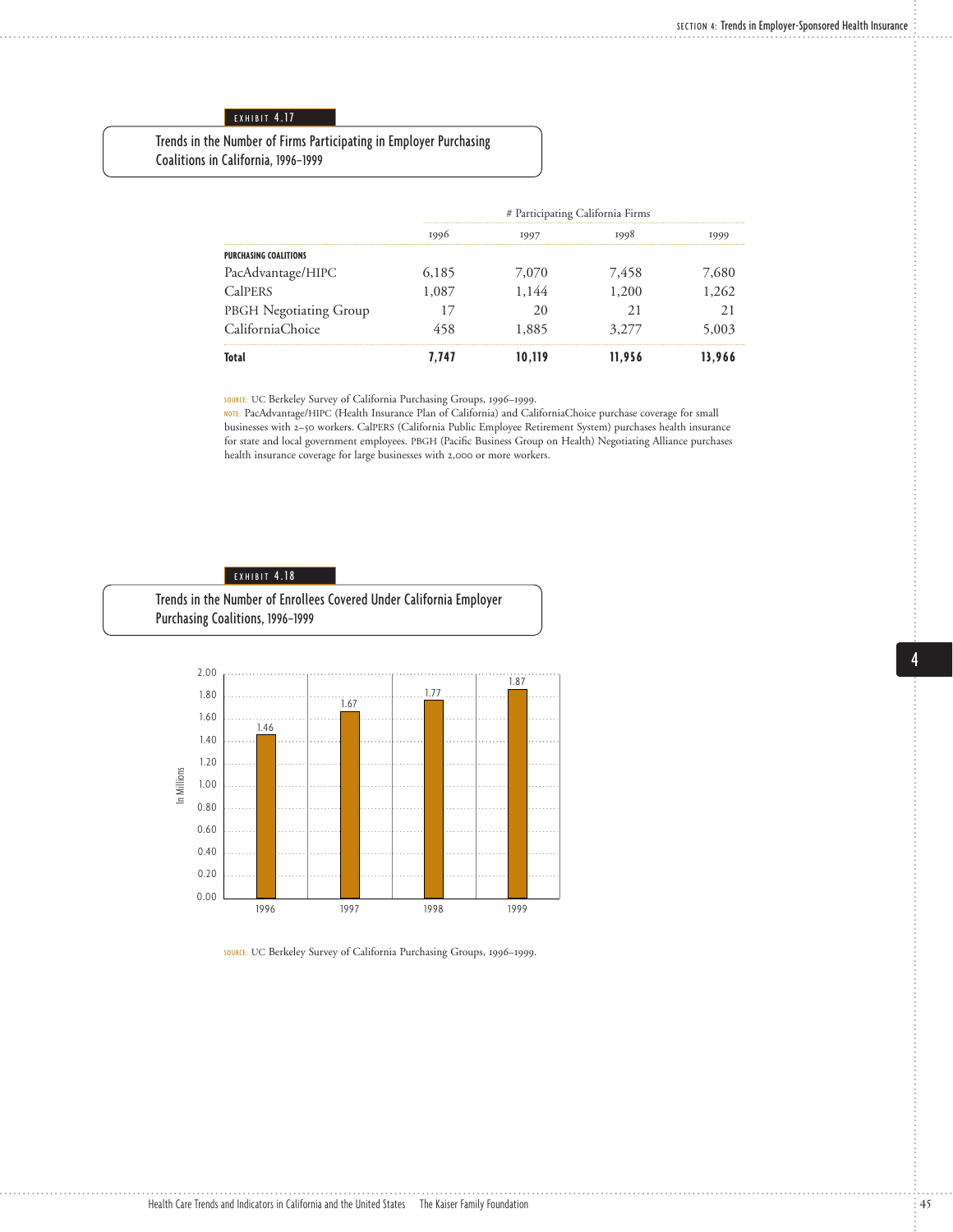# EXHIBIT 4.19

Changes in HMO Premium Rates for Selected California Employer Purchasing Coalitions, 1994-2000



SOURCE: UC Berkeley Survey of California Purchasing Groups, 1996-1999.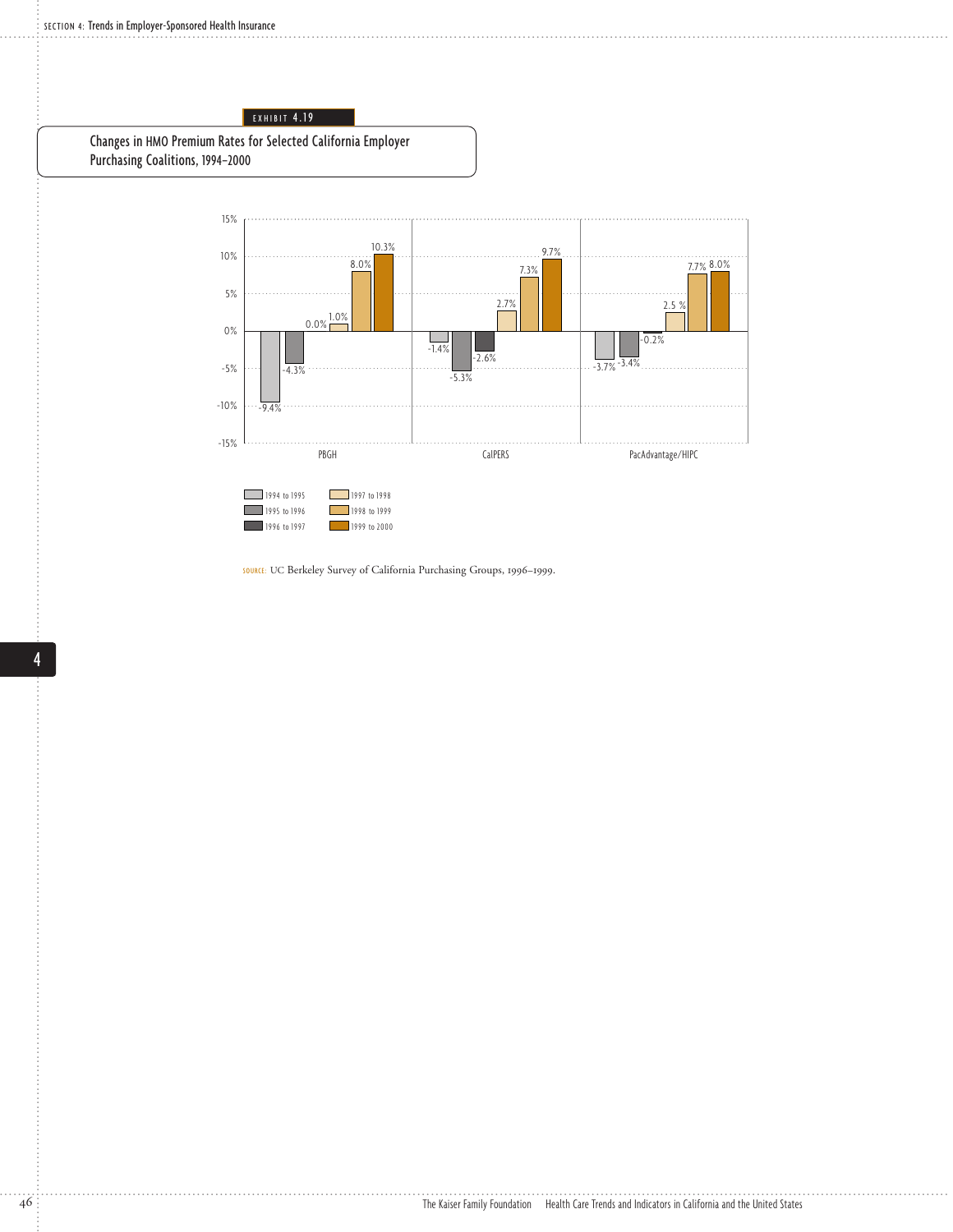Health Care Trends and Indicators in California and the United States

section five

**Trends in Public Health Insurance Programs** 

 $\overline{\mathbf{5}}$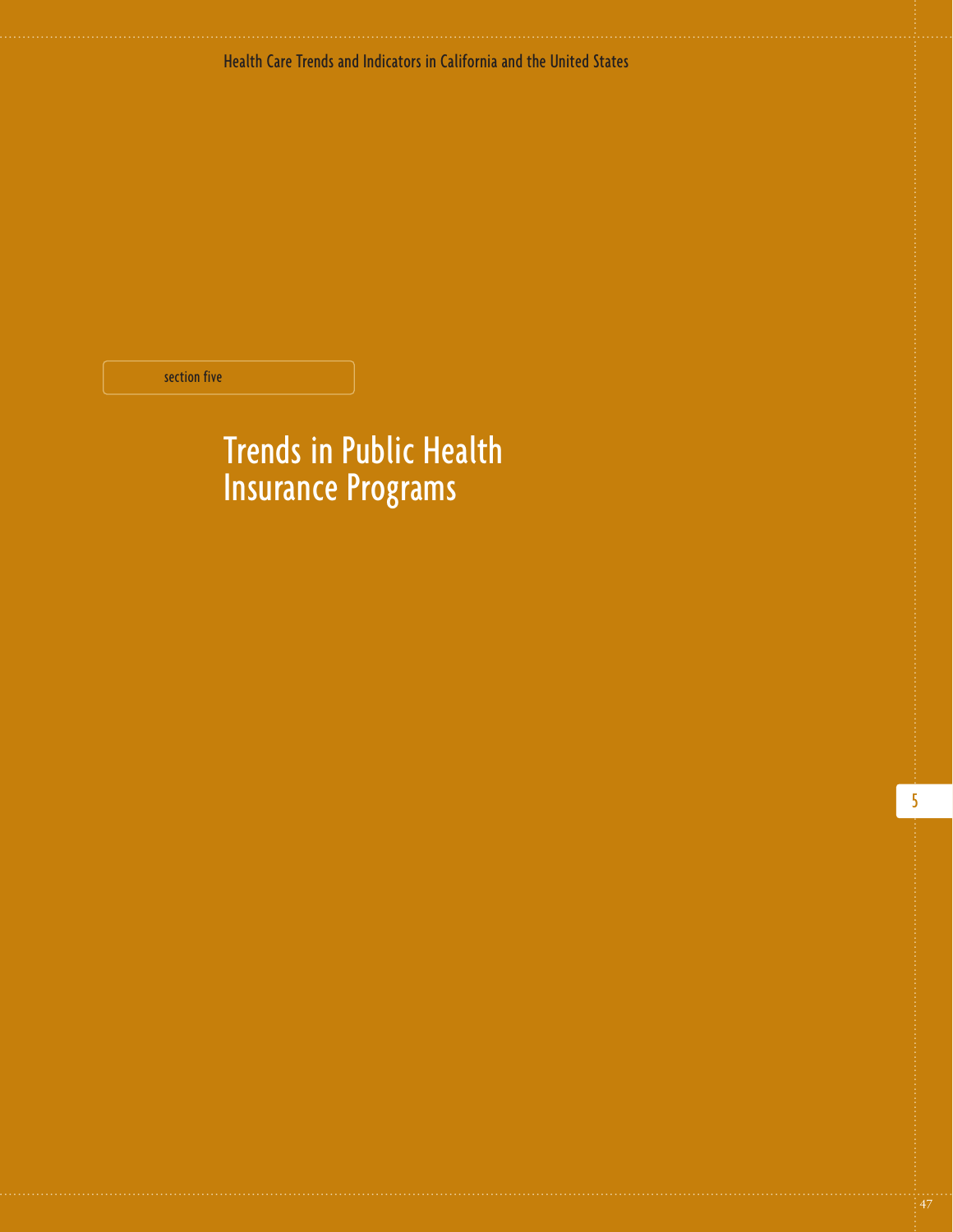. . . . . . . . . . . . . . . . . . . . . . . . . . . . . . . . . . . . . . . . . . . . . . . . . .

. . . . . . . . . . . . . . . . . . . . . . . . . . . . . . . . . . . . . . . . . . . . . . . . . . . . . . . . . . . . . . . . . . . . . . . . . . . . . . . . . . . . . . . . . . . . . . . . . . . . . . . . . . . . . . . . . . . . . . . . . . . . . . . . . . . . . . . . . . . . . . . . . . . . . . . .

5

#### Trends in Public Health Insurance Programs

The three major public health insurance programs operating in the United States are the Medicaid program (known as Medi-Cal in California), the State Children's Health Insurance Program (SCHIP, known as the Healthy Families Program in California), and the Medicare program. Medicaid is a jointly-funded, Federal-State health insurance program for certain low-income people, including children and pregnant women, the aged, blind, and/or disabled, and people who are eligible to receive federally assisted income maintenance payments. Federal and state expenditures for Medicaid continued to grow throughout the late 1980s and 1990s, though the rate of increase has slowed in recent years. SCHIP, also known as Title XXI, is a jointly-funded program providing low cost health coverage to children living in low-income families. Medicare is a federal program providing health insurance to people age 65 and over, certain people with disabilities, and those who have permanent kidney failure. California has a smaller proportion of its total population in Medicare compared to the United States. A higher proportion of California's Medicare enrollees are in managed care compared to the United States as a whole.

#### **The Medicaid Program (Medi-Cal in California)**

- Despite efforts to maintain eligibility for Medicaid coverage in the face of changes in the welfare system in the United States and California, the proportion of the non-elderly population covered by Medi-Cal declined from  $14.3\%$  in 1994 to  $11.1\%$  in 1998. The percentage of the United States population in Medicaid also dropped, but not as dramatically. Nevertheless, throughout this same time period, the proportion of Californians covered through Medicaid has remained higher than the proportion nationwide (SECTION 3, EXHIBITS 3.6 and 3.7).
- Between 1987 and 1993, enrollment in Medicaid managed care grew from  $9\%$  to  $13\%$  of beneficiaries in California and from 8% to 14% in the United States. In 1994, rates of enrollment in Medicaid managed care began to increase significantly, so that by 1998, 46% of California's Medicaid beneficiaries and 54% in the United States were enrolled in managed care (EXHIBIT 5.1).
- More than five million Californians  $(5,037,131)$ were enrolled in Medi-Cal as of July 1, 1999. However, enrollment varied considerably by county: Los Angeles County is home to more than one-third of all Medicaid enrollees in the state, and 40 out of 58 counties each enroll less than  $1\%$ . Counties with more than a  $3\%$ share of beneficiaries included Alameda, Fresno, Orange, Riverside, Sacramento, San Bernadino, San Diego, and Santa Clara (EXHIBIT 5.2).

.

.

• Per capita Medicaid expenditures almost doubled between 1988 and 1997 in both California and the United States, though the growth rate has slowed in recent years. California expenditures per capita have remained lower than the United States average over this nine-year period (EXHIBIT 5.3).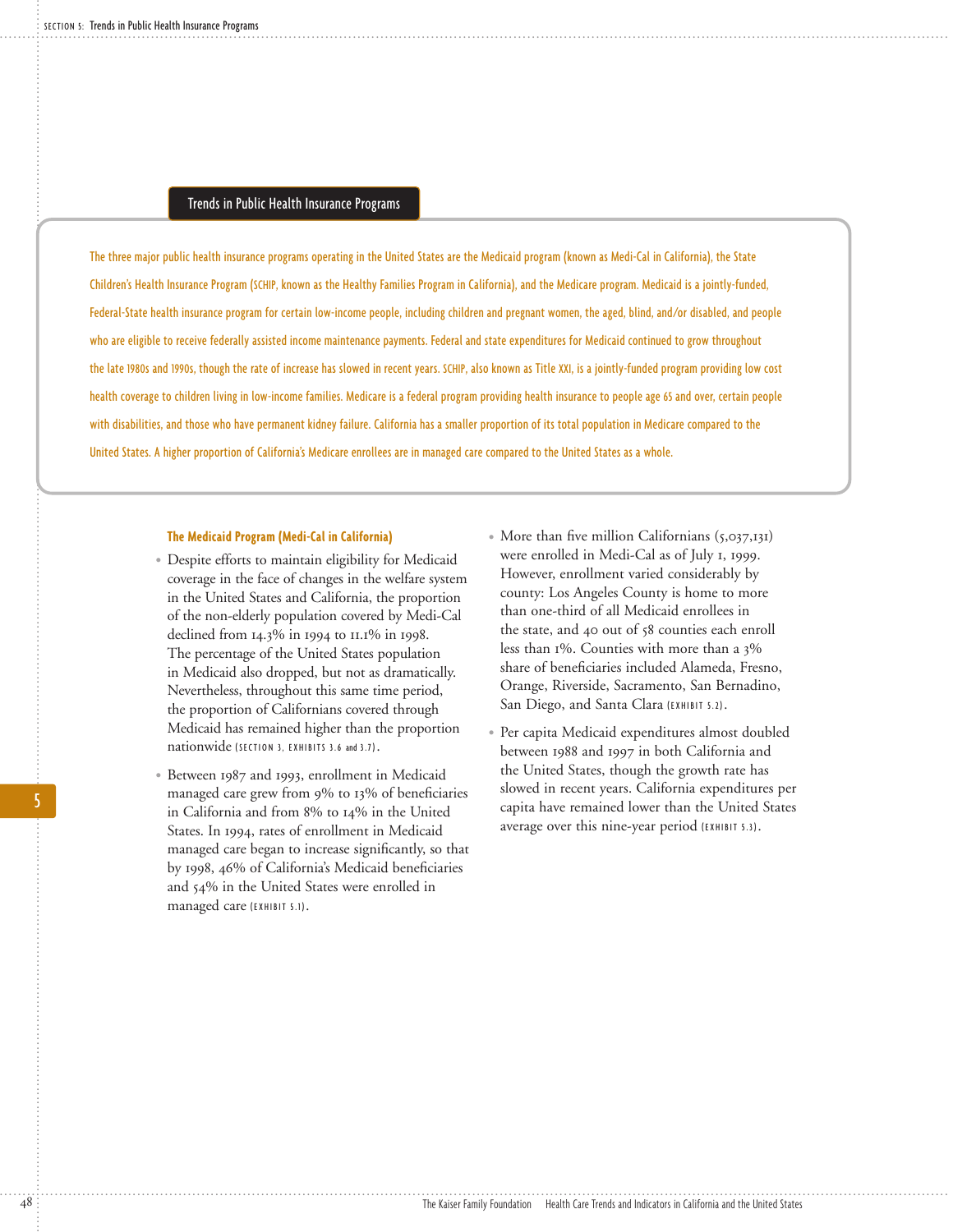. . . . . . . . . . . . . . . . . . . . . . . . . . . . . . . . . . . . . . . . . . . . . . . . . . . . . . . . . . . . . . . . . . . . . . . . . . . . . . . . . . . . . . . . . . . . . . . . . . . . . . . . . . . . . . . . . . . . . . . . . . . . . . . . . . . . . . . . . . . . . . . . . . . . . . . . . . . . . . . . . . . . . . . . . . . . . . . . . . . . . . . . . . . . . . . . . . . . . . . . . . . . . . . . . . . . . . . . . . . . . . . . . . . . . . . . . . . . . . . . . . . . . . . . . . . . . . . . . . . . . . . . . . . .

5

#### **The State Children's Health Insurance Program (SCHIP, Healthy Families in California)**

.

. .

- As of September 1999, California had enrolled a much smaller percentage of its uninsured children into SCHIP than the percentage of uninsured children enrolled in the United States as a whole ( EXHIBIT 5.4).
- By the end of January 2000, 221,804 children were enrolled in the Healthy Families program in California. However, enrollment varies considerably by county, with Los Angeles county accounting for % of the state's enrollment. Other counties with a 5% or larger share include Orange, Riverside, San Bernardino, and San Diego counties (EXHIBIT 5.5).

#### **The Medicare Programs**

- The proportion of California's population with health insurance coverage through Medicare is smaller than the proportion in the United States as a whole  $(11.9\% \text{ vs. } 14.4\%)$ . However, the proportion of Medicare beneficiaries who are enrolled in Medicaid due to their low incomes is significantly larger in California than it is nationwide  $(17.5\% \text{ vs. } 13.6\%)$  (EXHIBIT 5.6).
- The proportion of Medicare beneficiaries enrolled in managed care in both California and the United States has grown steadily every year for the last ten years. Yet over the last decade, the proportion of the Medicare population enrolled in managed care in California has been more than double the national rate. In 1999, 40% of Medicare beneficiaries in California were enrolled in managed care compared to 17% nationwide (EXHIBIT 5.7).
- The market penetration of Medicare managed care varies considerably by county in California, with Medicare managed care penetration over 50% in Riverside, San Bernadino, and San Diego counties and below 1.5% in Siskiyou, Modoc, Monterey, Del Norte, and Humboldt counties (EXHIBIT 5.8).

................................................................................................................................................................................................................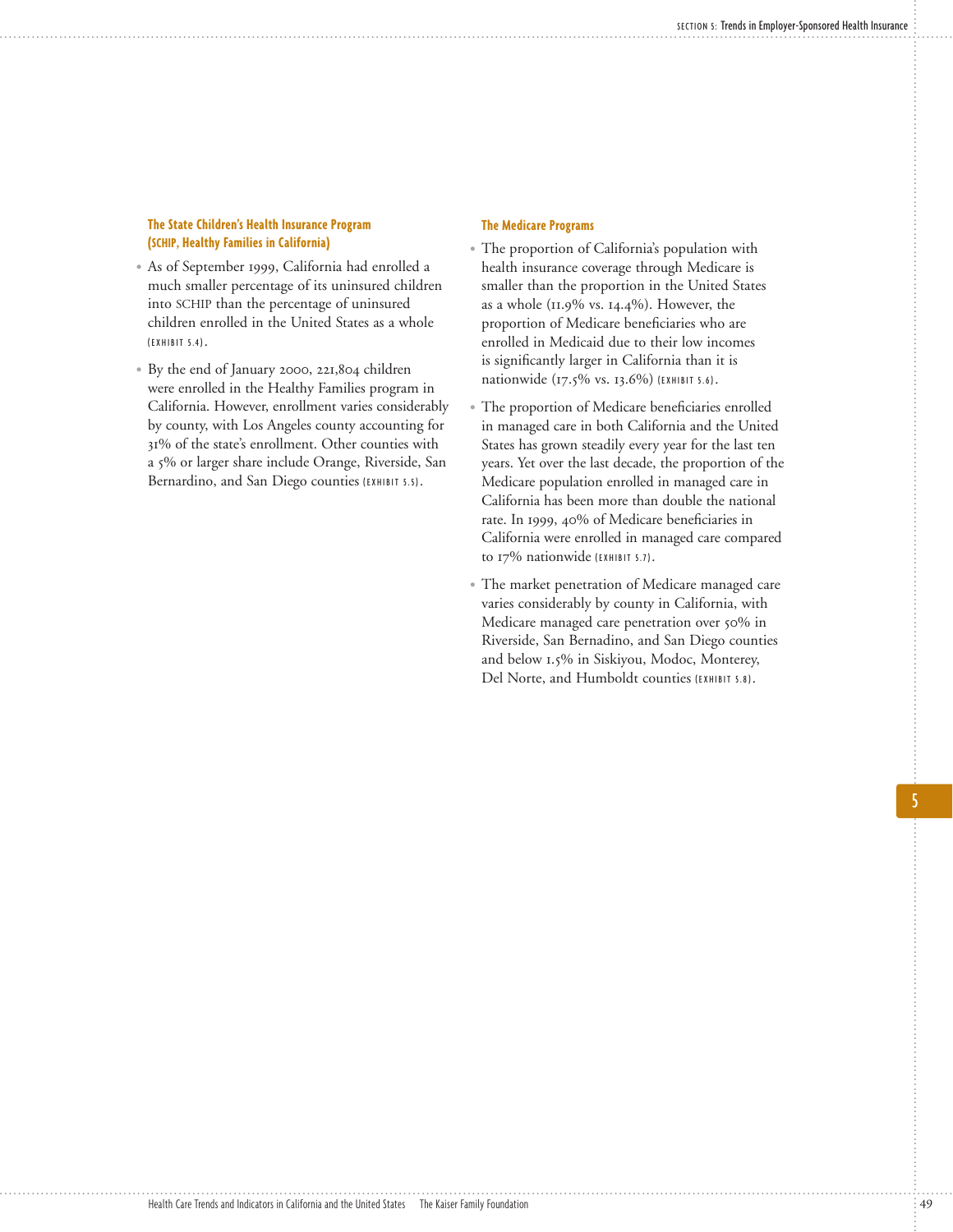. . . . . . . . . . . . . . . . . . . . . . . . . . . .<br>, . . . . . . . . . . . . . . . . . . . . . . . . . . . . . . . . . . . . . . . . . . . . . . . . . . . . . . . . . . . . . . . . . . . . . . . . . . . . . . . . . . . . . . . . . . . . . . . . . . . . . . . . . . . . . . . . . . . . . . . . . . . . . . . . . . . . . . . . . . . . . .



.

.

source: California data from California Department of Health Services, Medical Care Statistics Section, 1998 Managed Care Annual Statistical Report. United States data from Health Care Financing Administration, "National Summary of Medicaid Managed Care Programs Enrollment," (June 30, 1998).

. . . . . . . . . . . . . . . . . . . . . . . . . . . . . . . . . . . . . . . . . . . . . . . . . . . . . . . . . . . . . . . . . . . . . . . . . .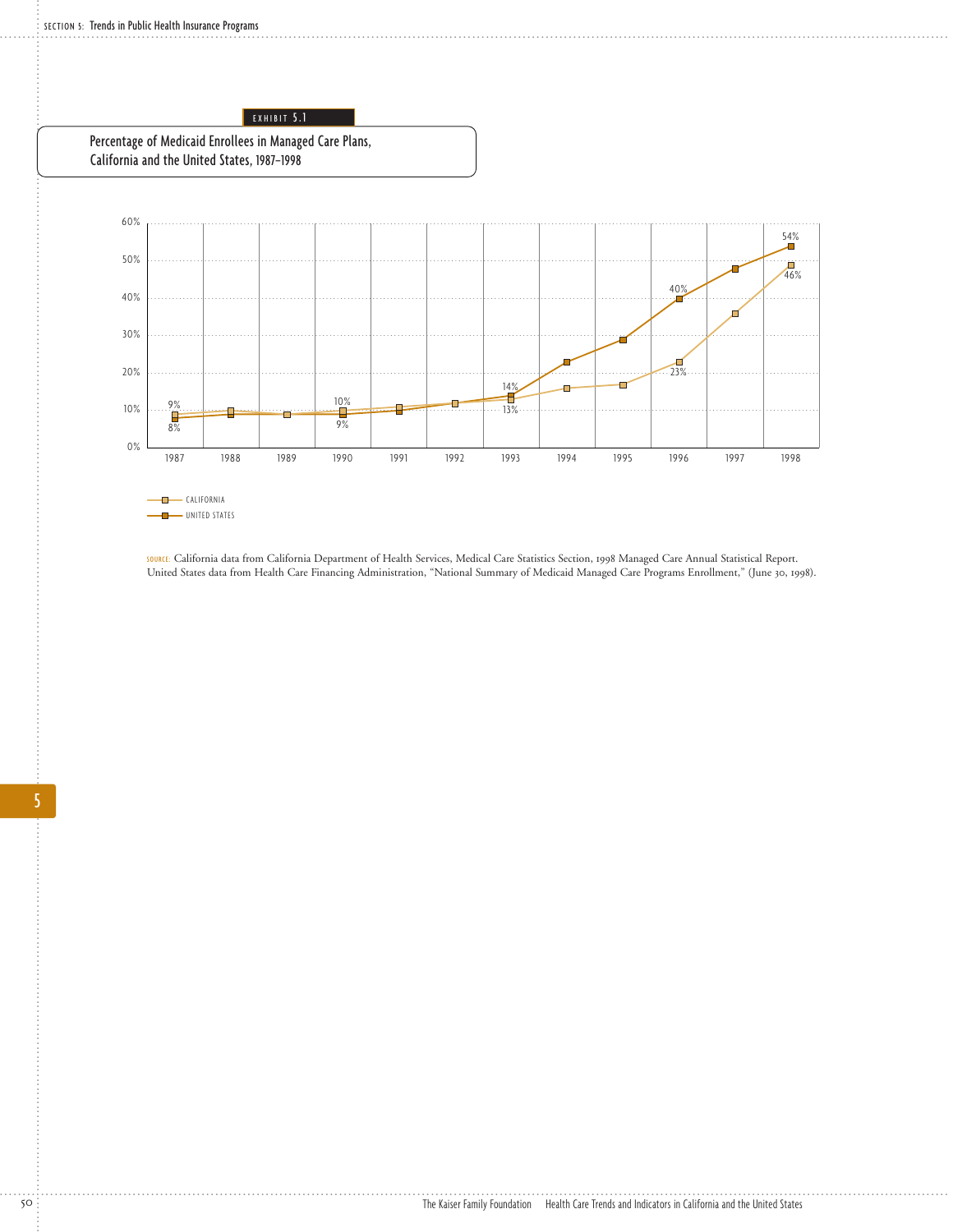. . . . . . . . . . . . . . . . . . . . . . . . . . . . . . . . . . . . . . . . . . . . . . . . . . . . . . . . . . . . . . . . . . . . . . . . . . . . . . . . . . . . . . . . . . . . . . . . . . . . . . . . . . . . . . . . . . . . . . . . . . . . . . . . . . . . . . . . . . . . . . . . . . . . . . . . . . . . . . . . . . . . . . . . . . . . . . . . . . . . . . . . . . . . . . . . . . . . . . . . . . . . . . . . . . . . . . . . . . . . . . . . . . . . . . . . . . . . . . . . . . . . . . . . . . . . . . . . .

# EXHIBIT 5.2

.

. . California's Medi-Cal Enrollment by County, July 1999

|               | Enrolled  | % of Total |                 | Enrolled | % of Total |
|---------------|-----------|------------|-----------------|----------|------------|
| <b>COUNTY</b> |           |            | <b>COUNTY</b>   |          |            |
| Alameda       | 192,227   | 3.8%       | Orange          | 241,699  | 4.8%       |
| Alpine        | 202       | $< 0.1\%$  | Placer          | 16,722   | 0.3%       |
| Amador        | 2,487     | ${<}0.1\%$ | Plumas          | 2,553    | 0.1%       |
| Butte         | 39,800    | 0.8%       | Riverside       | 202,864  | 4.0%       |
| Calaveras     | 4,949     | 0.1%       | Sacramento      | 232,418  | 4.6%       |
| Colusa        | 3,013     | $0.1\%$    | San Benito      | 5,373    | 0.1%       |
| Contra Costa  | 87,279    | 1.7%       | San Bernardino  | 266,808  | 5.3%       |
| Del Norte     | 6,174     | 0.1%       | San Diego       | 313,453  | 6.2%       |
| El Dorado     | 10,392    | 0.2%       | San Francisco   | 105,342  | 2.1%       |
| Fresno        | 202,350   | 4.0%       | San Joaquin     | 110,016  | 2.2%       |
| Glenn         | 5,059     | 0.1%       | San Luis Obispo | 21,528   | 0.4%       |
| Humboldt      | 22,171    | 0.4%       | San Mateo       | 42,132   | 0.8%       |
| Imperial      | 38,261    | 0.8%       | Santa Barbara   | 44,763   | 0.9%       |
| Inyo          | 2,524     | 0.1%       | Santa Clara     | 154,664  | 3.1%       |
| Kern          | 136,265   | 2.7%       | Santa Cruz      | 23,045   | 0.5%       |
| Kings         | 21,915    | 0.4%       | Shasta          | 32,355   | 0.6%       |
| Lake          | 12,879    | 0.3%       | Sierra          | 367      | $< 0.1\%$  |
| Lassen        | 4,458     | 0.1%       | Siskiyou        | 8,176    | 0.2%       |
| Los Angeles   | 1,846,470 | 36.7%      | Solano          | 43,138   | 0.9%       |
| Madera        | 26,115    | 0.5%       | Sonoma          | 36,431   | 0.7%       |
| Marin         | 11,226    | 0.2%       | Stanislaus      | 83,030   | 1.6%       |
| Mariposa      | 1,957     | ${<}0.1\%$ | Sutter          | 13,806   | 0.3%       |
| Mendocino     | 16,064    | 0.3%       | Tehama          | 10,438   | 0.2%       |
| Merced        | 53,144    | 1.1%       | Trinity         | 2,271    | $< 0.1\%$  |
| Modoc         | 2,088     | ${<}0.1\%$ | Tulare          | 98,630   | 2.0%       |
| Mono          | 727       | $0.0\%$    | Tuolumne        | 6,326    | 0.1%       |
| Monterey      | 49,802    | 1.0%       | Ventura         | 64,750   | 1.3%       |
| Napa          | 8,879     | 0.2%       | Yolo            | 22,248   | 0.4%       |
| Nevada        | 6,547     | 0.1%       | Yuba            | 16,361   | 0.3%       |

**Total Medi-Cal Enrollment: 5,037,131**

SOURCE: California Department of Health Services, www.dhs.ca.gov/MCSS/RequestedData/files.htm

................................................................................................................................................................................................................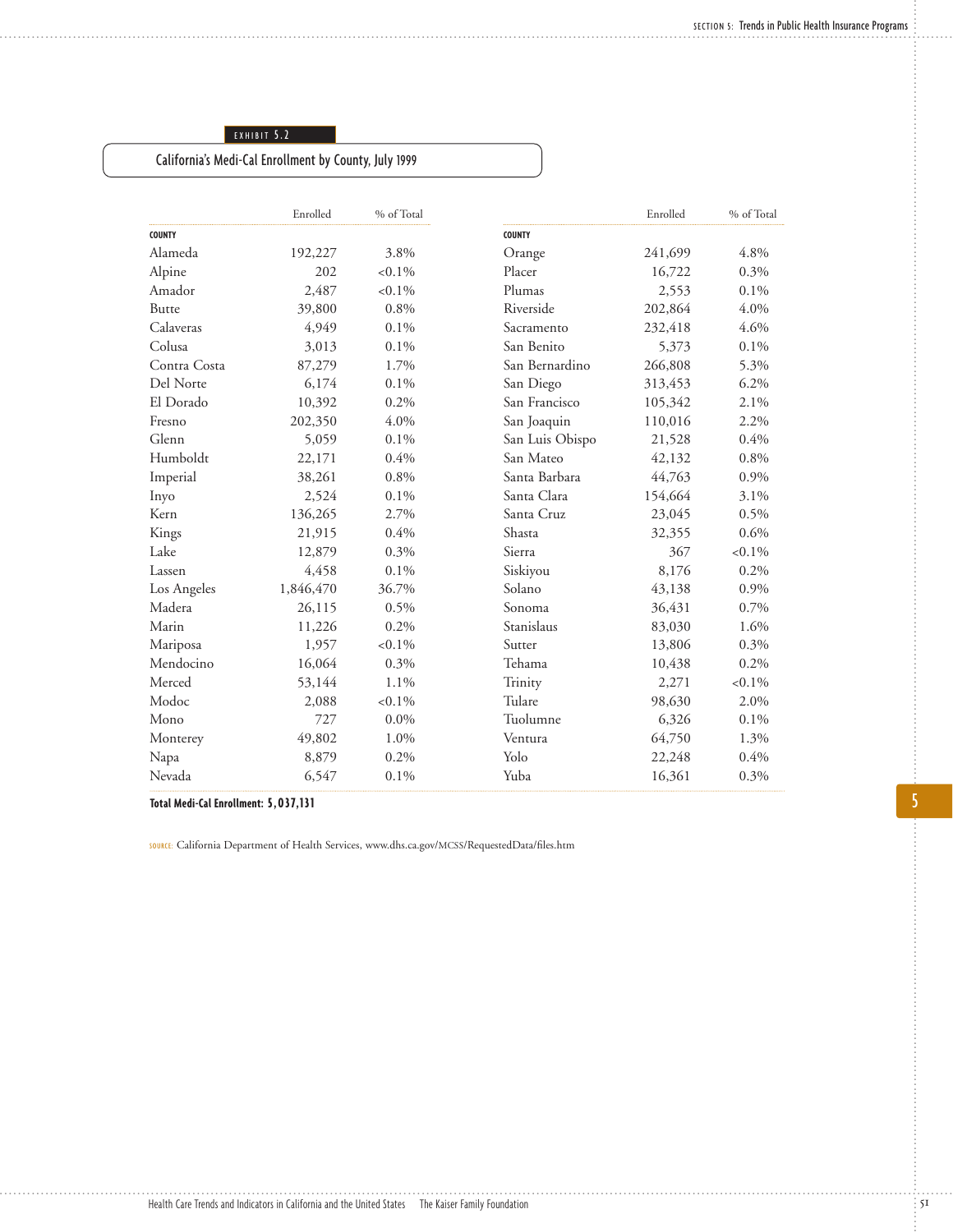. . . . . . . . . . . . . . . . . . . . . . . . . . . .<br>, . . . . . . . . . . . . . . . . . . . . . . . . . . . . . . . . . . . . . . . . . . . . . . . . . . . . . . . . . . . . . . . . . . . . . . . . . . . . . . . . . . . . . . . . . . . . . . . . . . . . . . . . . . . . . . . . . . . . . . . . . . . . . . . . . . . . . . . . . . . . . . . . . . . . . . . . . . . . . . . . . . . . . . . . . . . . . . . . . . . . . . . . . . . . . . . . . . . . . . . . . . . . . . . . . . . . . . . . . . . . . . . . . . . . .

# EXHIBIT 5.3

Total Medicaid Expenditures Per Beneficiary, California and the United States, 1988–1997



SOURCE: Urban Institute estimates based on data from HCFA-2082 and HCFA-64 reports, prepared for the Kaiser Commission on Medicaid and the Uninsured, 2000.

NOTE: Expenditures do not include disproportionate share hospital payments, administrative costs, accounting adjustments, or the U.S. Territories. "Enrollees" are people who sign up for Medicaid for any length of time in a given fiscal year. Values for FY 1988 are estimates based on expenditures per "recipient" (those who actually use services), as most states did not report "enrollees" on the HCFA-2082 until FY 1990.

.

.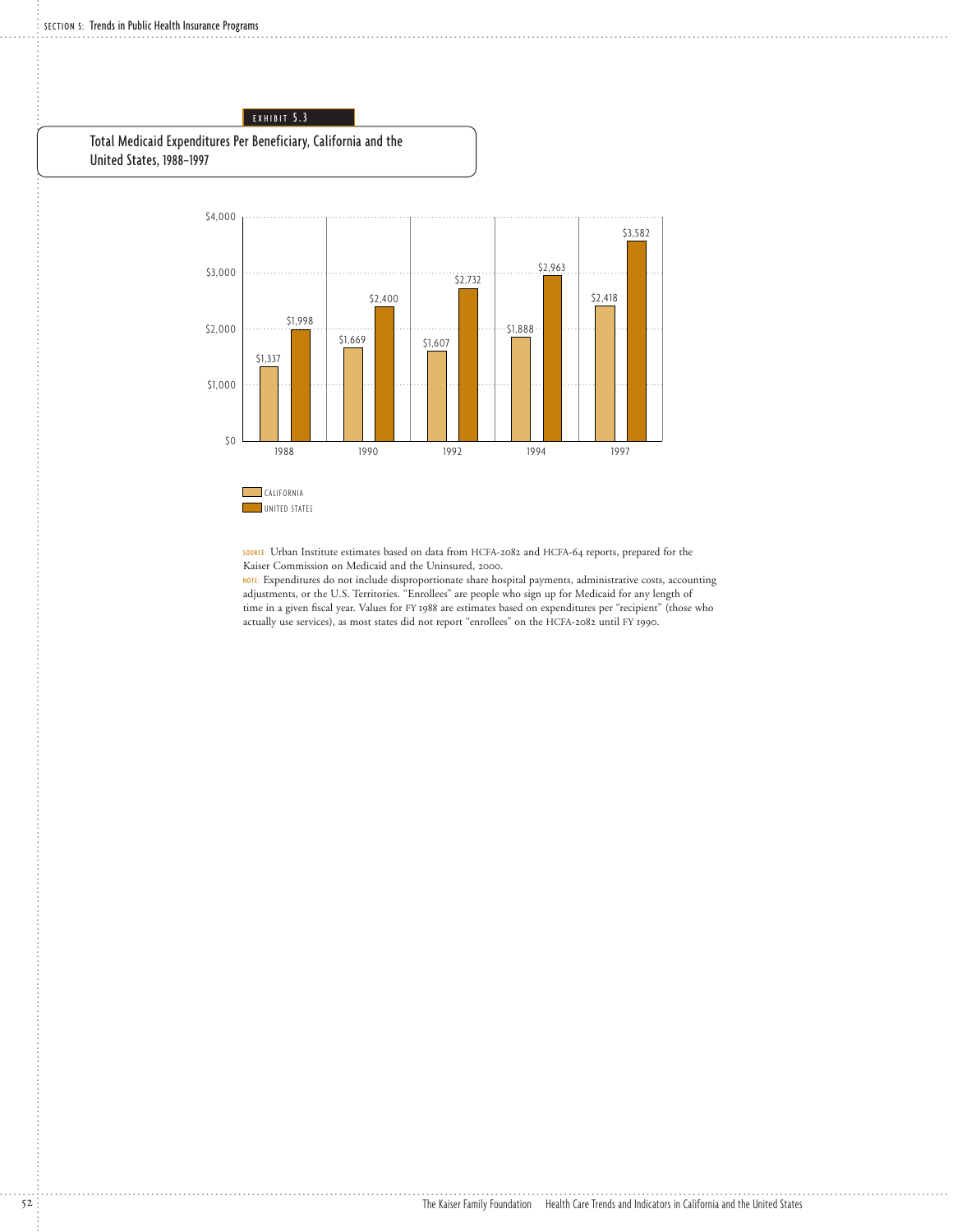. . . . . . . . . . . . . . . . . . . . . . . . . . . . . . . . . . . . . . . . . . . . . . . . . . . . . . . . . . . . . . . . . . . . . . . . . . . . . . . . . . . . . . . . . . . . . . . . . . . . . . . . . . . . . . . . . . . . . . . . . . . . . . . . . . . . . . . . . . . . . . . . . . . . . . . . . . . . . . . . . . . . . . . . . . . . . . . . . . . . . . . . . . . . . . . . . . . . . . . . . . . . . . . . . . . . . . . . . . . . . . . . . . . . . . . . . . . . . . . . . . . . . . . . . . . . . . . . .

# EXHIBIT 5.4

.

. . Percentage of Previously Uninsured Children Enrolled in the State Children's Health Insurance Program, California and the United States, 1999



SOURCE: Health Care Financing Administration, State Children's Health Insurance Program, www.hcfa.gov/init/children.htm

NOTE: These percentages are approximations based on the number of children enrolled in SCHIP as of September 1999, divided by the number of uninsured children in 1998 (as derived from a UC Berkeley analysis of the 1999 March Current Population Survey).

................................................................................................................................................................................................................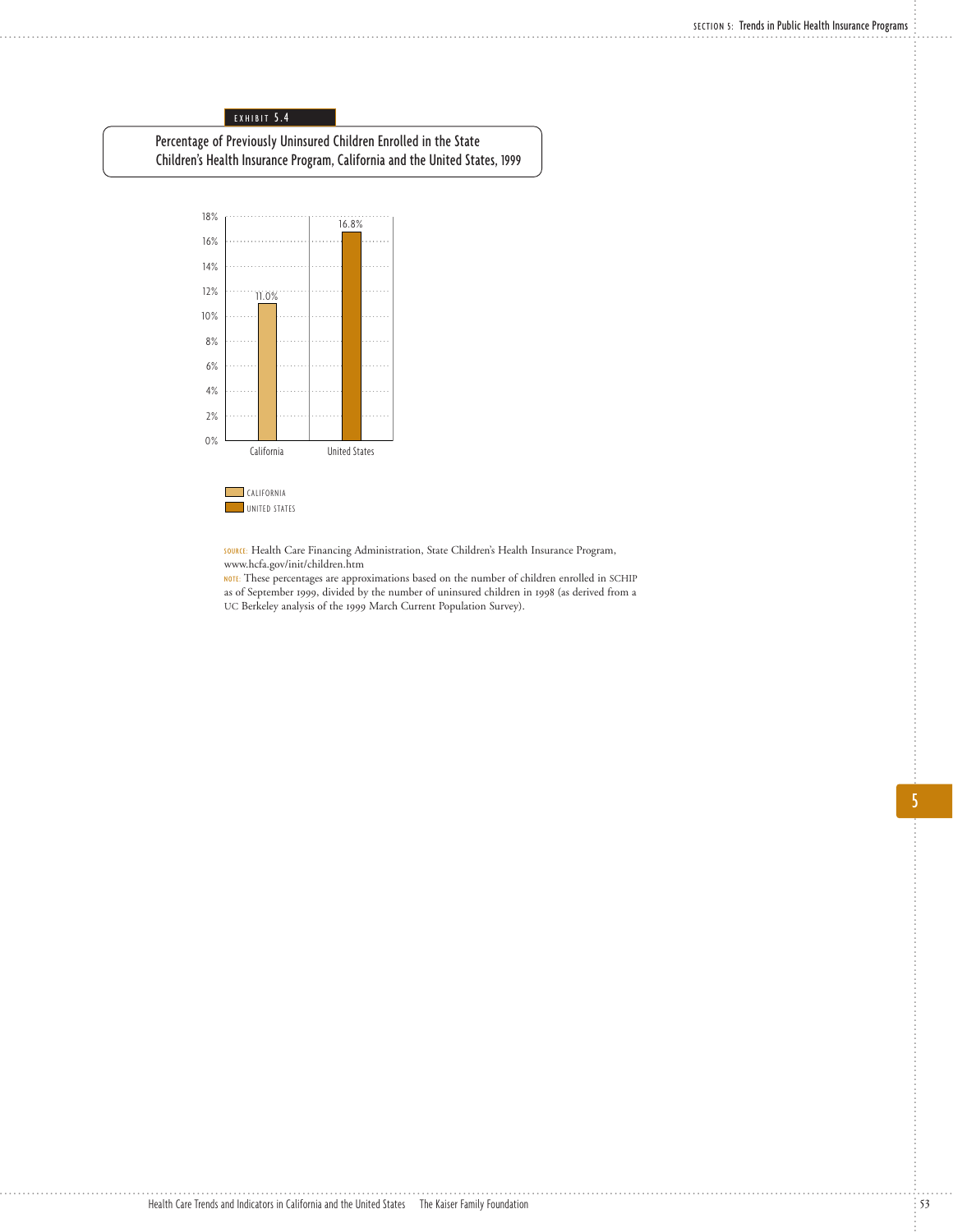. . . . . . . . . . . . . . . . . . . . . . . . . . . . . . . .<br>1 . . . . . . . . . . . . . . . . . . . . . . . . . . . . . . . . . . . . . . . . . . . . . . . . . . . . . . . . . . . . . . . . . . . . . . . . . . . . . . . . . . . . . . . . . . . . . . . . . . . . . . . . . . . . . . . . . . . . . . . . . . . . . . . . . . . . . . . . . . . . . . . . . . 5 . . . . . . . . . . . . . . . . . . . . . . . . . . . . . . . . . . . . . . . . . . . . . . . . . . . . . . . . . . . . . . . . . . . . . . . . . . . . . . . .

# EXHIBIT 5.5

Healthy Families Program Enrollment by County, January 2000

|               | Enrolled | % of Total |                 | Enrolled | % of Total |
|---------------|----------|------------|-----------------|----------|------------|
| <b>COUNTY</b> |          |            | <b>COUNTY</b>   |          |            |
| Alameda       | 4,848    | 2.2%       | Orange          | 19,427   | 8.8%       |
| Alpine        | 6        | ${<}0.1\%$ | Placer          | 948      | 0.4%       |
| Amador        | 213      | 0.1%       | Plumas          | 124      | 0.1%       |
| Butte         | 1,548    | 0.7%       | Riverside       | 11,300   | 5.1%       |
| Calaveras     | 214      | 0.1%       | Sacramento      | 4,950    | 2.2%       |
| Colusa        | 592      | 0.3%       | San Benito      | 477      | 0.2%       |
| Contra Costa  | 2,479    | 1.1%       | San Bernardino  | 13,009   | 5.9%       |
| Del Norte     | 151      | $0.1\%$    | San Diego       | 16,128   | 7.3%       |
| El Dorado     | 881      | 0.4%       | San Francisco   | 6,732    | 3.0%       |
| Fresno        | 5,585    | 2.5%       | San Joaquin     | 6,072    | 2.7%       |
| Glenn         | 581      | 0.3%       | San Luis Obispo | 1,873    | 0.8%       |
| Humboldt      | 781      | 0.4%       | San Mateo       | 1,788    | 0.8%       |
| Imperial      | 1,481    | 0.7%       | Santa Barbara   | 2,868    | 1.3%       |
| Inyo          | 75       | $< 0.1\%$  | Santa Clara     | 6,179    | 2.8%       |
| Kern          | 4,971    | 2.2%       | Santa Cruz      | 1,722    | 0.8%       |
| Kings         | 1,165    | 0.5%       | Shasta          | 1,767    | 0.8%       |
| Lake          | 426      | $0.2\%$    | Sierra          | 10       | ${<}0.1\%$ |
| Lassen        | 161      | 0.1%       | Siskiyou        | 367      | 0.2%       |
| Los Angeles   | 68,654   | 31.0%      | Solano          | 1,764    | 0.8%       |
| Madera        | 1,063    | 0.5%       | Sonoma          | 2,554    | 1.2%       |
| Marin         | 710      | 0.3%       | Stanislaus      | 2,967    | 1.3%       |
| Mariposa      | 224      | $0.1\%$    | Sutter          | 1,031    | $0.5\%$    |
| Mendocino     | 731      | 0.3%       | Tehama          | 572      | 0.3%       |
| Merced        | 2,503    | 1.1%       | Trinity         | 194      | $0.1\%$    |
| Modoc         | 57       | ${<}0.1\%$ | Tulare          | 4,026    | 1.8%       |
| Mono          | 88       | $< 0.1\%$  | Tuolumne        | 437      | 0.2%       |
| Monterey      | 3,694    | 1.7%       | Ventura         | 5,806    | 2.6%       |
| Napa          | 725      | 0.3%       | Yolo            | 929      | 0.4%       |
| Nevada        | 715      | 0.3%       | Yuba            | 461      | 0.2%       |

.

.

#### **Total Healthy Families Program Enrollment: 221,804**

<mark>sourc</mark>e: Managed Risk Medical Insurance Board, Healthy Families Program Monthly Enrollment Reports, Healthy Families Program Subscribers Enrolled By County, www.mrmib.ca.gov/MRMIB/HFP/HFPRptl.html  $N$ <sup>OTE:</sup> Enrollment is as of January 31, 2000.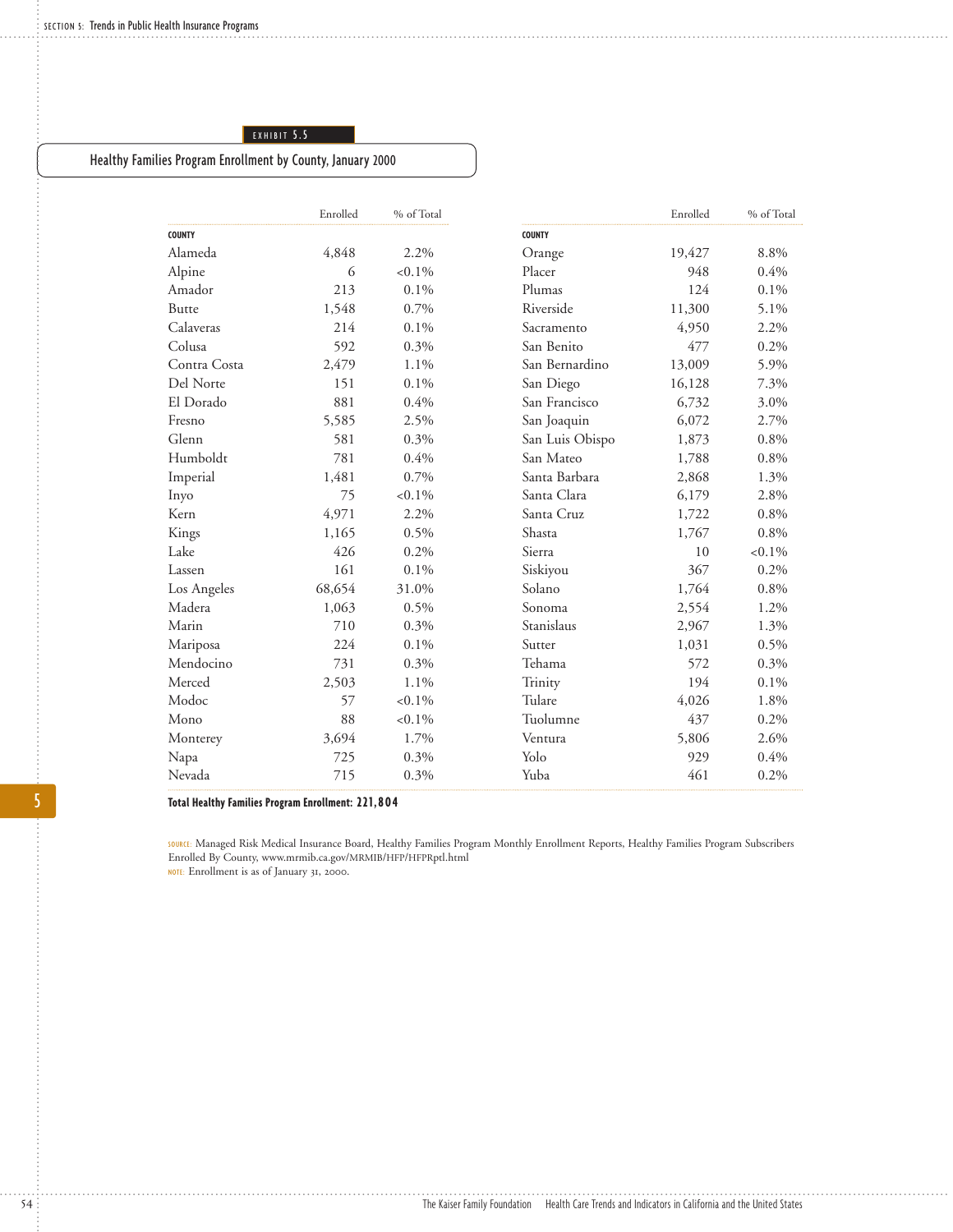. . . . . . . . . . . . . . . . . . . . . . . . . . . . . . . . . . . . . . . . . . . . . . . . . . . . . . . . . . . . . . . . . . . . . . . . . . . . . . . . . . . . . . . . . . . . . . . . . . . . . . . . . . . . . . . . . . . . . . . . . . . . . . . . . . . . . . . . . . . . . . . . . . . . . . . . . . . . . . . . . . . . . . . . . . . . . . . . . . . . . . . . . . . . . . . . . . . . . . . . . . . . . . . . . . . . . . . . . . . . . . . . . . . . . . . . . . . . . . . . . . . . . . . . . . . . . . . . . .

# EXHIBIT 5.6

.

. .

#### Profile of Medicare Beneficiaries, California and the United States

|                                                                                     | California | <b>United States</b> |
|-------------------------------------------------------------------------------------|------------|----------------------|
| Total Medicare beneficiaries<br>(as a % of total populations) $(1998)^{a}$          | 11.9%      | 14.4%                |
| Medicare beneficiaries with<br>Medicaid $(1995-1997)^b$                             | $17.5\%$   | 13.6%                |
| Aged SSI recipients (as a % of total<br>population $65+$ years) (1998) <sup>c</sup> | $9.6\%$    | 4.20%                |
| Elderly with incomes less than<br>100% of poverty (1995) <sup>d</sup>               | $10.0\%$   | 15.7%                |

SOURCE: a Kaiser Family Foundation, Medicare State Profiles, State and Regional Data on Medicare and the Population it Serves, September 1999. www.kff.org/content/1999/1474/statefacts.pdf

<sup>b</sup> AARP Public Policy Institute, Reforming the Health Care System, State Profiles 1999, 1999.

<sup>c</sup> US Social Security Administration, Social Security Bulletin, December 1998.

d P. Long and D. Liska, State Facts: Health Needs and Medicare Financing, The Kaiser

Commission on Medicaid and the Uninsured, Washington DC, 1998.

NOTE: Aged SSI (Supplemental Security Income) is the national program that provides benefits to the low-income aged, blind, and disabled.

................................................................................................................................................................................................................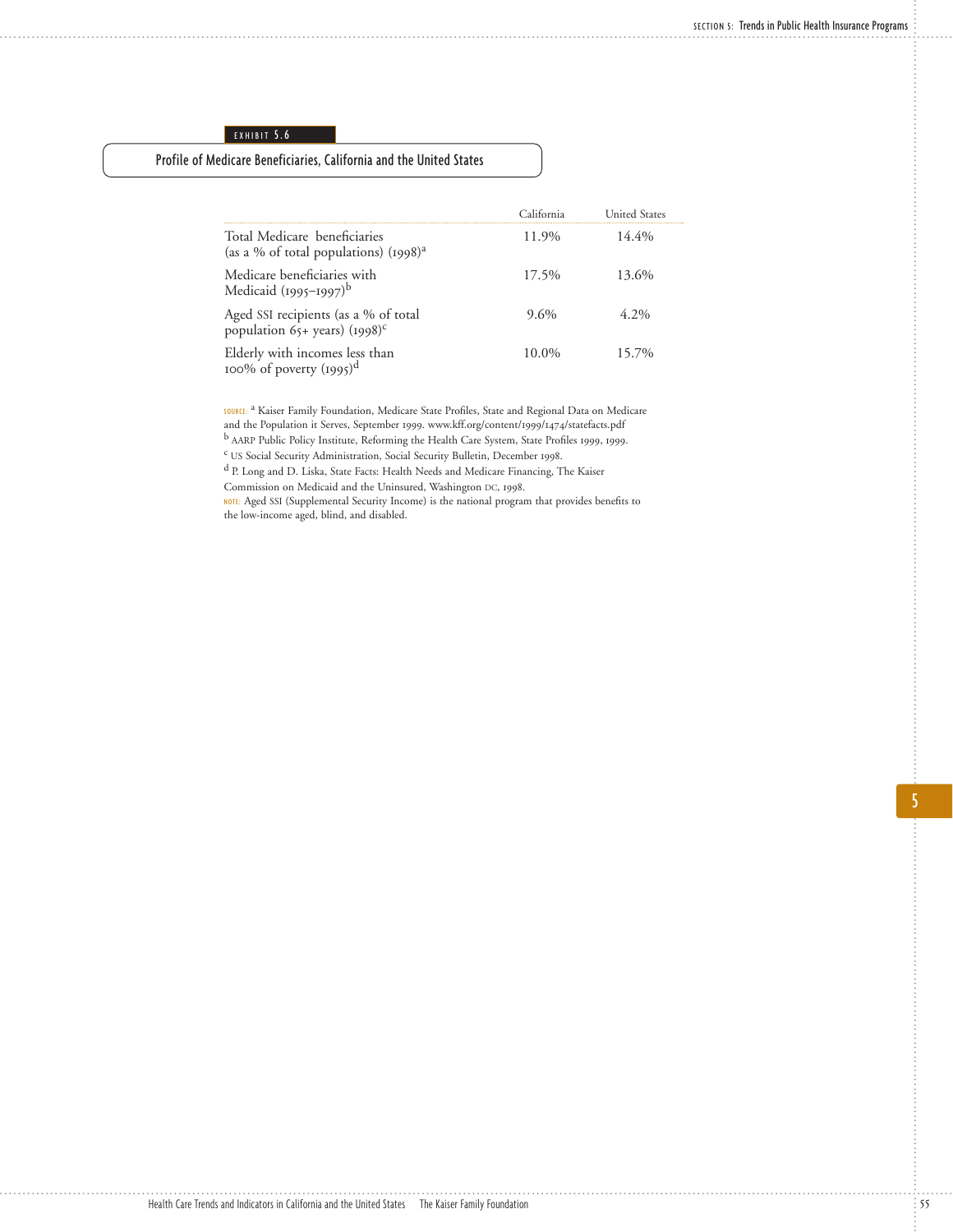. . . . . . . . . . . . . . . . . . . . . . . . . . . .<br>, . . . . . . . . . . . . . . . . . . . . . . . . . . . . . . . . . . . . . . . . . . . . . . . . . . . . . . . . . . . . . . . . . . . . . . . . . . . . . . . . . . . . . . . . . . . . . . . . . . . . . . . . . . . . . . . . . . . . . . . . . . . . .<br>, . . . . . . . . . . . . . . . .

# EXHIBIT 5.7

Percentage of Medicare Beneficiaries Enrolled in Managed Care, California and the United States, 1989–1999



.

.

- UNITED STATES o.

SOURCE: Health Care Financing Administration, Medicare Managed Care Contract (MMCC) Plans, Monthly Summary Report, www.hcfa.gov/stats/mmcc.htm

# EXHIBIT 5.8

Highest and Lowest Medicare+Choice Market Penetration Rates, by California County, September 1999

|                | <b>Highest Penetration Rates</b> |           | Lowest Penetration Rates |
|----------------|----------------------------------|-----------|--------------------------|
| Riverside      | 55.0%                            | Siskiyou  | 48%                      |
| San Bernardino | 54.2%                            | Modoc     | $.42\%$                  |
| San Diego      | 50.3%                            | Monterey  | 1.24%                    |
| Placer         | 9.6%                             | Del Norte | $13\%$                   |
| Contra Costa   | $+9.5\%$                         | Humboldt  | 0.91%                    |

SOURCE: Health Care Financing Administration, Medicare Managed Care Market Penetration for All Medicare Plan Contractors – Quarterly State/County Data Files, www.hcfa.gov/medicare/mpsct1.htm

NOTE: Medicare+Choice is a Medicare option that allows beneficiaries to enroll in a Medicare managed care plan.

. . . . . . . . . . . . . . . . . . . . . . . . . . . . . . . . . . . . . . . . . . . . . . . . . . . . . . . . . . . . . . . . . . . . . . . . . .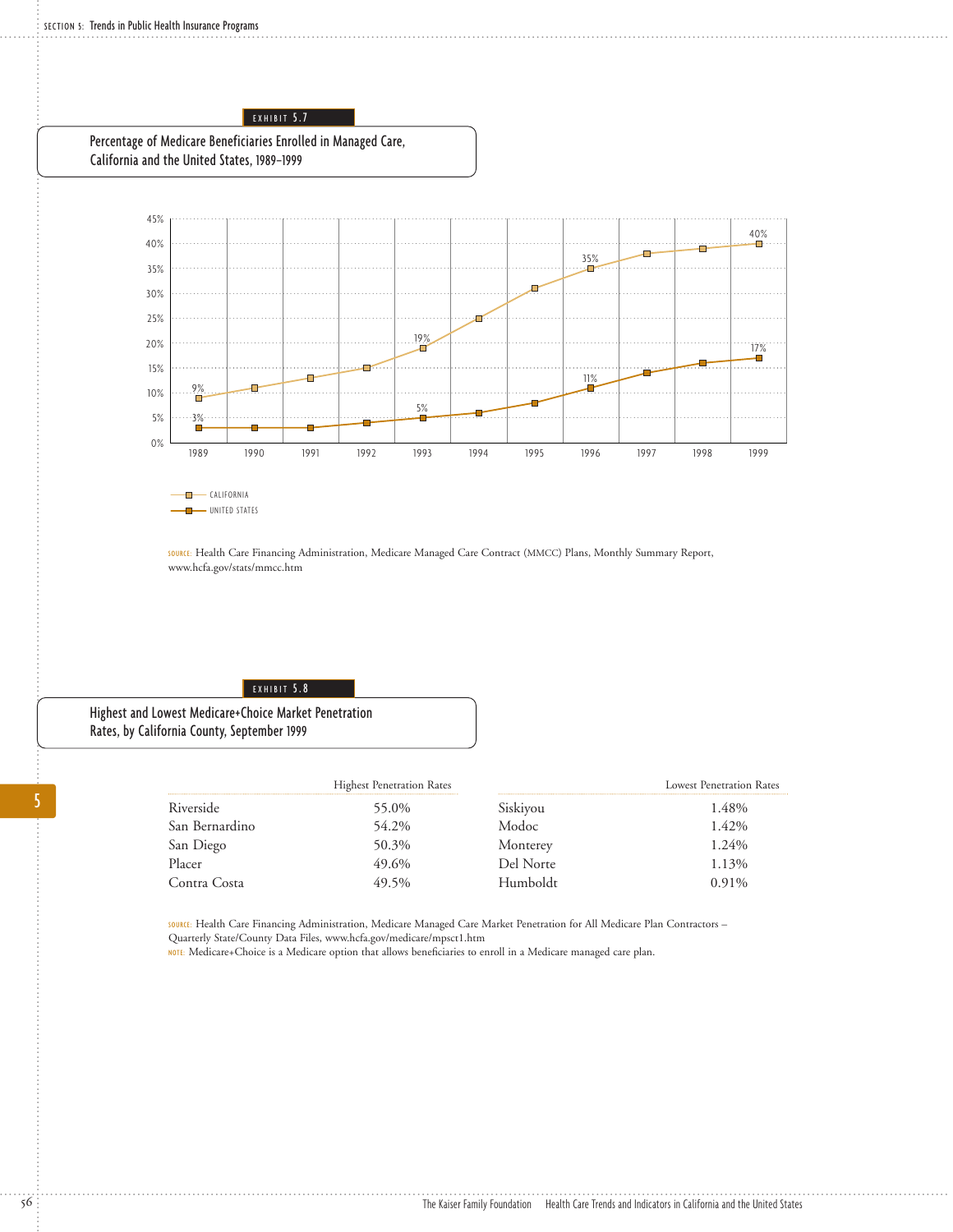Health Care Trends and Indicators in California and the United States

section six

# **Trends in Health Care Spending**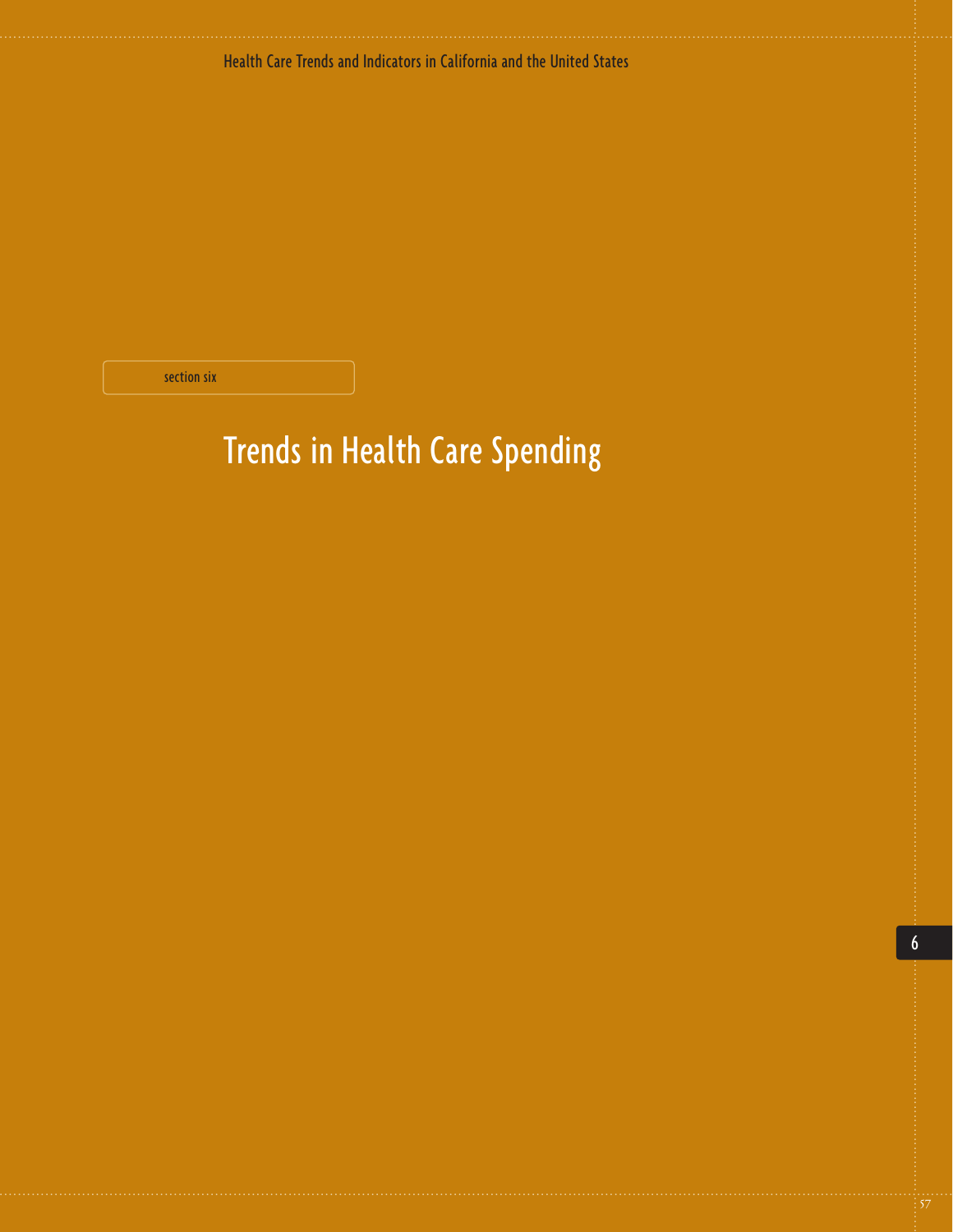. . . . . . . . . . . . . . . . . . . . . . . . . . . . . . . . . . . . . . . . . . . . . . . . . .

. . . . . . . . . . . . . . . . . . . . . . . . . . . . . . . . . . . . . . . . . . . . . . . . . . . . . . . . . . . . . . . . . . . . . . . . . . . . . . . . . . . . . . . . . . . . . . . . . . . . . . . . . . . . . . . . . . . . . . . . . . . . . .

#### Trends in Health Care Spending

Personal health care expenditures continue to grow as a percentage of both the United States Gross Domestic Product (12.3%) and California's Gross State Product (11.2%). While the growth in health expenditures slowed during the early to mid-90s, it began to increase again at the end of the decade. California's health care dollars are spent differently from national care health expenditures, with more going to physicians and less going to hospitals.

#### **Trends in Personal Health Care Expenditures**

- Personal health care expenditures per capita grew annually in both California and the United States between 1980 and 1993. While per capita expenditures were higher on average in California than the United States in the 1980s, they converged beginning in 1990. In 1993, personal health care expenditures in California averaged \$3,026 per capita, compared to \$3,067 per capita for all Americans (EXHIBIT 6.1). More recent data for employer-provided insurance shows that premiums for single adults in California are 10% lower than in the United States as a whole  $($ See SECTION 4, EXHIBIT 4.10).
- The annual rates of change in personal health care expenditures per capita in both California and the nation have more or less paralleled the pattern of annual change in the consumer price index (CPI), dropping sharply between 1981 and 1983 and again between 1990 and 1993. The rate of change in personal health care expenditures per capita has remained greater in the United States than California for much of this 12-year period (EXHIBIT 6.2).
- Between 1980 and 1993, personal health care expenditures consumed an increasing share of both California's Gross State Product (GSP) and the United States' Gross Domestic Product (GDP). While the proportion of California's GSP and the GDP going to health care expenditures were nearly equal between  $1980$  and  $1984$ , beginning in  $1985$ the proportion of the GDP spent on health care grew at a faster rate than the proportion of California's GSP. By 1993, 12.3% of the GDP and 11.2% of California's GSP were spent on personal health care services (EXHIBIT 6.3).

.

.

#### **Distribution of Expenditures by Type of Health Care Service**

• Health care dollars are spent quite differently in California than across the United States. Most notably, California spends a smaller share on hospital care  $(37%)$  compared to the United States  $(41\%)$ , a difference of four percentage points. However, California spends a greater share on physician services (31%) than the United States average  $(24%)$  and an equivalent share on drugs and other medical goods and services. In contrast, California spends a smaller share on nursing home care  $(4\%)$  compared to the nation as a whole  $(8\%)$ ( EXHIBIT 6.4).

. . . . . . . . . . . . . . . . . . . . . . . . . . . . . . . . . . . . . . . . . . .

.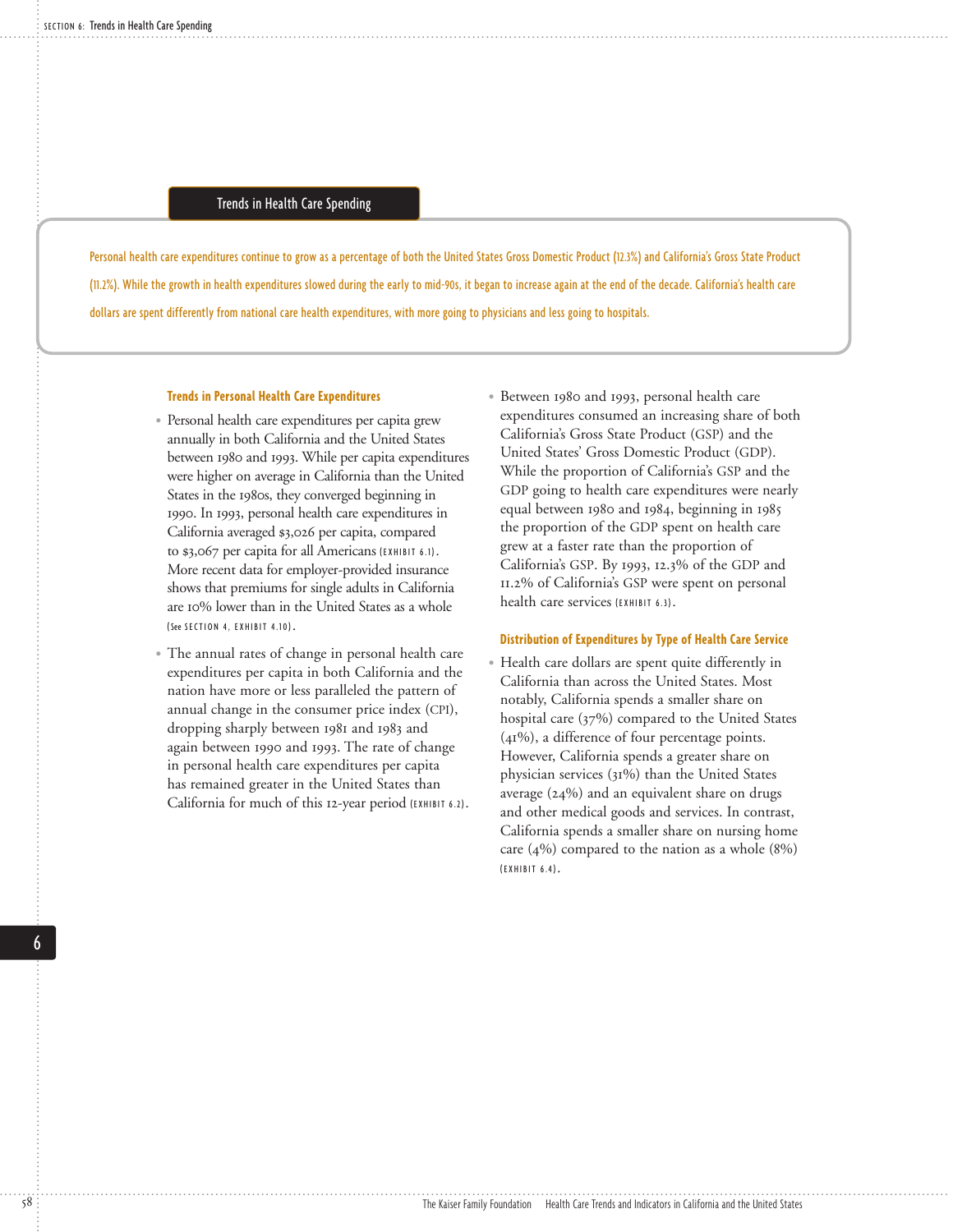. . . . . . . . . . . . . . . . . . . . . . . . . . . . . . . . . . . . . . . . . . . . . . . . . . . . . . . . . . . . . . . . . . . . . . . . . . . . . . . . . . . . . . . . . . . . . . . . . . . . . . . . . . . . . . . . . . . . . . . . . . . . . . . . . . . . . . . . . . . . . . . . . . . . . . . . . . . . . . . . . . . . . . . . . . . . . . . . . . . . . . . . . . . . . . . . . . . . . . . . . . . . . . . . . 6 . . . . . . . . . . . . . . . . . . . . . . . . . . . . . . . . . . . . . . . . . . . . .



SOURCE: Health Care Financing Administration, Office of the Actuary, Office of National Health Statistics. NOTE: Personal health care expenditures per capita were calculated using population data from the U.S. Bureau of the Census.

# EXHIBIT 6.2

.

. . Changes in Personal Health Care Expenditures Per Capita and the CPI, California and the United States, 1981–1993



Đ. ANNUAL CHANGE IN CALIFORNIA PERSONAL HEALTH CARE EXPENDITURES PER CAPITA

ANNUAL CHANGE IN U.S. PERSONAL HEALTH CARE EXPENDITURES PER CAPITA

ANNUAL CHANGE IN CONSUMER PRICE INDEX (ALL ITEMS) – U.S.  $\overline{a}$ 

SOURCE: Health Care Financing Administration, Office of the Actuary, Office of National Health Statistics. NOTE: Personal health care expenditures per capita were calculated using population data from the U.S. Bureau of the Census.

. .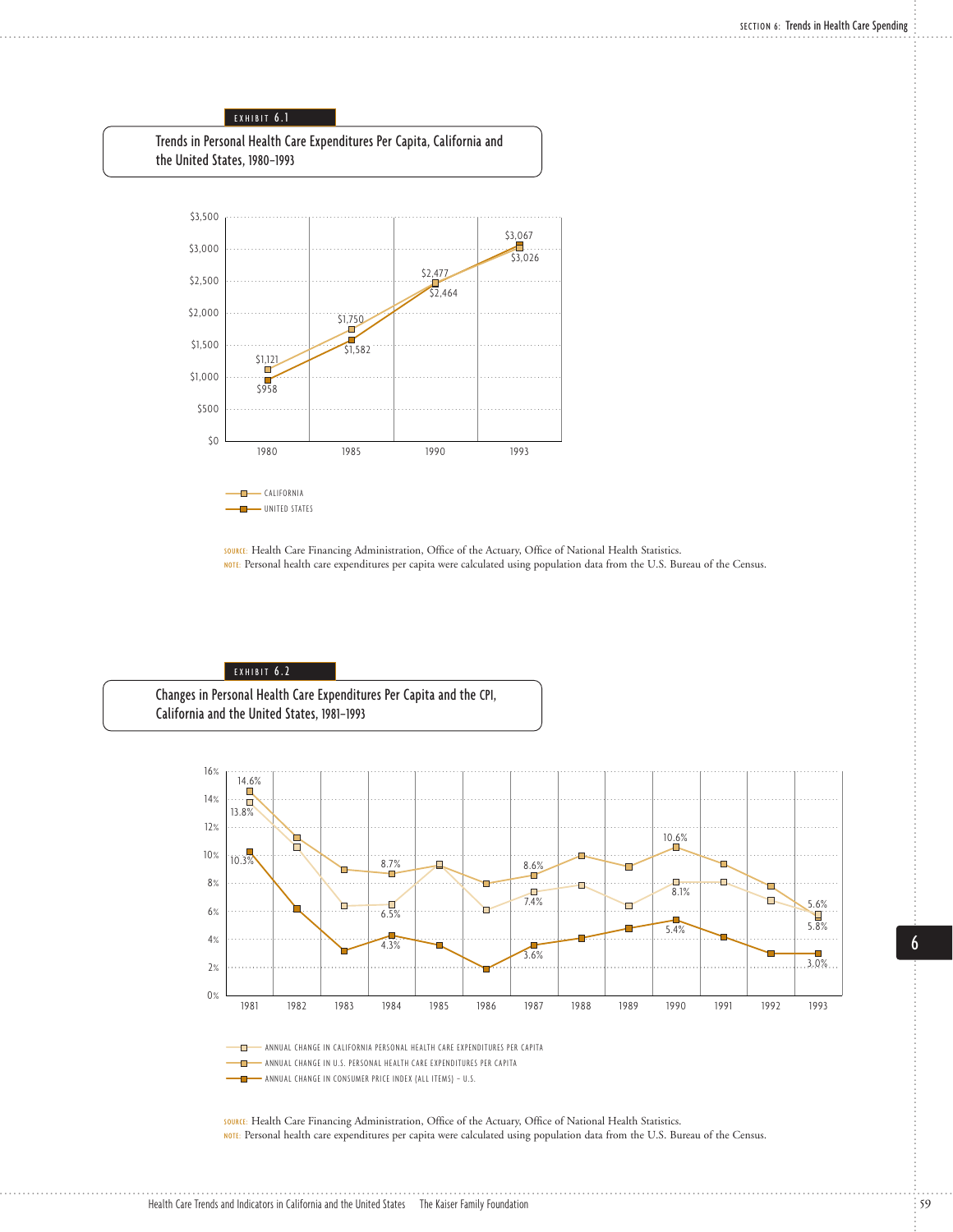. . . . . . . . . . . . . . . . . . . . . . . . . . . .<br>, . . . . . . . . . . . . . . . . . . . . . . . . . . . . . . . . . . . . . . . . . . . . . . . . . . . . . . . . . . . . . . . . . . . . . . . . . . . . . . . . . . . . . . . . . . . . . . . . . . . . . . . . . . . . . . . . . . . . . . . . . . . . . . . . . . . . . . . . . . . . . . . . . . . . . . . . . . . . . . . . . . . . . . . . . . .

# EXHIBIT 6.3

Trends in Personal Health Care Expenditures as % of GSP/GDP, California and the United States, 1980–1993



.

.

SOURCE: Health Care Financing Administration, Office of the Actuary, Office of National Health Statistics. NOTE: Personal health care expenditures as a percent of the Gross State Product (GSP) and the Gross Domestic Product (GDP) were calculated using data from the U.S. Department of Commerce, Bureau of Economic Analysis.

# EXHIBIT 6.4

Distribution of Total State and National Health Expenditures, by Type of Service, California and the United States, 1993



SOURCE: Health Care Financing Administration, Office of the Actuary, Office of National Health Statistics. NOTE: Other spending includes dental services, other professional services, home health care, vision products and other medical durables, and other personal health care.

. . . . . . . . . . . . . . . . . . . . . . . . . . . . . . . . . . . . . . . . . . . .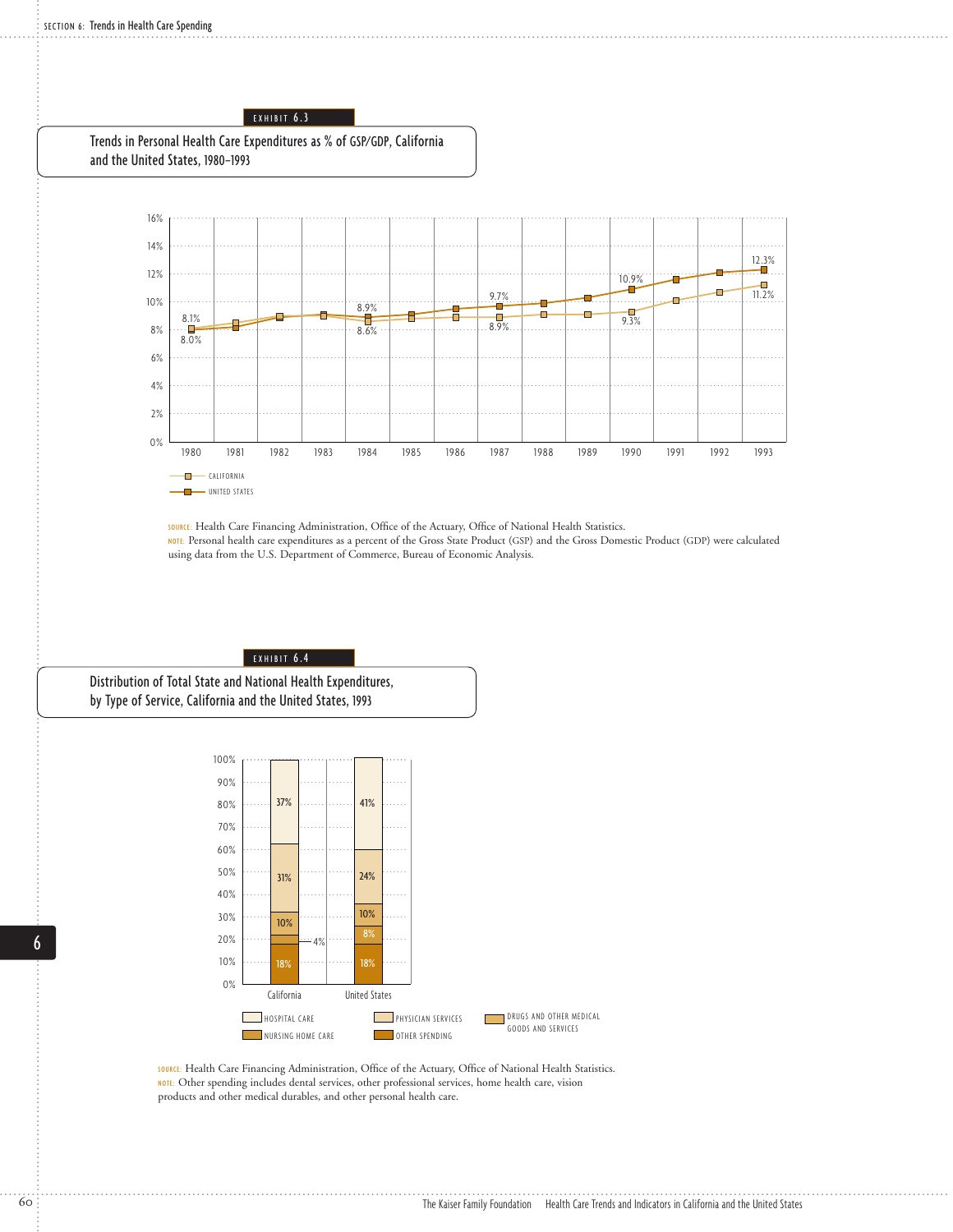Health Care Trends and Indicators in California and the United States

section seven

The Changing Health Care<br>Marketplace

 $\overline{1}$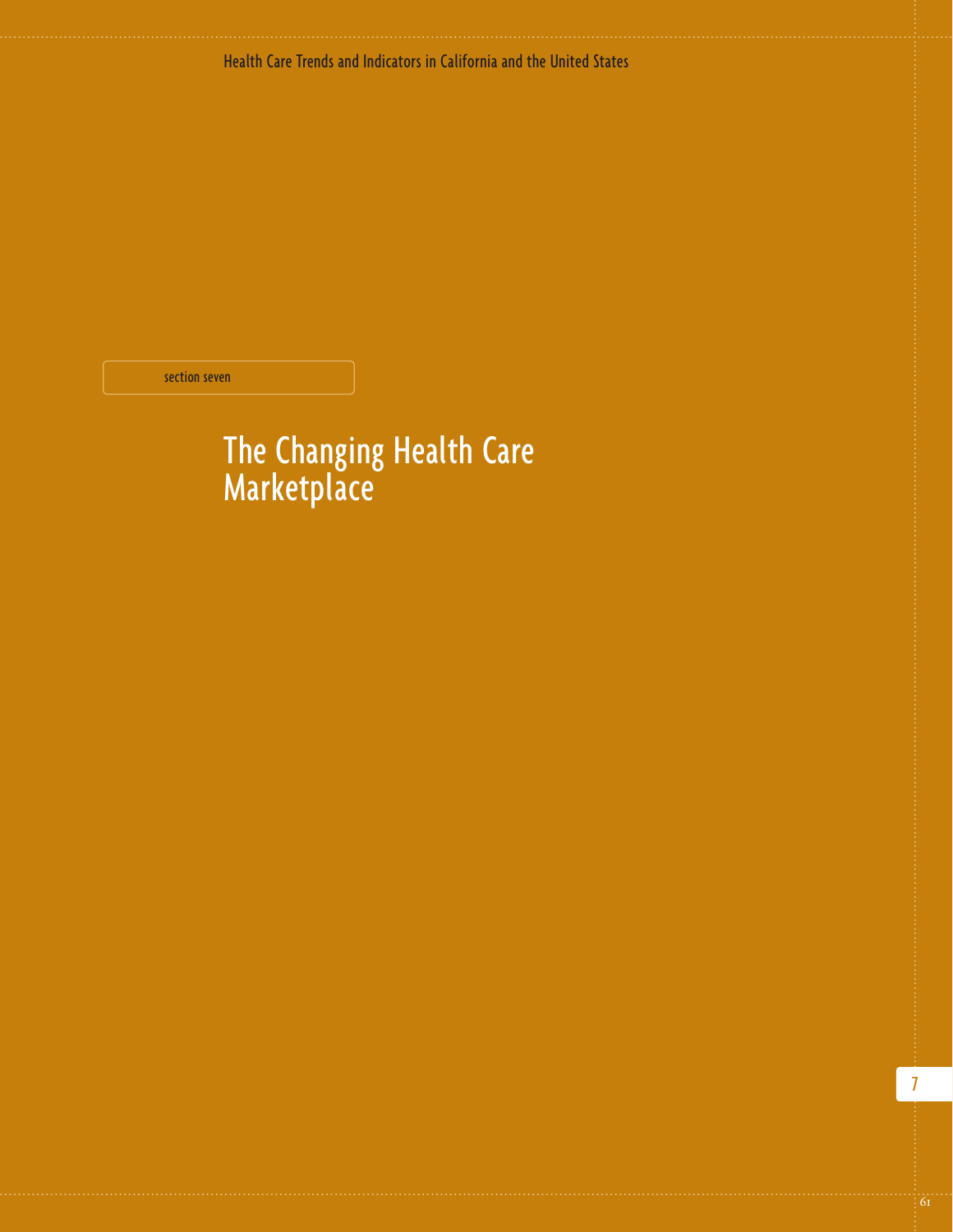. . . . . . . . . . . . . . . . . . . . . . . . . . . . . . . . . . . . . . . . . . . . . . . . . .

. . . . . . . . . . . . . . . . . . . . . . . . . . . . . . . . . . . . . . . . . . . . . . . . . . . . . . . . . . . . . . . . . . . . . . . . . . . . . . . . . . . . . . . . . . . . . . . . . . . . . . . . . . . . . . . . . . . . . . . . . . . . . . . . . . . . . . . . . . . . . . . . . . . . . . . . . . . . . . . . . . . . . . . . . . . . . . .

#### The Changing Health Care Marketplace

California has one of the highest rates of health maintenance organization (HMO) penetration in the country. This factor alone makes California's health care system look quite different from that of the rest of the United States. Major trends in both the state and national markets include increasing consolidation among private health plans, resulting in market share concentrated in fewer and fewer plans, a shrinking supply of hospital beds as hospital admissions and lengths of stay continue to fall, and a slower rate of growth in the supply of physicians.

#### **Trends in Managed Care**

- The overall penetration of HMOs is much higher in California than in the United States as a whole, with 52% of California's population enrolled in HMOs in 1999 compared to 30% nationwide ( EXHIBIT 7.1 ). However, penetration of HMOs varies considerably by county in California, ranging from  $2\%$  to  $75\%$  (EXHIBIT 7.2).
- In 1999, California's HMO market penetration was second only to Massachusetts' (52.1% and 52.9%, respectively), but in terms of sheer numbers of HMOs and persons covered through HMOs, no other state comes close to California. In 1999, there were more than 17 million Californians enrolled in 36 HMOs (EXHIBIT 7.3).
- Most people get their health insurance coverage through their employer. Yet, there are significant differences in the types of health plans that cover employees in California firms compared to employees throughout the United States. Covered California workers are much more likely to have HMO coverage  $(53\% \text{ vs. } 28\%)$ , less likely to have PPO (22% vs.  $38\%$ ) or POS (21% vs. 25%) coverage, and less than half as likely  $(4\% \text{ vs. } 9\%)$ to have conventional health insurance coverage as workers nationwide (See SECTION 4, EXHIBIT 4.9).

• Enrollment in HMOs in California is highly concentrated in five plans – Kaiser Foundation Health Plan, PacifiCare, Health Net, CaliforniaCare (Blue Cross), and Blue Shield. HMO enrollment in these five plans alone accounted for 78% of the total HMO market in California in  $1999$  ( $\kappa$ HIBIT 7.4). Enrollment in the five largest national managed care firms (two of which are headquartered in California) makes up 68% of the total national market (EXHIBIT 7.5).

.

.

• The proportion of California's HMO enrollment in non-profit HMOs remained relatively constant at about  $43\%$  between 1995 and 1998, whereas the proportion of total HMO enrollment in non-profit HMOs fell steadily in the United States, from 42% to  $37\%$  over this same time period (EXHIBIT 7.6).

#### **Hospitals**

• Hospital beds per 100,000 population have been steadily declining since 1985 in both California and the United States, but have been lower in California over this time period. In 1998, there were only 277 hospital beds per 100,000 population in California, compared to 378 hospital beds per 100,000 population in the United States. California's lower number of beds per population is likely a reflection of the high level of managed care penetration in the state, which has lowered rates of hospitalization (EXHIBIT 7.7).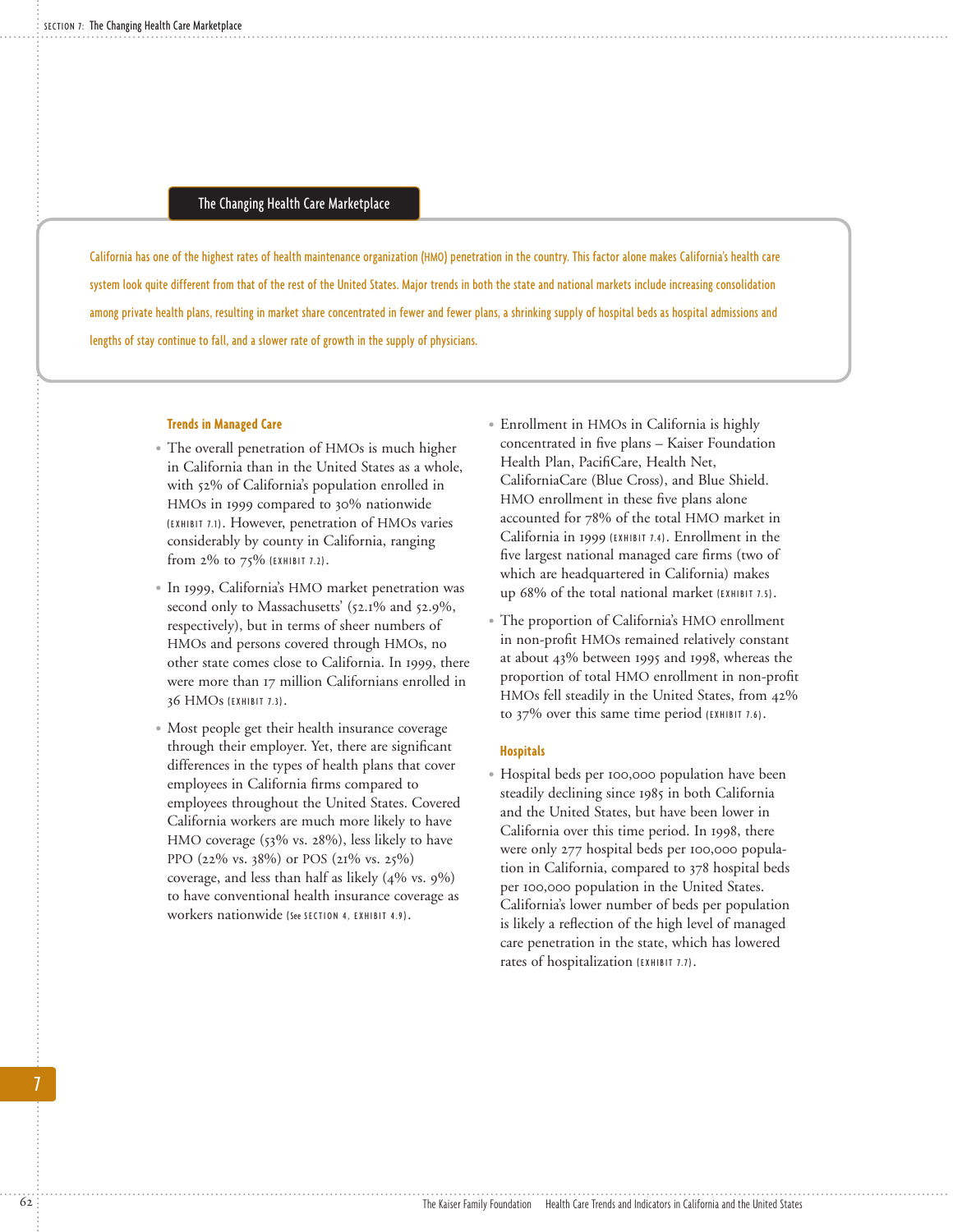• Between 1989 and 1998, the distribution of hospitals by tax and ownership status changed very little. Approximately half of the hospitals in both California and the United States have remained non-profit. In 1998 California had a higher percentage of for-profit hospitals  $(28\% \text{ vs. } 19\%),$ while the United States had a higher proportion of government-owned hospitals  $(29\% \text{ vs. } 23\%)$ ( EXHIBIT 7.8).

### **Physicians**

.

. .

- The number of non-federal physicians per 100,000 civilians grew rapidly in both California and the United States between 1975 and 1990. Over this same period, the ratio of physicians to residents was higher in California than in the United States. However, since 1990, the growth in physician to resident ratios has been relatively flat in California but continued to increase for the United States, to the point where the rates were effectively equal in  $1997$  ( $278$  per 100,000 civilians in California, compared to 276 per 100,000 in the United States) ( EXHIBIT 7.9).
- Mean physician net income in the United States rose steadily every year between 1994 and 1997, reaching \$199,600 in 1997. However, in California, mean physician net income rose between 1994 and 1995, but fell each year from 1995 to 1997, reaching \$172,400 in 1997 (EXHIBIT 7.10).
- In 1997, mean physician net income was lower in California compared to the United States for both primary care physicians and specialty care physicians (EXHIBIT 7.11).

................................................................................................................................................................................................................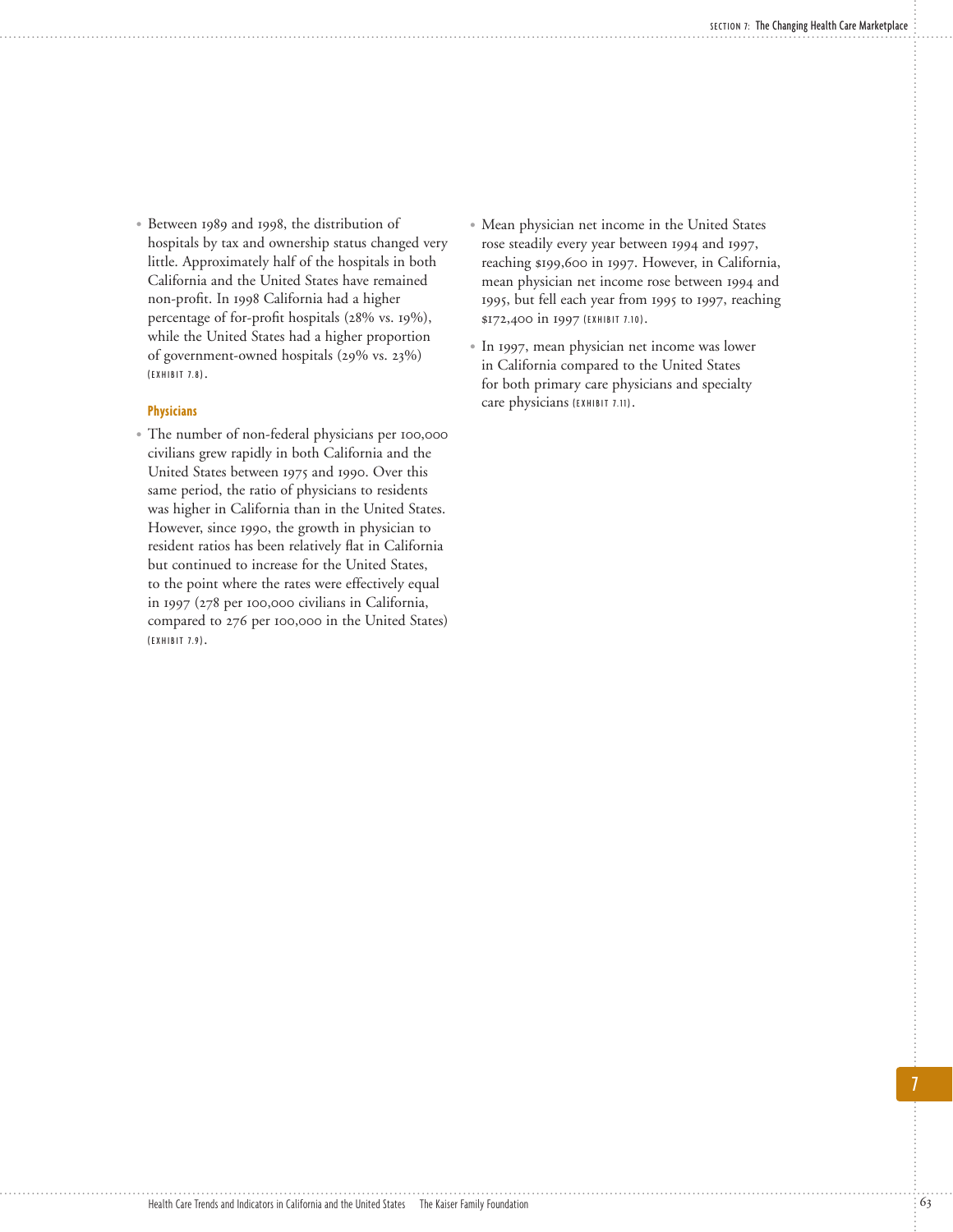## EXHIBIT 7.1

Percentage of the Population in HMOs, California and the United States, January 1999



SOURCE: The InterStudy Competitive Edge 9.2, Part II: HMO Industry Report 9.2, January 1, 1999 (Bloomington, Minnesota, 1999), pp 32 and 33.

# EXHIBIT 7.2

Percentage of the Population in HMOs, by California Counties, 1999

#### **California Counties with the Highest Share of the Population in HMOs, 1999**

#### **California Counties with the Lowest Share of the Population in HMOs, 1999**

.

.

|               | Percentage of<br>County Population<br>Enrolled in HMOs |                   | Percentage of<br>County Population<br>Enrolled in HMOs |
|---------------|--------------------------------------------------------|-------------------|--------------------------------------------------------|
| <b>COUNTY</b> |                                                        | <b>COUNTY</b>     |                                                        |
| Solano        | 74.6%                                                  | Mono              | 2.3%                                                   |
| Sacramento    | 73.3%                                                  | Del Norte         | 2.8%                                                   |
| Contra Costa  | 70.1%                                                  | Siskiyou          | 4.2%                                                   |
| ameda         | 67.0%                                                  | Inyo              | 4.7%                                                   |
| Placer        | /10/                                                   | $_{\text{H}}$ mac | 78%                                                    |

source: Cattaneo and Stroud, Inc., California Statewide Prepaid Enrollment Study by County Total for the Months of March 1998 and March 1999, www.cattaneostroud.com/99HMO\_Study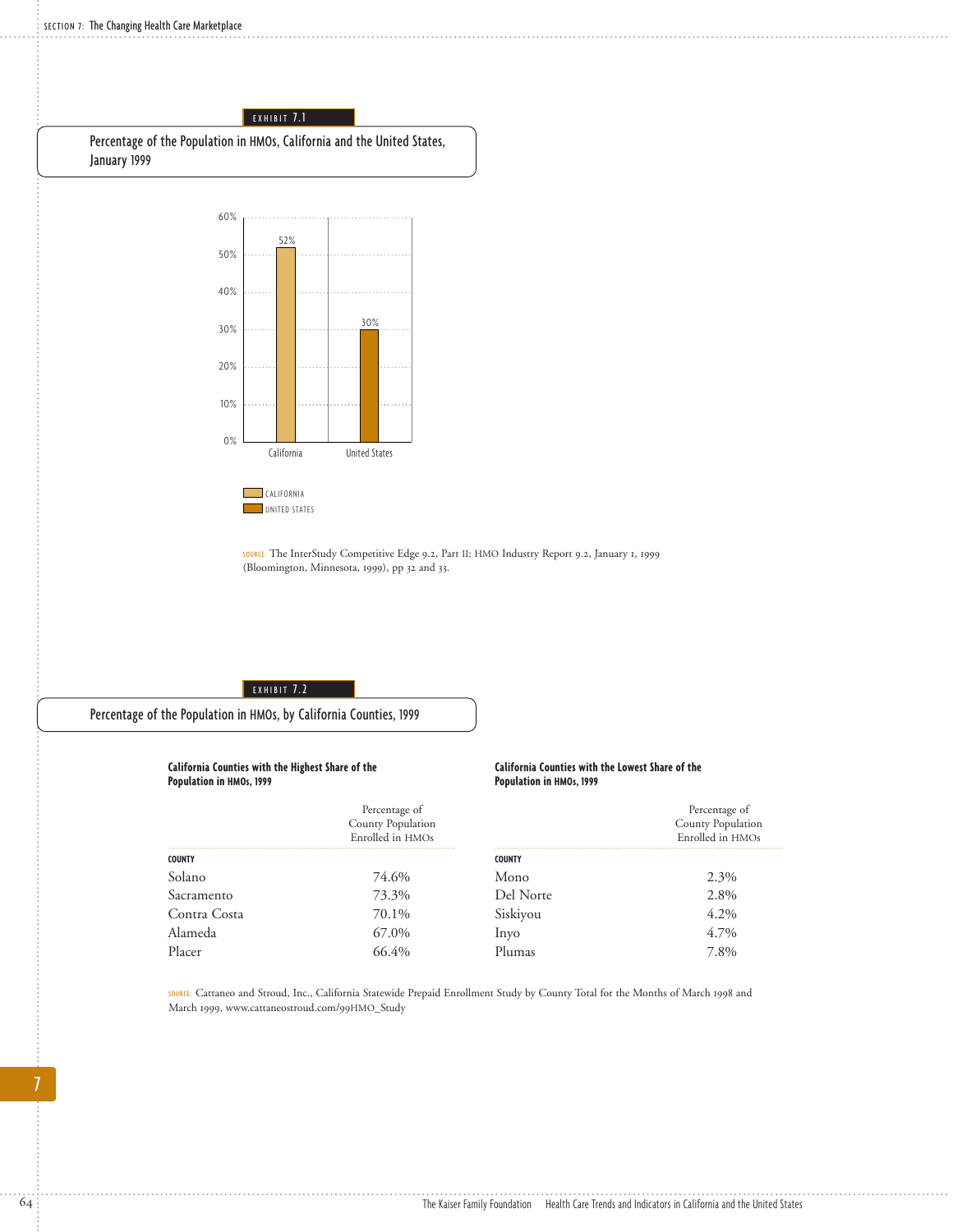## EXHIBIT 7.3

.

. .

States with the Highest/Lowest Share of Population in HMOs, January 1999

## **States with Highest Share of the Population in HMOs, January 1999**

|               | <b>State</b><br>Penetration | Enrollment<br>as of $1/99$ | Number<br>of HMOs |
|---------------|-----------------------------|----------------------------|-------------------|
| Massachusetts | 52.9%                       | 3,251,575                  |                   |
| California    | 52.1%                       | 17,024,945                 | 36                |
| Maryland      | 46.0%                       | 2,362,432                  |                   |
| Delaware      | 45.7%                       | 339,769                    |                   |
| regon         | $13.3\%$                    | 1,421,693                  |                   |

### **States with Lowest Share of the Population in HMOs, January 1999**

|              | State<br>Penetration | Enrollment<br>as of $1/99$ | Number<br>of HMOs<br> |
|--------------|----------------------|----------------------------|-----------------------|
| Alaska       | $0.0\%$              |                            |                       |
| Wyoming      | 1.2%                 | 5,760                      |                       |
| North Dakota | 2.5%                 | 16,145                     |                       |
| Mississippi  | 3.2%                 | 89,299                     |                       |
| Vermont      | 4.0%                 | 23,416                     |                       |

source: The InterStudy Competitive Edge, 9.2, Part II: HMO Industry Report 9.2, January 1, 1999, p 32.

................................................................................................................................................................................................................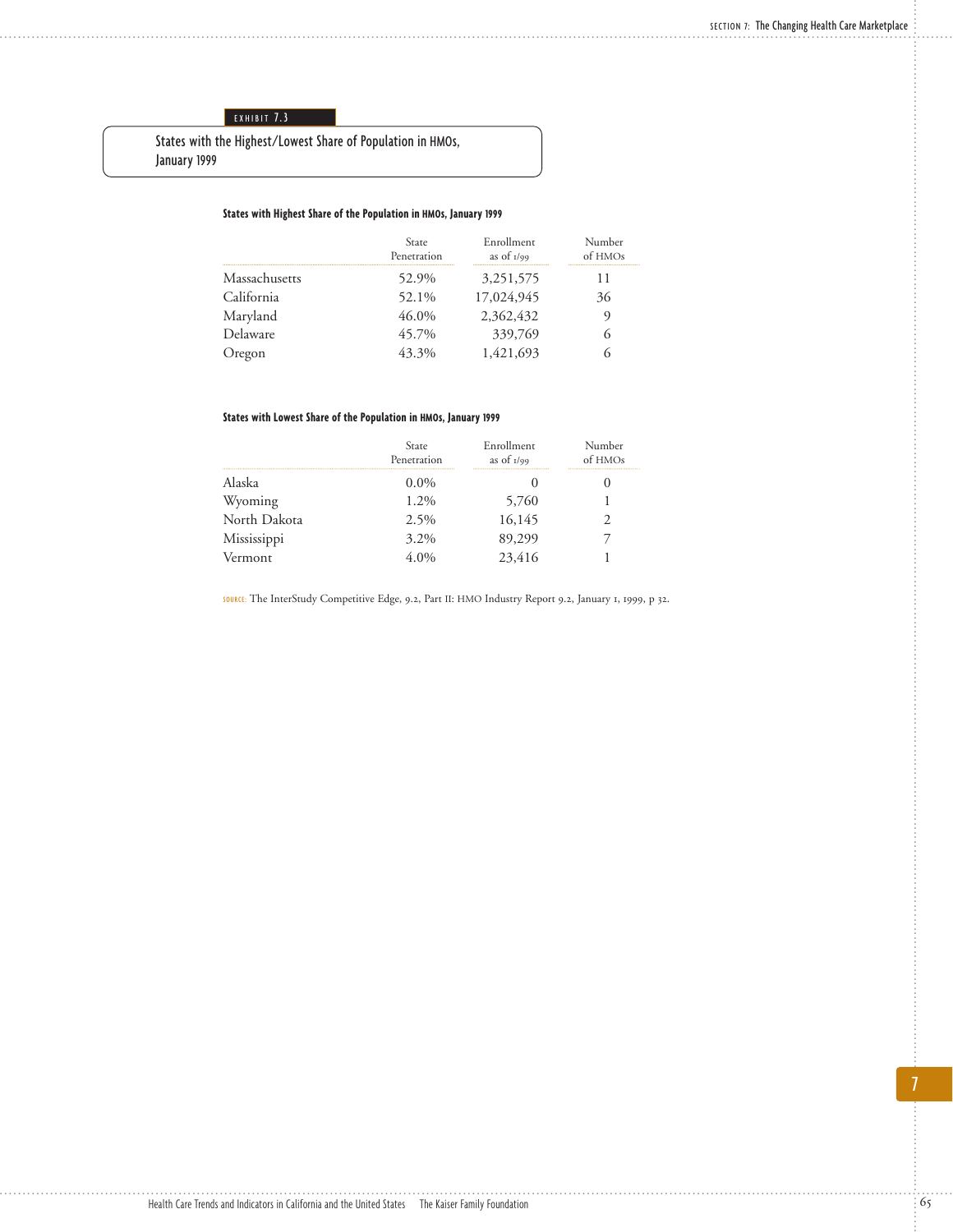### EXHIBIT 7.4

Enrollment in the Five Largest HMOs in California, 1999

|                                          | Total Enrollment<br>January 1999 | % of California<br>Total HMO Enrollment | % of United States<br>Total HMO Enrollment |
|------------------------------------------|----------------------------------|-----------------------------------------|--------------------------------------------|
| Kaiser Foundation Health Plan, Inc.,     |                                  |                                         |                                            |
| Northern and Southern California Regions | 5,856,734                        | 34.4%                                   | 7.2%                                       |
| PacifiCare of California                 | 2,575,197                        | 15.1%                                   | $3.2\%$                                    |
| Health Net (CA)                          | 2,176,036                        | 12.8%                                   | 2.7%                                       |
| CaliforniaCare                           | 1,765,185                        | $10.4\%$                                | $2.2\%$                                    |
| Blue Shield of California Access+ HMO    | 862.214                          | $5.1\%$                                 | $1.1\%$                                    |
| <b>Total for 5 Largest HMOs</b>          | 13.235.366                       | 77.7%                                   | 16.3%                                      |

.

.

source: The Interstudy Competitive Edge, 9.2: Part II: HMO Industry Report (Bloomington, Minnesota, 1999), pp 16, 25, 32. NOTE: Total California HMO enrollment is 17,024,945. Total United States HMO enrollment is 81,333,008.



source: The InterStudy Competitive Edge, 9.2, Part II: HMO Industry Report 9.2, January 1, 1999 (Bloomington, Minnesota, 1999), p 2.

NOTE: Total HMO enrollment in national managed care firms is composed of group/commercial, Medicare, Medicaid, open-ended (POS), and other HMO enrollment. N=61,519,426. Aetna U.S. Healthcare includes Prudential Insurance Co. of America.

\*Asterisk signifies plans that are headquartered in California.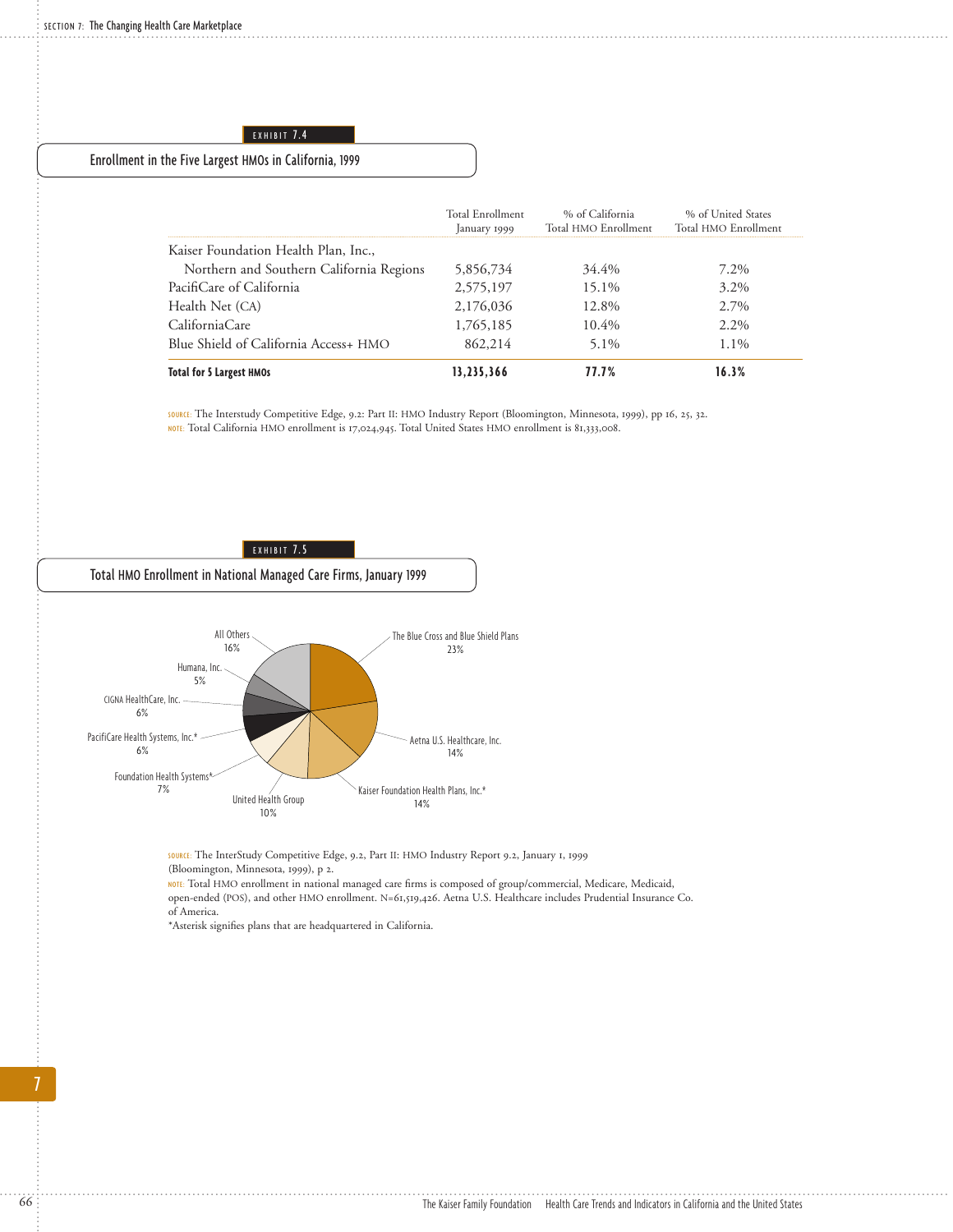

.

source: California figures from UC Berkeley Survey of California Health Plans, 1996-1999. United States figures from The InterStudy Competitive Edge, Part II: HMO Industry Report (Bloomington, Minnesota, 1995-1998).

................................................................................................................................................................................................................ Health Care Trends and Indicators in California and the United States The Kaiser Family Foundation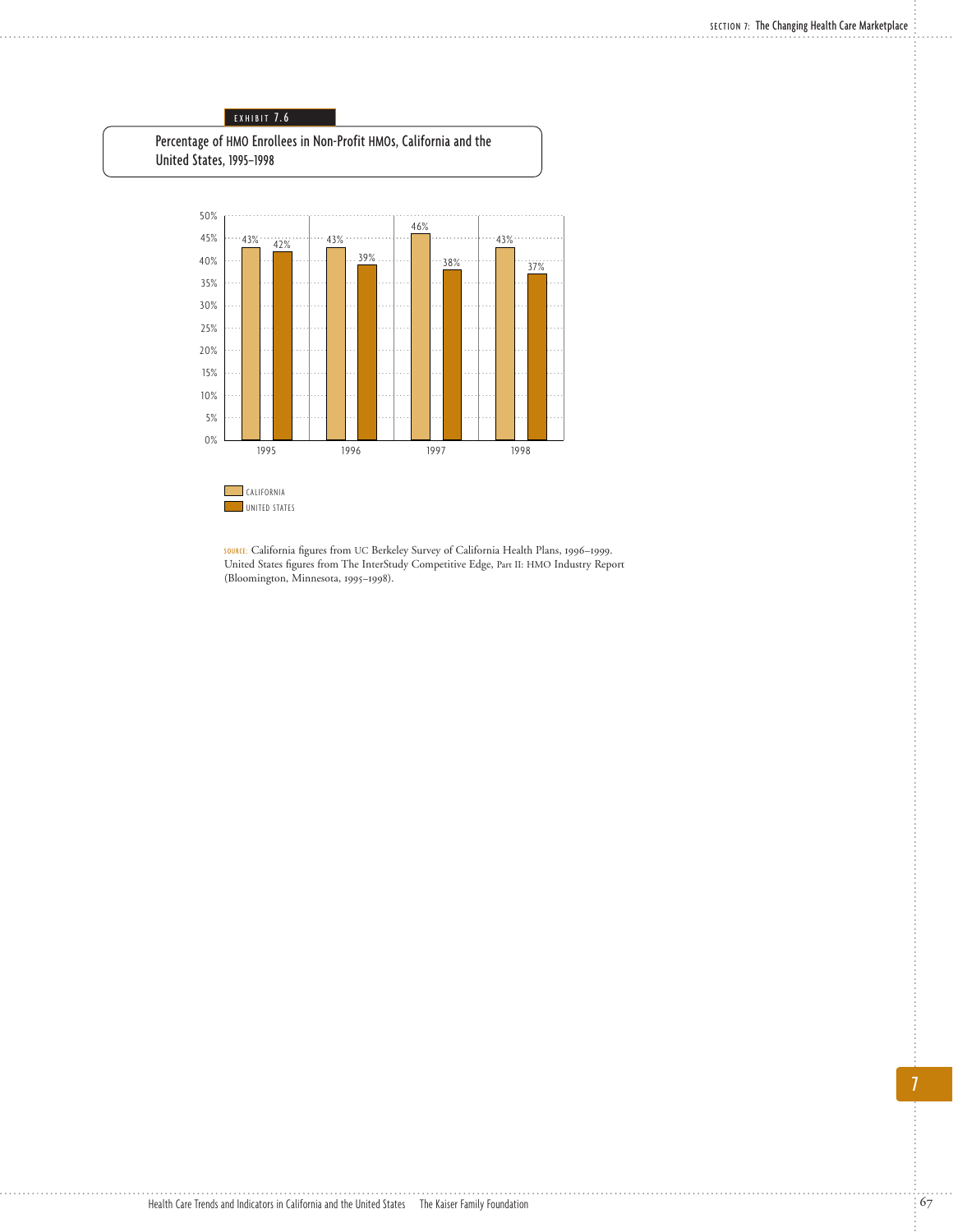

source: Health Research and Educational Trust, unpublished data, May 2000. NOTE: Hospital beds per 100,000 population was calculated using population data from the U.S. Census Bureau.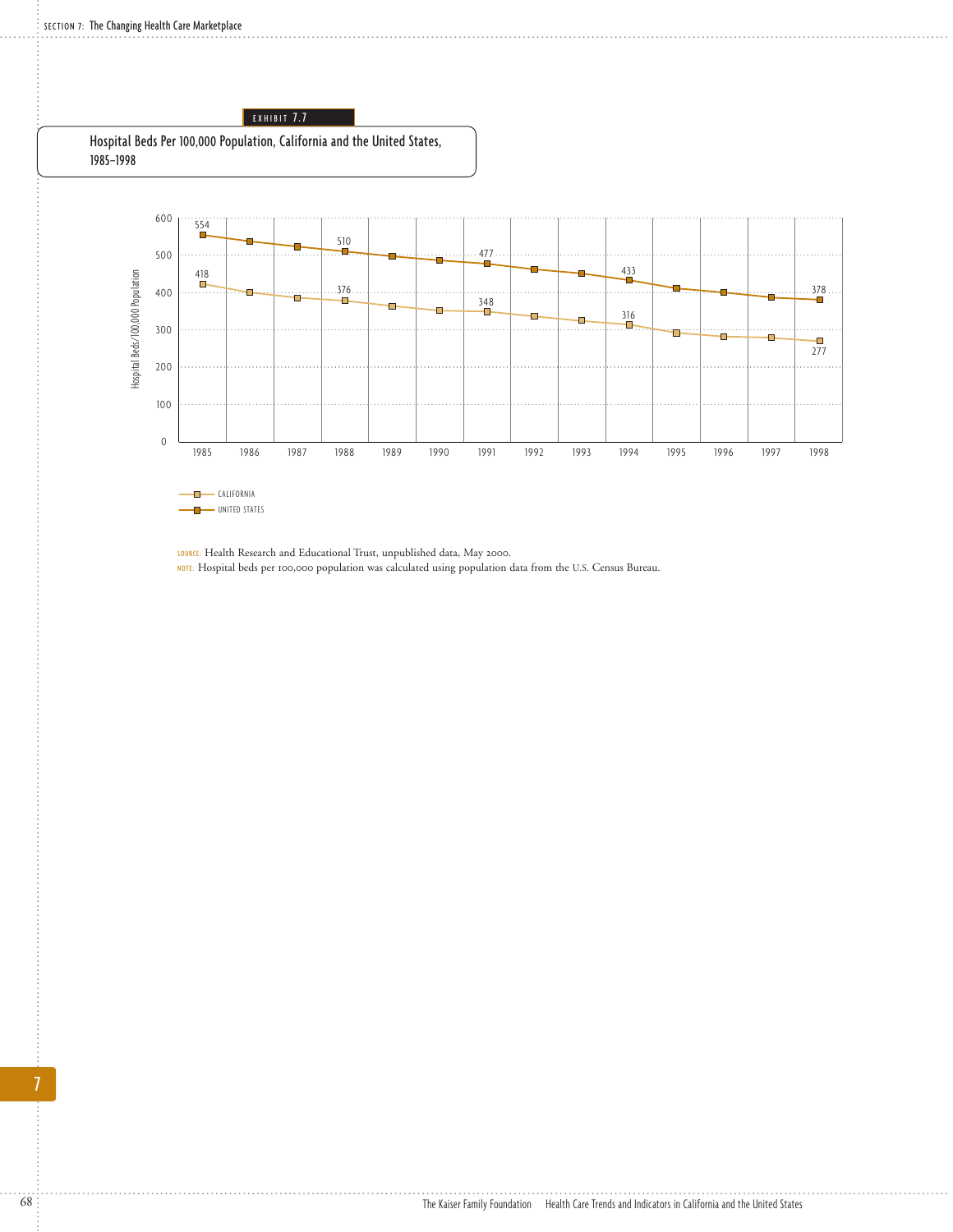

SOURCE: Health Research and Educational Trust, unpublished data, May 2000.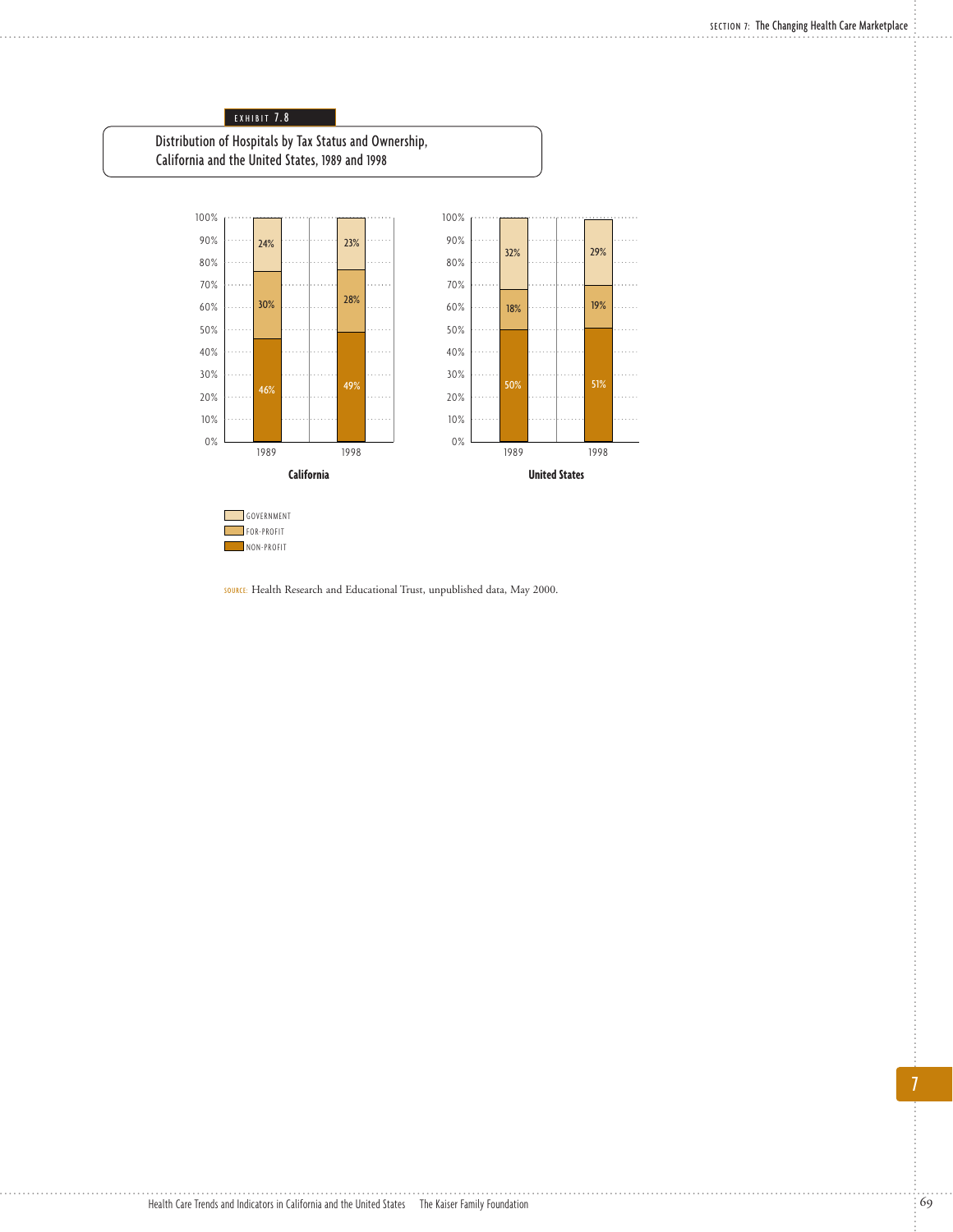# EXHIBIT 7.9

Non-Federal Physicians Per 100,000 Civilian Population, California and the United States, 1975–1997



.

.

SOURCE: Physician Characteristics and Distribution in the United States, American Medical Association, copyright 1999. NOTE: Non-federal physicians per 100,000 population was calculated using population data from the U.S. Census Bureau.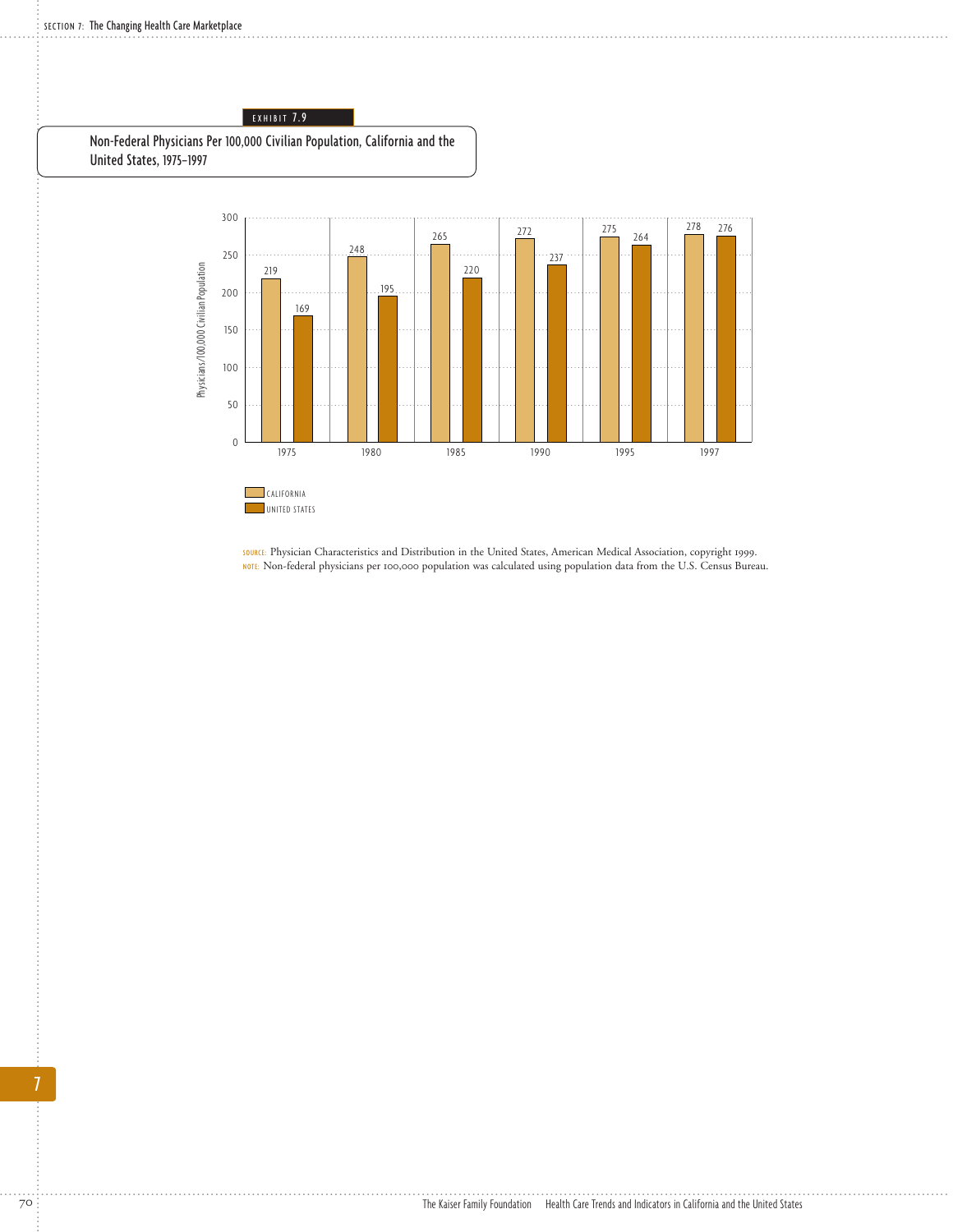

.

. .

source: Net income data for the years 1994-1997 was derived from the 1995-1998 American Medical Association's Socioeconomic Monitoring System (SMS) surveys.

## EXHIBIT 7.11

Mean Physician Net Income for Primary Care and Specialist Physicians, California and the United States, 1997



SOURCE: Net income data for 1997 was derived from the 1998 American Medical Association's Socioeconomic Monitoring System (SMS) survey.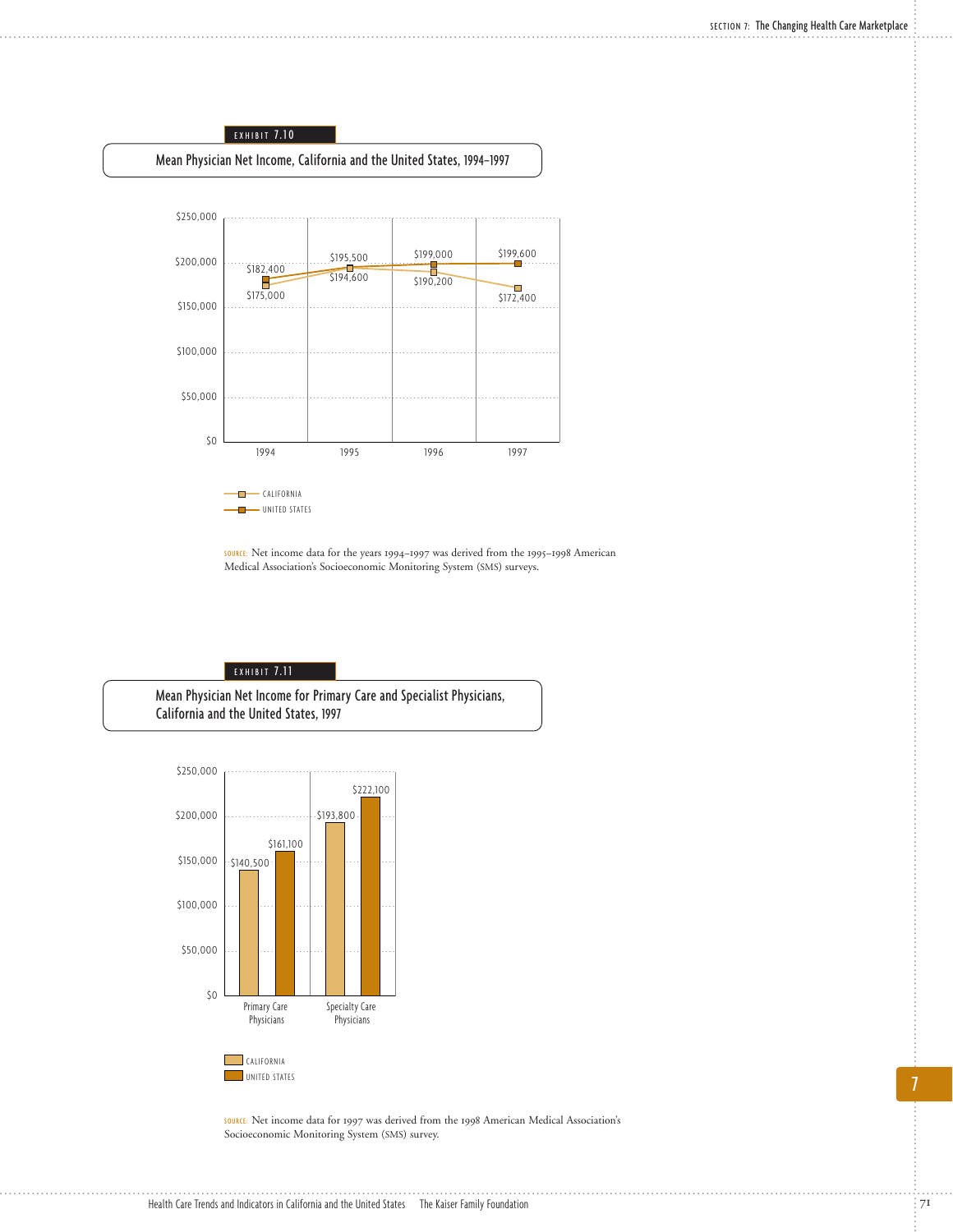. . . . . . . . . . . . . . . .





source: Data on practice revenue from third-party payers for the years 1994-1998 were derived from the 1994-1998 American Medical Association's Socioeconomic Monitoring System (SMS) surveys. NOTE: Totals may not add to 100% due to non-response by physicians.

.

.

7

. . . . . . . . . . . . . . . . .<br>, . . . . . . . . . . . . . . . . . . . . . . . . . . . . . . . . . . . . . . . . . . . . . . . . . . . . . . . . . . . . . . . . . . . . . . . . . . . . . . . . . . . . . . . . . . . . . . . . . . . . . . .